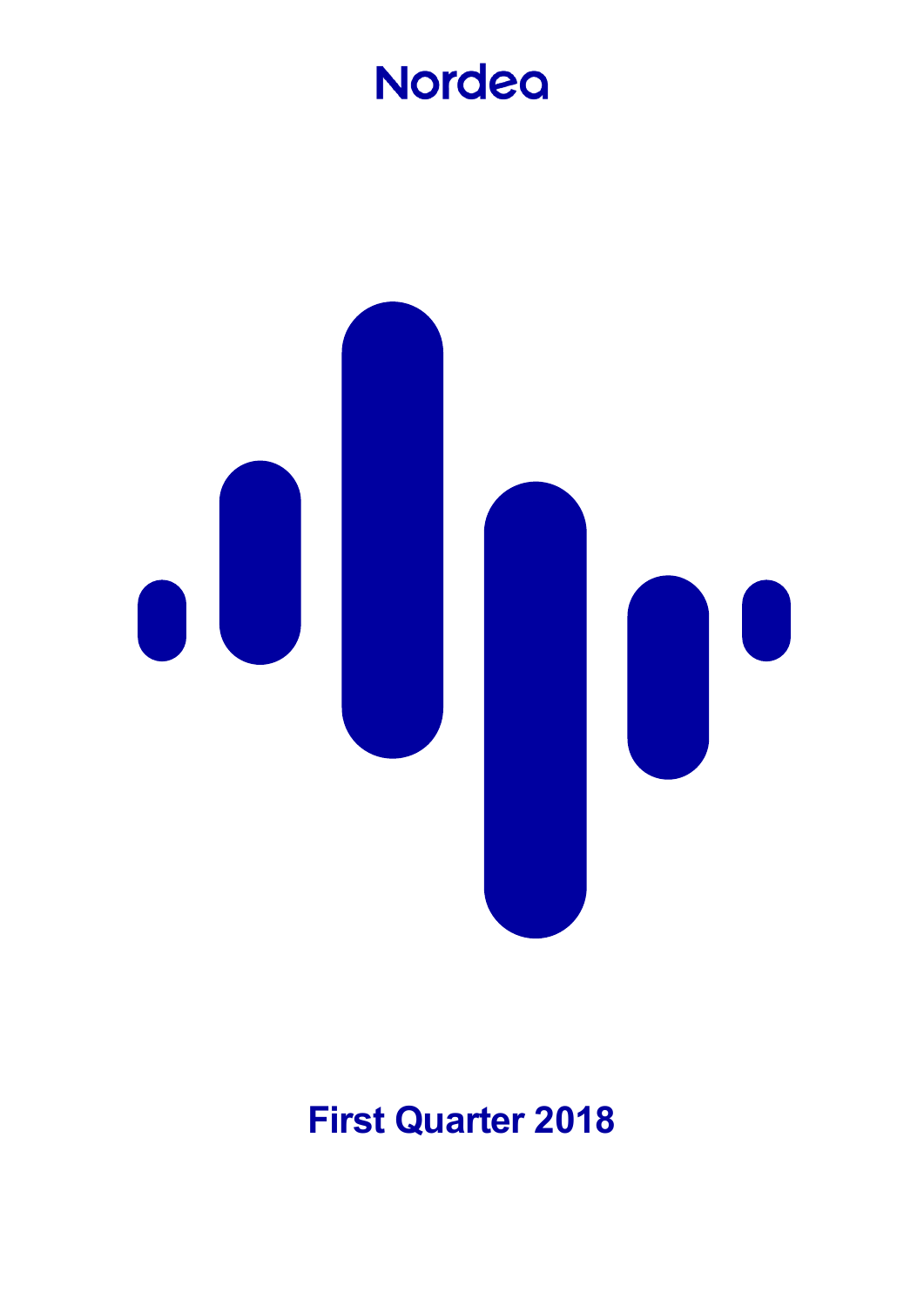# **Interim Management Statement First Quarter Results 2018**

## **CEO Casper von Koskull's comments on the results:**

"2016 and 2017 were characterised by significant investments to improve our compliance and risk operations as well as a de-risking of the bank. These activities have had a meaningful impact on both revenues and costs. Furthermore, this has led to a situation where we have been more internally focused and we now need to get back to focusing more on our customer business. I am satisfied to say that we are now through the most important parts of the de-risking, the risk reduction in Russia, Shipping, Oil and Offshore progressing well, and our International Private Banking arm being divested.

In the first quarter of 2018 we delivered on our cost reductions, our credit quality is the strongest since 2007 and our capital ratios have never been higher. We are confident that net profit will grow in 2018 compared to 2017, as previously stated. As the underlying revenues in the first quarter were softer than expected it is more challenging to reach our full-year revenue guidance. We will therefore have an increased focus on improving the business momentum, while at the same time maintaining our risk and compliance discipline. We reiterate our cost target for 2018 of EUR 4.9bn."

(For further viewpoints, see CEO comments on page 2)

#### **First quarter 2018 vs. First quarter 2017**

(First quarter 2018 vs. Fourth quarter 2017)

- Total operating income -6%, in local currencies -4% (+4%, in local currencies +4%)
- Total expenses -3%, in local currencies -1% (-11%, in local currencies -11%)
- Operating profit -3%, in local currencies -1% (+34%, in local currencies +35%)
- Common Equity Tier 1 capital ratio 19.8%, up from 18.8% (up from 19.5%)
- Cost/income ratio up to 52% from 51% (down 9% points from 61%)
- Loan loss ratio of 7 bps, down from 14 bps (down 2 bps from 9 bps)
- Return on equity 10.0%, down from 10.3% (up 2.3% points from 7.7%)
- Diluted EPS EUR 0.20 vs. EUR 0.21 (EUR 0.20 vs. EUR 0.15)



**19.8 CET 1 capital ratio (%)** **Q1**

#### **Summary key figures**

|                                 | Q <sub>1</sub><br>2018 | Q4<br>2017 | Chg%  | Local<br>curr. % | Q1<br>2017 | Chg%  | Local<br>curr. % |
|---------------------------------|------------------------|------------|-------|------------------|------------|-------|------------------|
| <b>EURm</b>                     |                        |            |       |                  |            |       |                  |
| Net interest income             | 1,053                  | 1.109      | $-5$  | $-5$             | 1.197      | $-12$ | -9               |
| Total operating income          | 2,315                  | 2,228      | 4     | 4                | 2.461      | -6    | $-4$             |
| Profit before loan losses       | 1,110                  | 867        | 28    | 28               | 1.215      | -9    | $-7$             |
| Net loan losses                 | $-40$                  | $-71$      | $-44$ | $-43$            | $-113$     | $-65$ | $-63$            |
| Operating profit                | 1,070                  | 796        | 34    | 35               | 1,102      | -3    | -1               |
| Diluted earnings per share, EUR | 0.20                   | 0.15       |       |                  | 0.21       |       |                  |
| ROE, %                          | 10.0                   | 7.7        |       |                  | 10.3       |       |                  |

Exchange rates used for Q1 2018 for income statement items are for DKK 7.4468, NOK 9.6366 and SEK 9.9765.

#### **For further information:**

Casper von Koskull, President and Group CEO, +46 10 157 10 20 Christopher Rees, Group CFO, +45 5547 2377

Rodney Alfvén, Head of Investor Relations, +46 72 235 05 15 Sara Helweg-Larsen, Head of Group Communications, +45 2214 0000

We build strong and close relationships through our engagement with customers and society. Whenever people strive to reach their goals and realise their dreams, we are there to provide relevant financial solutions. We are the largest bank in the Nordic region and among the ten largest financial groups in Europe in terms of total market capitalisation with around 11 million customers. The Nordea share is listed on the Nasdaq Stockholm, Nasdaq Helsinki and Nasdaq Copenhagen exchanges. Read more about us on nordea.com.

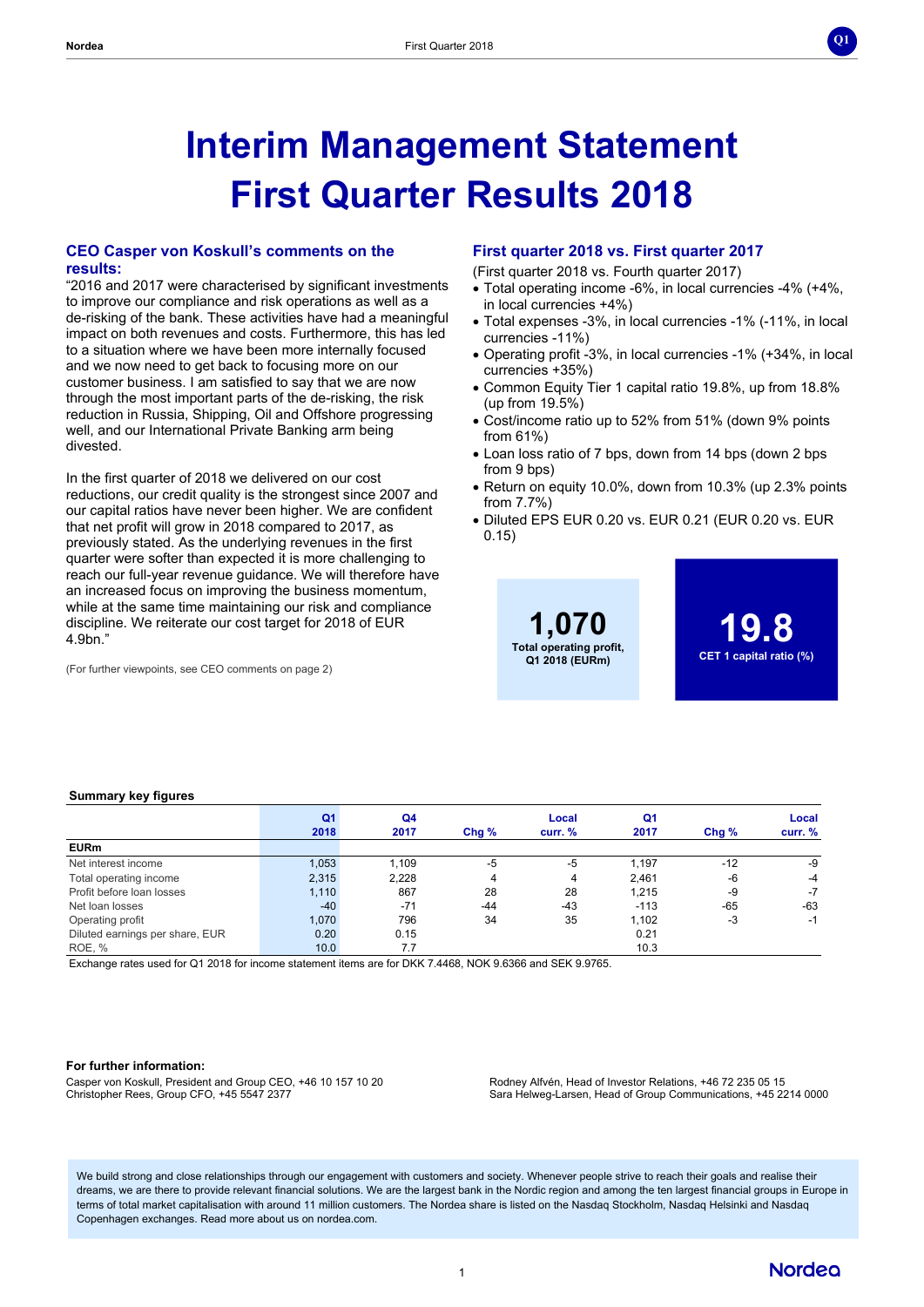# **CEO comment**

#### **Economic environment**

After an exceptionally stable situation on the financial markets in 2017, 2018 has started with higher volatility. The synchronised growth in the Nordic markets continued. Geopolitical factors continued to challenge globalisation trends, however, we have seen that geopolitical concerns start to create volatility in the market. Additionally, there are early signs that the business cycle is starting to reach a peak level, and just as in 2017, Nordea continues to focus on disciplined lending underwriting principles and we are well prepared to handle a situation with lower growth.

#### **Financial outcome**

Total revenues decreased 4% in local currencies compared to the first quarter of 2017 but increased 4% in local currencies compared to last quarter. Net interest income decreased 9% in local currencies compared to the first quarter of 2017 mainly due to de-risking, deconsolidation of the Baltics and lower revenues from Treasury. Fee and commission income was down 9% in local currencies compared to the first quarter of 2017, mainly driven by lower corporate and institutional activities and lower AuM. Net flow was negative at EUR 3.6bn compared to a positive net flow of EUR 1.3bn in the first quarter of 2017. The net result from items at fair value increased 17% in local currencies to EUR 441m from EUR 375m in the first quarter of 2017 and 90% in local currencies compared to last quarter.

Costs decreased by 1% compared to the first quarter of 2017 and total cash spending decreased by 7%. Credit quality continued to improve and our loan losses are at the lowest level since 2007. We reiterate our guidance on loan losses which are expected to be below the long-term average in the coming quarters.

Our reported Common Equity Tier 1 (CET1) ratio increased to 19.8%, compared to 18.8% a year ago, and the management buffer has again reached an all-time-high level of 230 bps, well above our target level of 50-150 bps. The Swedish Financial Supervisory Authority has proposed to change method for the application of the mortgage risk weight floors of 25% from Pillar 2 to Pillar 1. We think this is structurally right as it will then be possible to compare different banks' CET1 ratios. In the aftermath of this change, Nordea will have the highest CET1 ratio in Europe as well as the highest CET1 ratio requirements.

#### **Delivering value to our customers**

Of all our advisory meetings, 30% are held online and we expect this trend to continue. We have also launched our digital savings adviser Nora that provides customers with digital savings advice 24/7. 70% of the customers in Sweden who started to save through Nora have not previously saved with Nordea.

Nordea has joined the we.trade consortium as founding partner. The consortium is, in conjunction with IBM, developing a platform based on distributed ledger technology (DLT) that aims at making domestic and cross-border commerce easier, safer and more efficient for companies. This is the first blockchain-based trade finance platform as such, marking a milestone in the practical adoption of DLT in the financial industry.

Nordea Funds' performance has been acknowledged with awards in all Nordic markets. In Denmark Nordea Invest was the fund company receiving most awards in the annual Dansk Aktionærforening award ceremony. In Norway, Sweden and Finland the Nordea Nordic Small Cap funds were granted the best Nordic equity fund award.

**Q1**

Our corporate and investment banking franchise has shown a strong performance, leveraging its full service offering in the DKK 68bn public takeover offer for TDC, as well as the SEK 98bn merger of Tele2/Com Hem and furthermore in the three largest 2018 European IPOs to date. This is a testament to our increasing client centricity and confirmed our No 1 pan-Nordic service offering.

#### **Delivering on our Group Transformation**

On 15 March 2018, Nordea's shareholders approved the redomiciliation of the parent company from Sweden to Finland with a large majority of 95.8% of the votes.

Our investment in strengthening compliance is delivering stronger control of financial crime risks, with the introduction of more rigorous standards, KYC quality assurance processes and sanctions screening capability. It also ensured we were well prepared for the implementation of the complex MIFID II legislation this past quarter. Overall, Nordea is significantly and systematically reducing its compliance risks: we anticipate that 2018 will see our most critical financial crime priorities achieved and related pending regulatory investigations resolved.

Since late February, new savings and term deposit accounts for Finnish household customers are being opened on the new core banking platform. The majority of the accounts are being opened online via Netbank and soon our customers will also have the ability to open these via the Nordea mobile app. Additionally, we have started the roll-out of a completely new mobile banking app with Finland as the first country. The rollout is gradual and will proceed during April and May. Currently, the new app is available for 40% of Android customers in Google Pay and has been downloaded by more than 60,000 customers. The rollout will proceed during coming weeks and the app will be made available in App Store. Earlier this month, we migrated just under 250,000 existing savings accounts belonging to household customers onto the new core banking platform and the remaining accounts will be migrated in the coming weeks. In February, we also progressed the roll-out of our new and simplified collateral management module in Norway and have migrated collateral worth NOK 30bn onto the platform. Collateral migrations in Norway will continue throughout 2018. We are more compliant with all euro payments (SEPA Credit Transfer Interbank payments) which are now running on one Global Payment Engine. We have also reduced complexity by closing close to 190 applications linked to our data warehouse simplification stream. Local data warehouses in Norway have now been closed.

2016 and 2017 were characterised by significant investments to improve our compliance and risk operations as well as a de-risking of the bank. These activities have had a meaningful impact on both revenues and costs. In the first quarter of 2018 we delivered on our cost reductions, our credit quality is the strongest since 2007 and our capital ratios have never been higher. We are confident that net profit will grow in 2018 compared to 2017, as previously stated. As the underlying revenues in the first quarter were softer than expected it is more challenging to reach our full-year revenue guidance. We will therefore have an increased focus on improving the business momentum, while at the same time maintaining our risk and compliance discipline. We reiterate our cost target for 2018 of EUR 4.9bn.

**Casper von Koskull**

President and Group CEO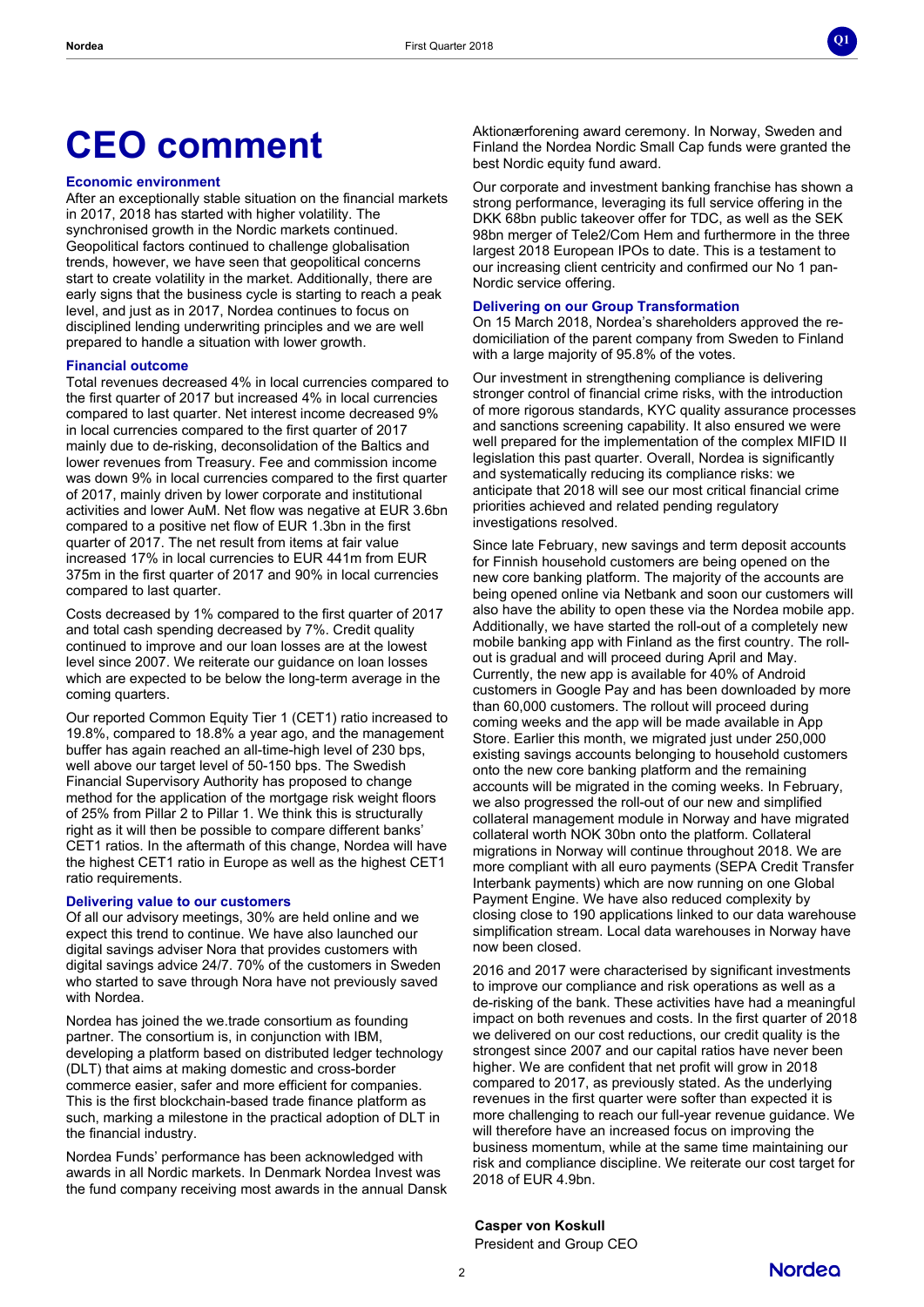

# **Income statement**

|                                                | Q <sub>1</sub><br>2018 | Q4<br>2017 | Chg % | Local<br>curr. % | Q <sub>1</sub><br>2017 | Chg%  | Local<br>curr. % |
|------------------------------------------------|------------------------|------------|-------|------------------|------------------------|-------|------------------|
| <b>EURm</b>                                    |                        |            |       |                  |                        |       |                  |
| Net interest income                            | 1,053                  | 1,109      | $-5$  | $-5$             | 1,197                  | $-12$ | -9               |
| Net fee and commission income                  | 770                    | 839        | -8    | $-8$             | 866                    | $-11$ | $-9$             |
| Net result from items at fair value            | 441                    | 235        | 88    | 90               | 375                    | 18    | 17               |
| Profit from associated undertakings and joint  |                        |            |       |                  |                        |       |                  |
| ventures accounted for under the equity method | 28                     | 16         |       |                  | 4                      |       |                  |
| Other operating income                         | 23                     | 29         | $-21$ | $-21$            | 19                     | 21    | 28               |
| <b>Total operating income</b>                  | 2,315                  | 2,228      | 4     | 4                | 2,461                  | -6    | $-4$             |
| Staff costs                                    | $-798$                 | $-861$     | $-7$  | $-7$             | $-799$                 | 0     | $\overline{2}$   |
| Other expenses                                 | $-336$                 | $-425$     | $-21$ | $-20$            | $-387$                 | $-13$ | $-11$            |
| Depreciation, amortisation and impairment      |                        |            |       |                  |                        |       |                  |
| charges of tangible and intangible assets      | $-71$                  | $-75$      | $-5$  | $-5$             | $-60$                  | 18    | 20               |
| <b>Total operating expenses</b>                | $-1,205$               | $-1,361$   | $-11$ | $-11$            | $-1,246$               | $-3$  | $-1$             |
| Profit before loan losses                      | 1,110                  | 867        | 28    | 28               | 1,215                  | $-9$  | $-7$             |
| Net loan losses                                | -40                    | $-71$      | $-44$ | -43              | $-113$                 | $-65$ | $-63$            |
| <b>Operating profit</b>                        | 1,070                  | 796        | 34    | 35               | 1,102                  | $-3$  | $-1$             |
| Income tax expense                             | $-250$                 | $-167$     | 50    | 58               | $-258$                 | -3    | 0                |
| Net profit for the period                      | 820                    | 629        | 30    | 29               | 844                    | $-3$  | -1               |

# **Business volumes, key items<sup>1</sup>**

|                                         | 31 Mar<br>2018 | 31 Dec<br>2017 | Chg % | curr. % | Local 31 Mar<br>2017 | Chg % | Local<br>curr. % |
|-----------------------------------------|----------------|----------------|-------|---------|----------------------|-------|------------------|
| <b>EURbn</b>                            |                |                |       |         |                      |       |                  |
| Loans to the public                     | 310.9          | 310.2          | 0     |         | 320.1                | -3    |                  |
| Loans to the public, excl. repos        | 287.5          | 293.9          | $-2$  | $-1$    | 299.2                | $-4$  | 0                |
| Deposits and borrowings from the public | 174.0          | 172.4          |       | 2       | 190.9                | -9    | -5               |
| Deposits from the public, excl. repos   | 161.0          | 165.4          | $-3$  | $-1$    | 178.1                | $-10$ | -6               |
| <b>Total assets</b>                     | 580.2          | 581.6          | 0     |         | 650.3                | $-11$ | -9               |
| Assets under management                 | 320.1          | 330.4          | -3    |         | 330.1                | -3    |                  |
| Equity                                  | 31.1           | 33.3           | $-7$  |         | 31.1                 | 0     |                  |

# **Ratios and key figures<sup>2</sup>**

|                                                                            | Q <sub>1</sub> | Q <sub>4</sub> |         | Q <sub>1</sub> |             |
|----------------------------------------------------------------------------|----------------|----------------|---------|----------------|-------------|
|                                                                            | 2018           | 2017           | Chg $%$ | 2017           | Chg%        |
| Diluted earnings per share, EUR                                            | 0.20           | 0.15           | 33      | 0.21           | $-5$        |
| EPS, rolling 12 months up to period end, EUR                               | 0.74           | 0.75           | -1      | 0.95           | $-22$       |
| Share price <sup>1</sup> , EUR                                             | 8.66           | 10.09          | $-14$   | 10.73          | $-19$       |
| Total shareholders' return, %                                              | $-3.9$         | $-5.0$         | $-22$   | 6.7            |             |
| Equity per share <sup>1</sup> , EUR                                        | 7.65           | 8.21           | $-7$    | 7.65           | $\mathbf 0$ |
| Potential shares outstanding <sup>1</sup> , million                        | 4,050          | 4,050          | 0       | 4,050          | 0           |
| Weighted average number of diluted shares, mn                              | 4,038          | 4,039          | 0       | 4,039          | $\mathbf 0$ |
| Return on equity, %                                                        | 10.0           | 7.7            | 30      | 10.3           | $-3$        |
| Cost/income ratio, %                                                       | 52             | 61             | $-15$   | 51             | 2           |
| $ROCAR3$ , %                                                               | 12.3           | 9.2            | 34      | 12.6           | $-2$        |
| Loan loss ratio, basis points <sup>4</sup>                                 |                | 9              | $-22$   | 14             | -50         |
| Common Equity Tier 1 capital ratio, excl. Basel I floor <sup>1,5</sup> , % | 19.8           | 19.5           | 2       | 18.8           | 5           |
| Tier 1 capital ratio, excl. Basel I floor <sup>1,5</sup> , %               | 22.2           | 22.3           | 0       | 21.0           | 6           |
| Total capital ratio, excl. Basel I floor <sup>1,5</sup> , %                | 25.2           | 25.2           | 0       | 24.3           | 3           |
| Tier 1 capital <sup>1,5</sup> , EURbn                                      | 27.3           | 28.0           | $-3$    | 28.1           | $-3$        |
| Risk exposure amount excl. Basel I floor <sup>5</sup> , EURbn              | 123            | 126            | $-2$    | 134            | -8          |
| Number of employees (FTEs) <sup>1</sup>                                    | 30.082         | 30,399         | $-1$    | 31,640         | $-5$        |
| Economic capital <sup>1</sup> , EURbn                                      | 26.2           | 26.7           | -2      | 28.9           | -9          |

<sup>1</sup> End of period.

<sup>2</sup> For more detailed information regarding ratios and key figures defined as Alternative performance measures, see www.nordea.com/en/investor-relations/.

<sup>3</sup> ROCAR Q1 2017 restated due to changed definition of average Economic Capital.

4 Including Loans to the public reported in Assets held for sale in Q1.

5 Including the result for the period.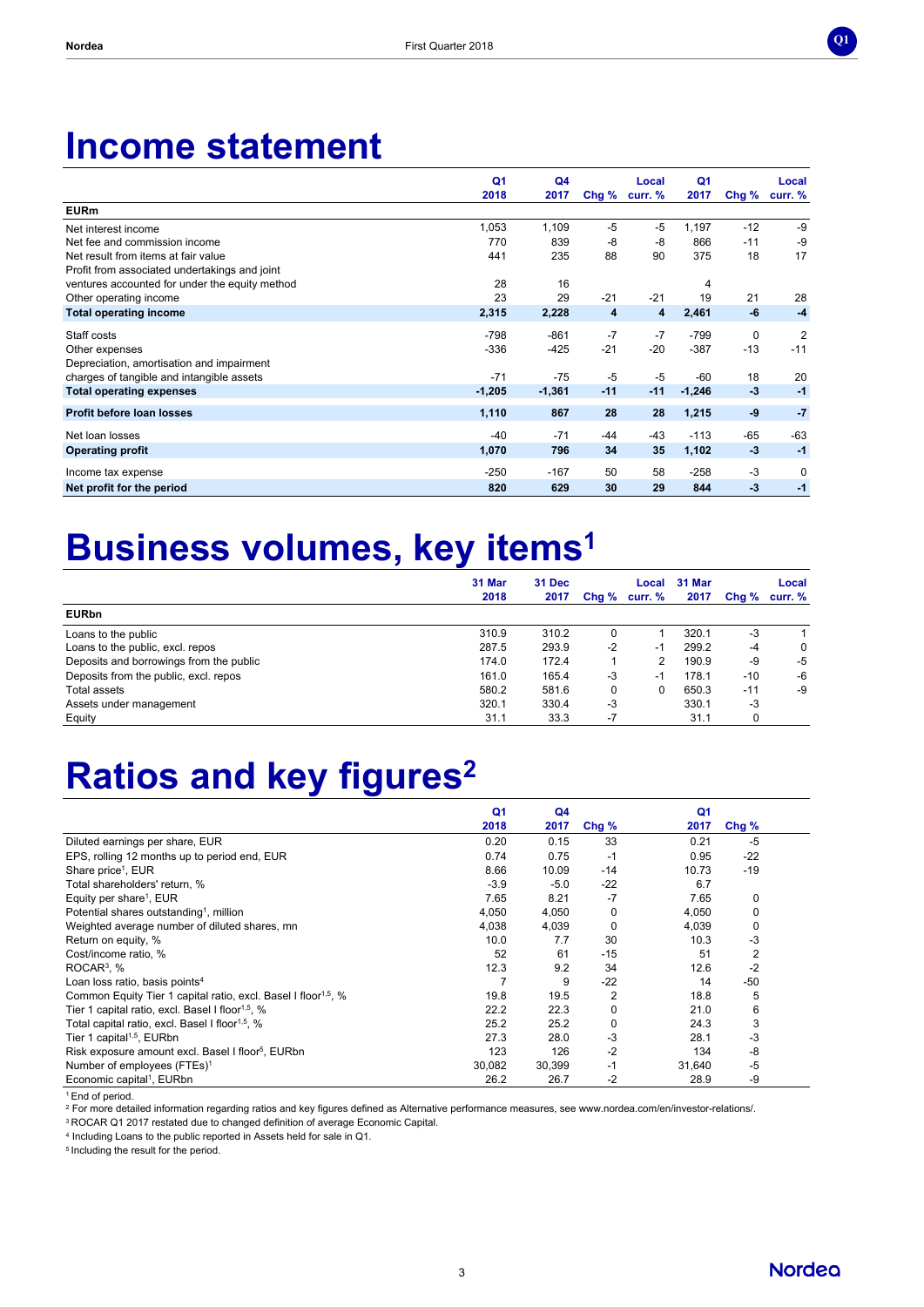

# **Table of contents**

| <b>Group results and performance</b> |
|--------------------------------------|
|                                      |
|                                      |
|                                      |
|                                      |
|                                      |
|                                      |
|                                      |
|                                      |
|                                      |
|                                      |
|                                      |
|                                      |
|                                      |
|                                      |
|                                      |
|                                      |
|                                      |
|                                      |
|                                      |
|                                      |
|                                      |
|                                      |

# **Financial statements**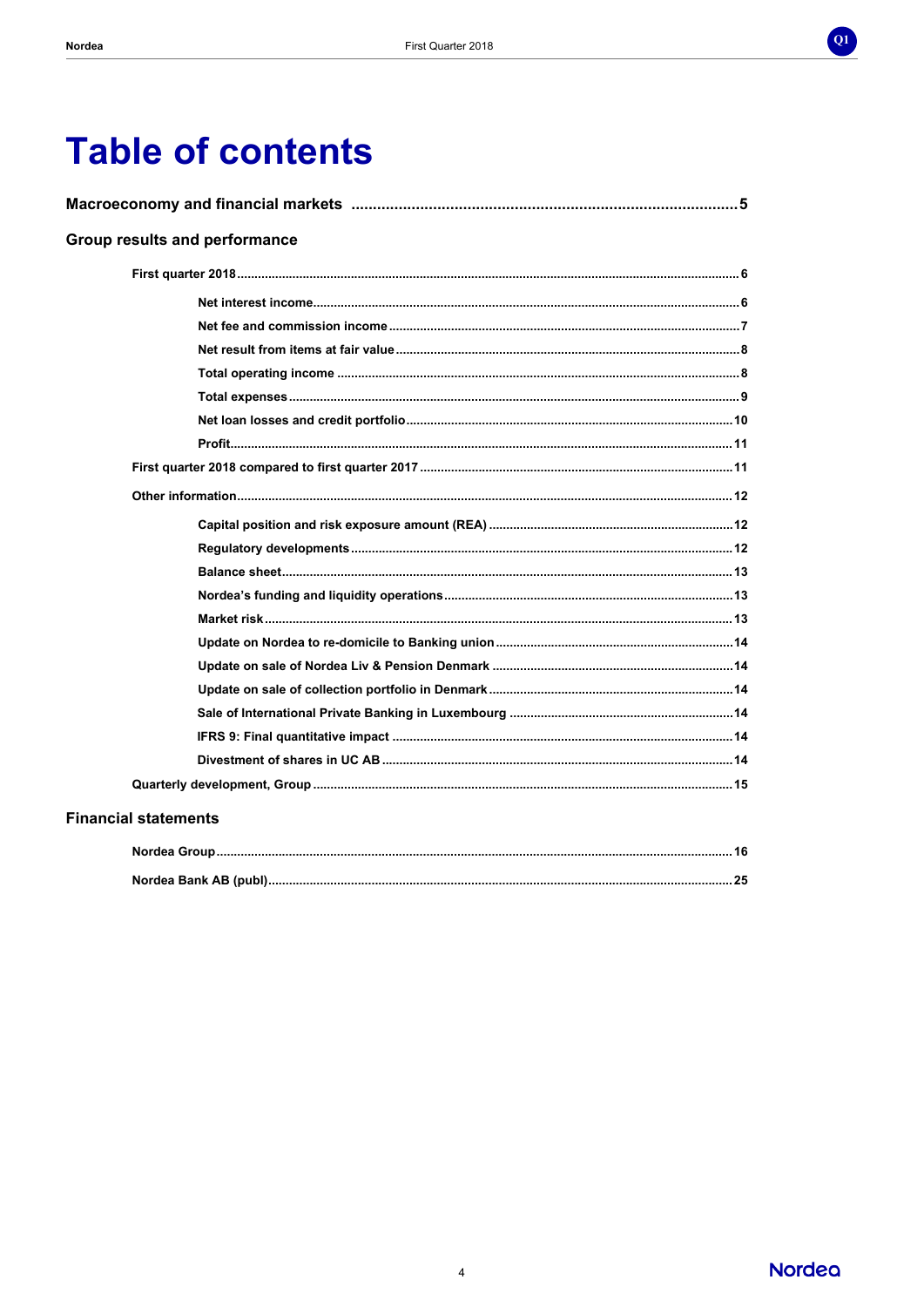

# **Macroeconomy and financial markets**

The first quarter of 2018 started calmly and with a strong performance in equities, but volatility picked up sharply entering February, as developed market equities dropped on the back of higher US wage data and their implications for a tighter future monetary policy stance by the US Federal Reserve. Equity markets decreased further as the US announced they would impose trade tariffs, after which China responded with similar retaliatory measures, escalating fears of a global trade war. Geopolitical tensions on the Korean peninsula abated after North Korea opened up for talks with the US on denuclearisation, which the US accepted. The US Federal Reserve held its first meeting with new chairman Jerome Powell in March and hiked interest rates by 0.25% point in accordance with market expectations. US inflation rose to 1.6% in February, up from 1.5% in January. The 10 year US government bond yield increased from 2.41% to 2.79% over the quarter, while the US S&P 500 equity index eventually ended the quarter 1.22% lower, 8% below its intraquarter highs. In Europe, the ECB left interest rates unchanged at the March meeting in accordance with market expectations. On 4 March, the Italian election resulted in a hung parliament and negotiations continued over the quarter's end. Markets interpreted the results as positive as none of the populist parties gained an outright majority. The Italian 10 year government bond yield tightened against the German 10-year government bond yield by 33 bps over the quarter. The Italian FTSE MIB equity index, consisting of the 40 most liquid and highly capitalised stocks listed on the Italian stock exchange, ended the quarter 1.45% lower. In Germany, a grand coalition was formed, which allowed Angela Merkel to continue as chancellor. On the data front Euro-zone inflation came in at 1.4% (y/y) in March, up from 1.1% (y/y) in February. The Eurostoxx 50 index declined 4.1% (q/q) and the German 10-year government bond yield decreased by 3 bps over the quarter to 0.49%. The EUR continued its strengthening trend against the USD, increasing from 1.201 to 1.230 over the quarter. In China, it was decided at the annual National People's Congress to cast aside presidential term limits from the constitution, effectively allowing President Xi Jinping to remain in office indefinitely. The MSCI Emerging Market Equities Index ended the quarter 0.93% higher. Brent crude oil rose 5.4% to USD 69.3/bbl.

#### **Denmark**

Danish GDP grew by 2.2% (y/y) in 2017. This was the highest annual growth rate since 2006. Employment continued to increase as a result of the healthy expansion in the Danish economy. However, average hourly earnings in the private sector increased by just below 2% (y/y) and inflation remained low. In 2017, prices for single-family houses increased by 3.9%, while owner-occupied flats were 5.9% higher. Residential investment increased by 6.2%. Leading indicators gave mixed signals on growth in Q1 2018. Exports have been falling which probably can be partly related to an appreciation of the trade-weighted DKK of around 5% since 2015. On the other hand, manufacturing production has been higher, and both consumer and business confidence indicators point to solid domestic demand. The Danish central bank maintained its -0.65% deposit rate in Q1 2018 and did not intervene in the foreign exchange market. Danish equities fell by 2.7% during the quarter while the 10-year swap rate increased by 8 bps to 1.14%.

### **Finland**

The Finnish economy expanded by 2.7% (y/y) in 2017. Indicators pointed towards strong growth in the first quarter of 2018 as well. Demand among the main trading partners remained robust and the strong export growth continued. Domestic demand remained strong, mainly due to high consumer confidence, improving employment and low inflation. Growth in construction and machinery investment looked set to slow in Q1, from high levels. There was no sign of the economic expansion spilling over into price pressures during the quarter, as core inflation remained clearly below 1% (y/y). Finnish equity markets gained 1.3% despite the equity market turbulence. The Finnish 10-year government bond yield ended 3 bps lower at 0.60%.

## **Norway**

The Norwegian economy continued to expand at a healthy pace in the fourth quarter of 2017. Growth continued on its trend through 2017 of 0.6-0.7% (q/q) and forward-looking indicators pointed towards a slight uptick in H1 2018. Employment growth picked up, which supported private consumption. Oil investments rose again and the still weak NOK meant that mainland export industries could take advantage of the synchronised global upswing. Unemployment continued to decrease throughout the country. Recent data also showed that the correction down in house prices was over. Norges Bank kept its key policy rate unchanged at 0.5% at its March meeting as widely anticipated, but the forecast for the first rate hike was moved forward from December to September this year. A lowering of the inflation target from 2.5% to 2 % contributed to this, as did a better outlook and higher forward rates abroad. The 2-year swap rate increased by 37 bps to 1.50% in Q1, while the 10 year swap rate increased by 30 bps to 2.24%. The NOK was 2.4% stronger in trade-weighted terms in Q1 and equities were down by 1%.

#### **Sweden**

The Swedish economy showed good growth in the fourth quarter of 2017 with GDP growing by 0.9% (q/q) and 3.3%  $(y/y)$ . It was mainly net exports that contributed to growth, by 0.6% point (q/q), while private consumption added 0.3% point to GDP. On the other hand, investments in fixed capital fell by 1.3% (q/q), shaving off 0.3% point from GDP. Housing investments slowed markedly in the fourth quarter on the back of negative housing market developments. Indicators for GDP growth for the first quarter were mixed. Employment remained on the strong trend, rising 0.3% (q/q) in the fourth quarter, and the upturn has continued in the beginning of 2018, while unemployment has dropped. Higher energy prices have boosted CPIF inflation, which has been hovering around the 2% target in the first quarter. However, excluding energy the inflation trend remains modest. The Riksbank left the repo rate unchanged at -0.5% at the February meeting, but lowered its inflation forecast for the coming year. It did not change the repo rate path but changed the wording in the press release, postponing the first rate hike to the second half of 2018 from previously mid-2018. The trade-weighted SEK weakened by 4% and Swedish equities were down by 2.6% in the first quarter. The 10-year government bond yield declined to 0.67%, 10 bps lower compared to the previous quarter.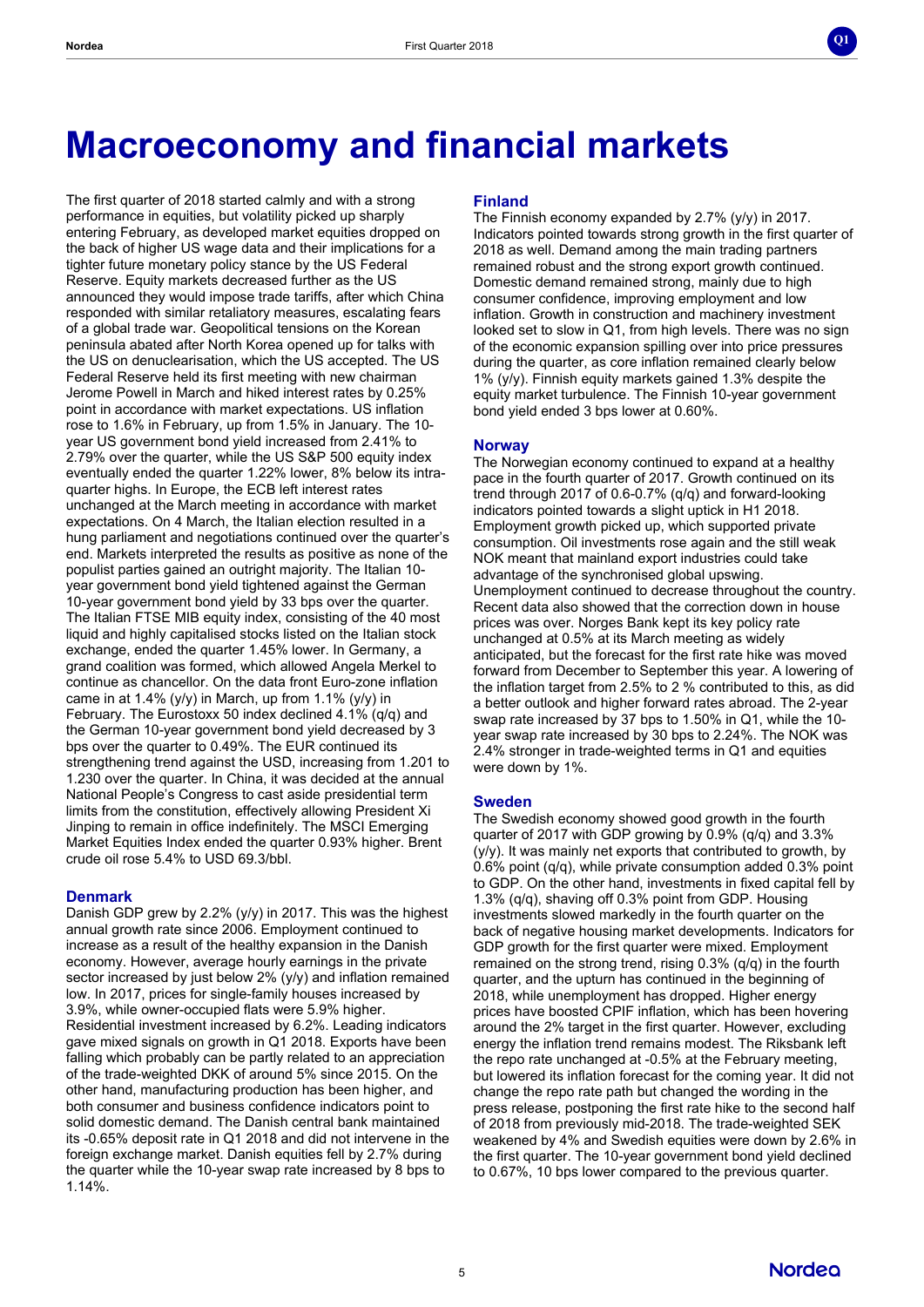

# **Group results and performance**

# **First quarter 2018**

# **Net interest income**

Net interest income in local currencies decreased 5% from the previous quarter mainly due to higher deposit guarantee fees, a lower day count and lower mortgage margins. Lending margins decreased in Personal Banking and Commercial & Business Banking while deposit margins were up following market interest rate changes.

Net interest income for Personal Banking was down 4% in local currencies from the previous quarter, driven by higher deposit guarantee fees, decreased margins and fewer interest days.

Net interest income for Commercial & Business Banking was up 4% in local currencies from the previous quarter driven by a changed model for Fund Transfer Pricing between the business area and Treasury and slightly higher margins in Sweden.

Net interest income in Wholesale Banking was up 16% in local currencies from the previous quarter due to a changed model for Fund Transfer Pricing between the business area and Treasury and higher yield fees following IFRS 15.

Net interest income in Wealth Management was down 22% in the quarter from the previous quarter driven by lower lending volumes.

Net interest income in Group Functions and Other was EUR 55m compared to EUR 115m from the previous quarter due to a change in Fund Transfer Pricing model, slightly higher funding costs, as well as higher deposit guarantee and resolution fees.

#### *Lending volumes*

Loans to the public in local currencies, excluding repos, were down 2% from the previous quarter. Average lending volumes in local currencies were largely unchanged in Personal Banking as lower volumes in Sweden were offset by higher volumes in Norway and Finland. Volumes were slightly up in Commercial & Business Banking and down in Wholesale Banking and Wealth Management.

#### *Deposit volumes*

Total deposits from the public in local currencies, excluding repos, decreased by 1% from the previous quarter driven by lower volumes in Wholesale Banking. Average deposit volumes were down in all business areas with the exception of Commercial & Business Banking where deposit volumes were slightly up.

#### **Net interest income per business area**

|                               |       |       |       |       |       |                          |                          | <b>Local currency</b> |        |
|-------------------------------|-------|-------|-------|-------|-------|--------------------------|--------------------------|-----------------------|--------|
|                               | Q118  | Q417  | Q317  | Q217  | Q117  | Q1/Q4                    | Q1/Q1                    | Q1/Q4                 | Q1/Q1  |
| <b>EURm</b>                   |       |       |       |       |       |                          |                          |                       |        |
| Personal Banking              | 498   | 525   | 537   | 520   | 527   | -5%                      | $-6%$                    | -4%                   | $-2%$  |
| Commercial & Business Banking | 292   | 282   | 285   | 287   | 282   | 4%                       | 4%                       | 4%                    | 6%     |
| Wholesale Banking             | 190   | 164   | 185   | 190   | 200   | 16%                      | $-5%$                    | 16%                   | 1%     |
| Wealth Management             | 18    | 23    | 24    | 25    | 25    | $-22%$                   | $-28%$                   | $-22%$                | $-29%$ |
| Group Functions and other     | 55    | 115   | 154   | 153   | 163   | $\overline{\phantom{a}}$ | $\overline{\phantom{a}}$ |                       | -      |
| <b>Total Group</b>            | 1.053 | 1,109 | 1,185 | 1.175 | 1,197 | $-5%$                    | $-12%$                   | $-5%$                 | $-9%$  |

#### **Change in Net interest income**

|                               |       | Jan-Mar |
|-------------------------------|-------|---------|
|                               | Q1/Q4 | 18/17   |
| <b>EURm</b>                   |       |         |
| NII beginning of period       | 1,109 | 1,197   |
| <b>Margin driven NII</b>      | 0     | $-25$   |
| Lending margin                | -8    | $-27$   |
| Deposit margin                | 8     | 2       |
| <b>Volume driven NII</b>      | -4    | $-13$   |
| Lending volume                | -3    | $-11$   |
| Deposit volume                | $-1$  | $-2$    |
| Day count                     | $-28$ | O       |
| Other $1,2$                   | $-24$ | $-106$  |
| NII end of period             | 1,053 | 1,053   |
| <sup>1</sup> of which FX      | -3    | $-40$   |
| <sup>2</sup> of which Baltics |       | $-28$   |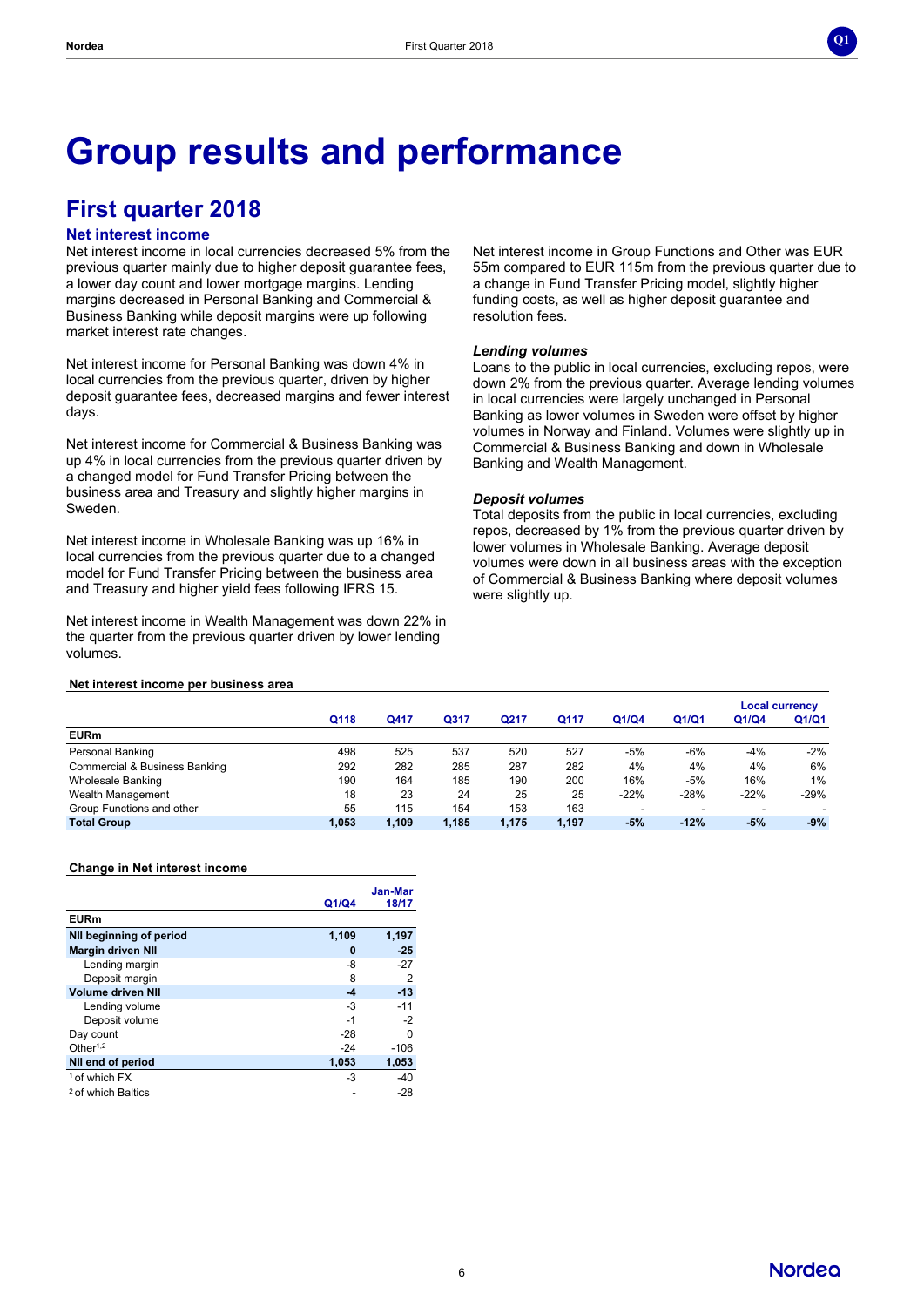

### **Net fee and commission income**

Net fee and commission income decreased by 8% in local currencies from the previous quarter driven by lower asset management income due to performance fees in Q4, the transfer of yield fees to net interest income, lower volumes in assets under management and lower activity in Equity Capital Markets and advisory.

#### *Savings and investment commissions*

Net fee and commission income from savings and investments decreased by 11% in local currencies from the previous quarter to EUR 485m. AuM decreased to EUR 320.1bn at the end of the quarter.

Net flow was negative and amounted to EUR -3.6bn compared to EUR -1.0bn in the previous quarter. AuM in Q1 was impacted by negative stock markets, the transfer of customers to Personal Banking and seasonality.

*Payments and cards and lending-related commissions*

Lending-related net fee and commission income decreased 12% in local currencies from the previous quarter to EUR 129m in line with lending developments but also impacted by IFRS 15. Payments and cards net fee and commission income was up 5% in local currencies to EUR 130m from the previous quarter driven by higher customer activity in cash management.

#### **Net fee and commission income per business area**

|                                          |       |      |      |      |      |        |        | <b>Local currency</b>    |        |
|------------------------------------------|-------|------|------|------|------|--------|--------|--------------------------|--------|
|                                          | Q118  | Q417 | Q317 | Q217 | Q117 | Q1/Q4  | Q1/Q1  | Q1/Q4                    | Q1/Q1  |
| <b>EURm</b>                              |       |      |      |      |      |        |        |                          |        |
| Personal Banking                         | 172   | 160  | 177  | 182  | 187  | 8%     | $-8%$  | 7%                       | $-7%$  |
| <b>Commercial &amp; Business Banking</b> | 116   | 125  | 110  | 127  | 113  | $-7%$  | 3%     | $-7%$                    | 5%     |
| Wholesale Banking                        | 121   | 132  | 140  | 133  | 167  | $-8%$  | $-28%$ | $-8%$                    | $-25%$ |
| Wealth Management                        | 371   | 427  | 389  | 409  | 402  | $-13%$ | $-8%$  | $-13%$                   | -8%    |
| Group Functions and other                | $-10$ | -5   | $-2$ | ÷    | $-3$ |        |        | $\overline{\phantom{a}}$ |        |
| <b>Total Group</b>                       | 770   | 839  | 814  | 850  | 866  | $-8%$  | $-11%$ | $-8%$                    | $-9%$  |

#### **Net fee and commission income per category**

|                              |      |      |      |      |      |                          |        | <b>Local currency</b>    |        |
|------------------------------|------|------|------|------|------|--------------------------|--------|--------------------------|--------|
|                              | Q118 | Q417 | Q317 | Q217 | Q117 | Q1/Q4                    | Q1/Q1  | Q1/Q4                    | Q1/Q1  |
| <b>EURm</b>                  |      |      |      |      |      |                          |        |                          |        |
| Savings and investments, net | 485  | 547  | 524  | 539  | 556  | $-11%$                   | $-13%$ | $-11%$                   | $-12%$ |
| Payments and cards, net      | 130  | 124  | 137  | 148  | 126  | 5%                       | 3%     | 5%                       | 6%     |
| Lending-related, net         | 129  | 147  | 149  | 151  | 161  | $-12%$                   | $-20%$ | $-12%$                   | $-17%$ |
| Other commissions, net       | 26   | 21   | 4    | 12   | 23   | $\overline{\phantom{0}}$ |        | $\overline{\phantom{0}}$ | -      |
| <b>Total Group</b>           | 770  | 839  | 814  | 850  | 866  | $-8%$                    | $-11%$ | $-8%$                    | -9%    |

#### **Assets under Management (AuM), volumes and net inflow**

|                     | Q118  | Q417  | Q317  | Q217  | Q117  | <b>Net</b><br>inflow<br>Q118 |
|---------------------|-------|-------|-------|-------|-------|------------------------------|
| <b>EURbn</b>        |       |       |       |       |       |                              |
| Nordic Retail funds | 58.6  | 61.5  | 61.2  | 60.6  | 60.7  | $-0.3$                       |
| Private Banking     | 96.1  | 98.9  | 101.8 | 102.9 | 101.6 | $-1.3$                       |
| Institutional sales | 92.5  | 96.2  | 94.6  | 94.4  | 93.8  | $-2.0$                       |
| Life & Pensions     | 72.9  | 73.8  | 73.3  | 74.2  | 74.0  | 0                            |
| <b>Total</b>        | 320.1 | 330.4 | 330.9 | 332.1 | 330.1 | $-3.6$                       |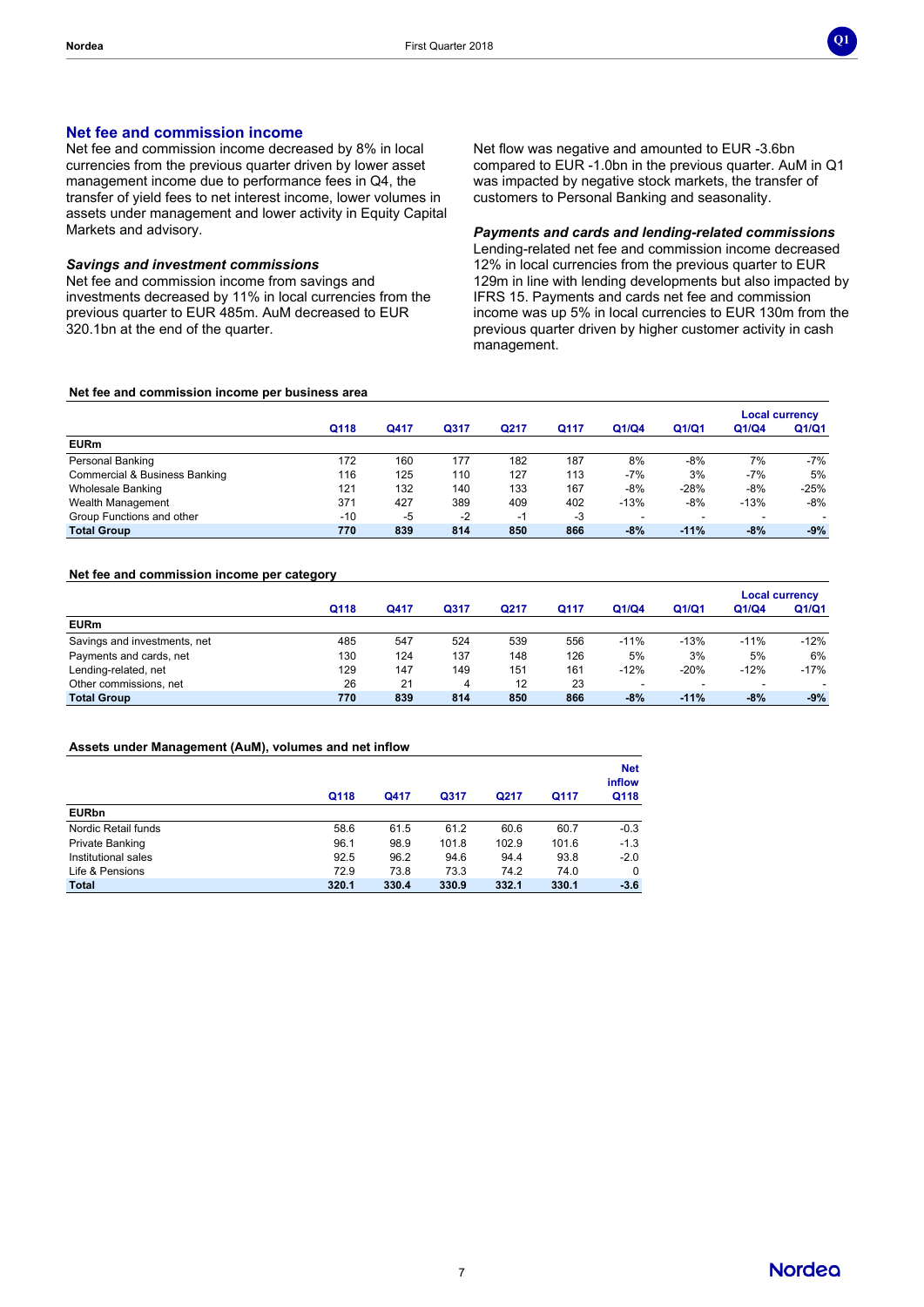

### **Net result from items at fair value**

The net result from items at fair value increased by 88% from the previous quarter to EUR 441m and increased 18% from the same quarter in 2017. A change of the margin reset frequency assumption in the fair value model covering a loan portfolio in Denmark had a positive impact of EUR 135m in the quarter. Other fair value adjustment had a zero impact (negative impact of EUR 41m in Q4 2017).

#### *Capital Markets income for customers in Wholesale Banking, Personal Banking, Commercial & Business Banking and Private Banking*

Customer-driven capital markets activities in the customer business were 63% higher than in the previous quarter. The net fair value result for the business units increased to EUR 292m, from EUR 179m in the previous quarter. The underlying business level in Q1 was negatively affected by new regulation (MiFID II) and lower customer activity.

### *Life & Pensions*

The net result from items at fair value for Life & Pensions decreased EUR 13m from the previous quarter to EUR 49m.

#### *Wholesale Banking other*

The net fair value result for Wholesale Banking other, i.e. income from managing the risks inherent in customer transactions, increased to EUR 92m from EUR -16m in the previous quarter.

#### *Group Functions and Other*

The net fair value result in Group Functions and Other decreased to EUR 8m (from EUR 10m in the previous quarter).

#### **Net result from items at fair value per area**

|                                        | Q118 | Q417  | Q317 | Q217 | Q117 | Q1/Q4  | Q1/Q1  |
|----------------------------------------|------|-------|------|------|------|--------|--------|
| <b>EURm</b>                            |      |       |      |      |      |        |        |
| Personal Banking                       | 91   | 15    | 15   | 17   | 15   |        |        |
| Commercial & Business Banking          | 120  | 58    | 62   | 74   | 67   |        | 79%    |
| Wholesale Banking customer units       | 69   | 99    | 70   | 51   | 100  | $-30%$ | $-31%$ |
| Wealth Mgmt. excl. Life                | 12   | 7     | 6    | 10   | 21   | 71%    | $-43%$ |
| Wholesale Banking excl. Customer units | 92   | $-16$ | 103  | 127  | 91   |        | 1%     |
| Life & Pensions                        | 49   | 62    | 51   | 57   | 59   | $-21%$ | $-17%$ |
| Group Functions and other              | 8    | 10    | 50   | 25   | 22   |        |        |
| <b>Total Group</b>                     | 441  | 235   | 357  | 361  | 375  | 88%    | 18%    |

#### **Equity method**

Income from companies accounted for under the equity method was EUR 28m, up from EUR 16m in the previous quarter with VISA amounting to EUR 4m (EUR 7m in Q4 2017) and Luminor contributing EUR 18m (EUR 2m in Q4 2017).

#### **Total operating income**

Total income increased by 4% in local currencies from the previous quarter to EUR 2,315m.

#### **Other operating income**

Other operating income was EUR 23m, down from EUR 29m in the previous quarter.

#### **Total operating income per business area**

|                                          |       |       |       |       |       |        |        |                          | <b>Local currency</b> |
|------------------------------------------|-------|-------|-------|-------|-------|--------|--------|--------------------------|-----------------------|
|                                          | Q118  | Q417  | Q317  | Q217  | Q117  | Q1/Q4  | Q1/Q1  | Q1/Q4                    | Q1/Q1                 |
| <b>EURm</b>                              |       |       |       |       |       |        |        |                          |                       |
| Personal Banking                         | 769   | 699   | 729   | 725   | 730   | 10%    | 5%     | 11%                      | 8%                    |
| <b>Commercial &amp; Business Banking</b> | 536   | 474   | 464   | 496   | 483   | 13%    | 11%    | 14%                      | 14%                   |
| Wholesale Banking                        | 472   | 379   | 498   | 501   | 562   | 25%    | $-16%$ | 25%                      | $-14%$                |
| Wealth Management                        | 454   | 525   | 476   | 507   | 512   | $-14%$ | $-11%$ | $-14%$                   | $-11%$                |
| Group Functions and other                | 84    | 151   | 206   | 178   | 174   | -      |        | $\overline{\phantom{a}}$ |                       |
| <b>Total Group</b>                       | 2.315 | 2.228 | 2,373 | 2.407 | 2.461 | 4%     | $-6%$  | 4%                       | $-4%$                 |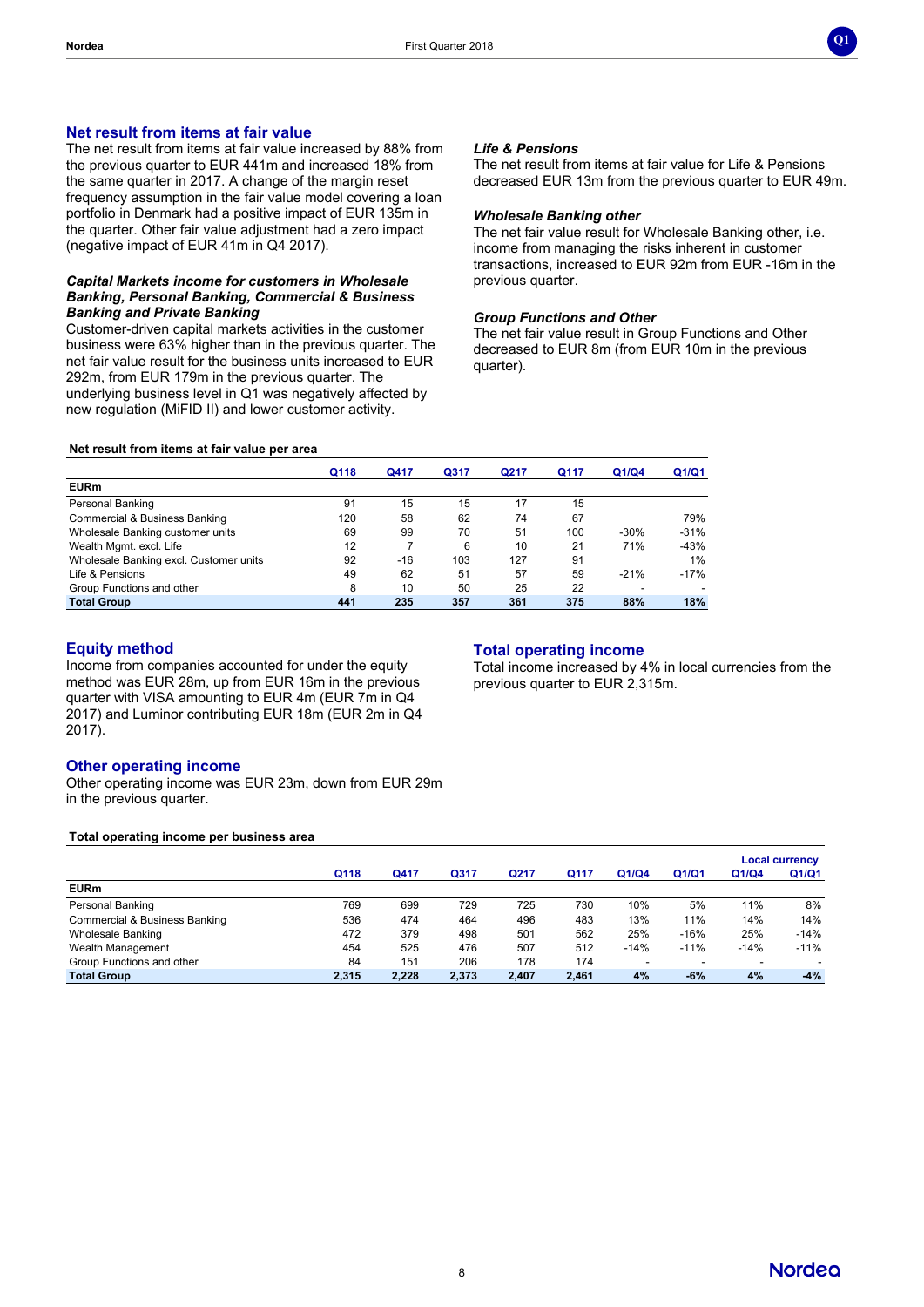

#### **Total expenses**

Total expenses in the first quarter amounted to EUR 1,205m, down 11% from the previous quarter and down 1% from the first quarter of 2017 in local currencies. The first quarter included transformation costs of EUR 18m (EUR 146m in Q4 2017). Excluding these costs, the decrease from the previous quarter was 2% mostly due to periodisation.

Staff costs were down 7% in local currencies from the previous quarter and up 2% from the same period in 2017 in local currencies. The first quarter included transformation costs of EUR 18m compared to EUR 134m in Q4 2017.

Other expenses were down 20% in local currencies from the previous quarter, mainly driven by cost savings initiatives. No transformation costs were booked in the first quarter compared to EUR 11m in Q4 2017.

Depreciations was down 5% in local currencies from the previous quarter and up 20% from the same quarter of 2017. No transformation costs were booked in the first quarter compared to EUR 1m in Q4 2017.

The number of employees (FTEs) at the end of the first quarter was 30,082, which is a decrease of 1% or 317 from the previous quarter and down 5% from the same quarter of 2017. The decrease versus Q4 2017 stems from Personal Banking, Commercial & Business Banking and Wholesale Banking, which is offset by Group Corporate Centre and Wealth Management. The large decrease versus Q1 2017 stems from FTEs transferred to Luminor.

Expenses related to Group projects, Compliance and Risk that affected the P&L were EUR 118m, compared to EUR 143m in the previous quarter. In addition, EUR 62m was capitalised from Group projects compared to EUR 72m in the previous quarter.

Provisions for performance-related salaries in the first quarter were EUR 53m, compared to EUR 62m in the previous quarter.

The cost/income ratio was down to 52% in the first quarter, compared to the previous quarter (61%) but up compared to the first quarter of 2017 (51%).

#### **Total operating expenses**

|                    |          |          |          |          |          |        |        | <b>Local currency</b> |        |
|--------------------|----------|----------|----------|----------|----------|--------|--------|-----------------------|--------|
|                    | Q118     | Q417     | Q317     | Q217     | Q117     | Q1/Q4  | Q1/Q1  | Q1/Q4                 | Q1/Q1  |
| <b>EURm</b>        |          |          |          |          |          |        |        |                       |        |
| Staff costs        | -798     | -861     | $-757$   | $-795$   | $-799$   | -7%    | 0%     | $-7%$                 | $2\%$  |
| Other expenses     | $-336$   | -425     | $-377$   | $-433$   | $-387$   | $-21%$ | $-13%$ | $-20%$                | $-11%$ |
| Depreciations      | $-71$    | $-75$    | $-70$    | $-63$    | $-60$    | -5%    | 18%    | $-5%$                 | 20%    |
| <b>Total Group</b> | $-1,205$ | $-1.361$ | $-1.204$ | $-1,291$ | $-1,246$ | $-11%$ | $-3%$  | $-11%$                | $-1\%$ |

#### **Total operating expenses per business area**

|                               |          |          |          |          |          |        |                          | <b>Local currency</b> |       |
|-------------------------------|----------|----------|----------|----------|----------|--------|--------------------------|-----------------------|-------|
|                               | Q118     | Q417     | Q317     | Q217     | Q117     | Q1/Q4  | Q1/Q1                    | Q1/Q4                 | Q1/Q1 |
| <b>EURm</b>                   |          |          |          |          |          |        |                          |                       |       |
| Personal Banking              | -429     | $-450$   | $-409$   | -435     | $-426$   | $-5%$  | 1%                       | $-4%$                 | 3%    |
| Commercial & Business Banking | $-286$   | $-340$   | $-284$   | $-290$   | $-289$   | $-16%$ | $-1%$                    | $-15%$                | 2%    |
| <b>Wholesale Banking</b>      | $-233$   | $-247$   | $-222$   | $-228$   | $-236$   | $-6%$  | $-1%$                    | $-6%$                 | 3%    |
| Wealth Management             | $-213$   | $-222$   | $-207$   | $-234$   | $-216$   | $-4%$  | $-1%$                    | $-4%$                 | $-3%$ |
| Group Functions and other     | $-44$    | $-102$   | -82      | $-104$   | $-79$    | ۰      | $\overline{\phantom{0}}$ | ۰                     |       |
| <b>Total Group</b>            | $-1.205$ | $-1.361$ | $-1.204$ | $-1.291$ | $-1.246$ | $-11%$ | $-3%$                    | $-11%$                | $-1%$ |

#### **Currency fluctuation effects**

|                          |       |       | Jan-Mar |
|--------------------------|-------|-------|---------|
|                          | Q1/Q4 | Q1/Q1 | 18/17   |
| %-points                 |       |       |         |
| Income                   | 0     | -2    | -2      |
| Expenses                 | 0     | -3    | -3      |
| Operating profit         | 0     | -2    | -2      |
| Loan and deposit volumes | -1    | -3    | -3      |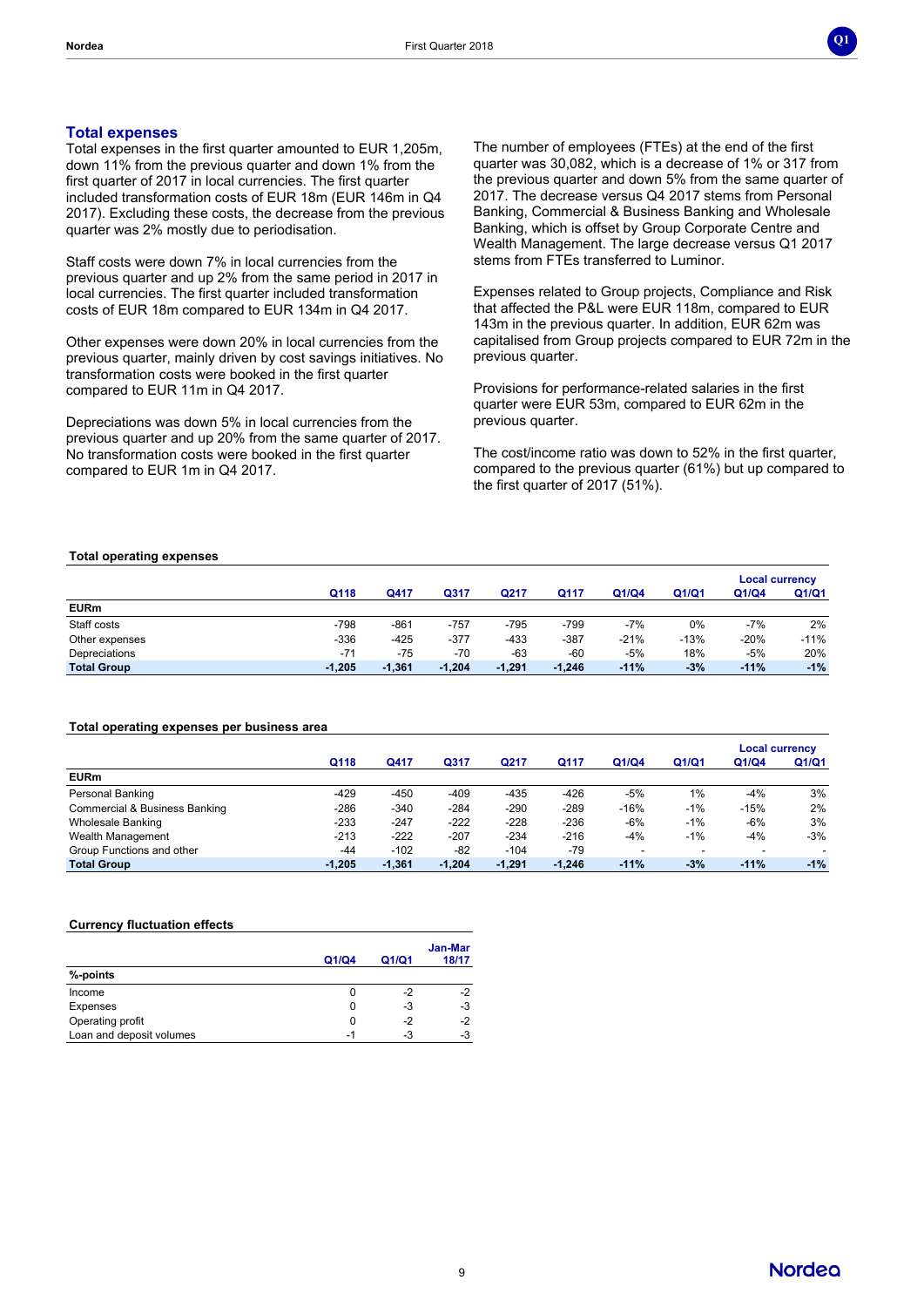

#### **Net loan losses**

Credit quality remained solid with stable net rating migration in Q1 among both the retail portfolio and the corporate portfolio.

Net loan losses decreased to EUR 40m and the loan loss ratio improved to 7 bps (EUR 71m and 9 bps in the previous quarter). Loan losses in Q1 mainly stem from a new impaired corporate customer in Denmark as well as a few Oil and Offshore-related customers.

Under IFRS 9 all performing exposures are classified as either Stage 1 or 2. Stage 1 if the credit quality is unchanged for the exposure and Stage 2 if the credit quality has deteriorated. All exposures in Stages 1 and 2 are subject to statistically calculated provisions. Credit impaired loans are classified as Stage 3. Provisions for significant Stage 3 exposures are measured on an individual basis, while provisions for insignificant exposures in Stage 3 are measured using a statistical model similar to the one used for Stages 1 and 2.

The loan loss ratio for losses in Stage 3 is 21 bps and for losses in Stages 1 and 2 the ratio is -14 bps. Reversals in loan losses for Stages 1 and 2 are partly driven by the implementation of the new provisioning model, as well as a part of the increased provisions in Stage 3.

Our expectation for the coming quarters is loan losses at a level below the long-term average for the last ten years.

#### **Loan loss ratios and impaired loans**

|                                      | Q118           | Q417           | Q317 | Q217           | Q117           |
|--------------------------------------|----------------|----------------|------|----------------|----------------|
| Basis points of loans <sup>1,2</sup> |                |                |      |                |                |
| Loan loss ratios                     |                |                |      |                |                |
| annualised, Group                    | $\overline{7}$ | 9              | 10   | 13             | 14             |
| of which Stage 1 and 2               | $-14$          | $-11$          | $-2$ | $\mathfrak{p}$ | $-2$           |
| of which Stage 3                     | 21             | 20             | 12   | 11             | 16             |
| Personal Banking total               | $\overline{7}$ | $\mathfrak{p}$ | 1    | $\overline{7}$ | $\overline{2}$ |
| Banking Denmark <sup>1</sup>         | 75             | -8             | $-1$ | 11             | 3              |
| <b>Banking Finland</b>               | 11             | 2              | 1    | 4              | 1              |
| <b>Banking Norway</b>                | O              | $\Omega$       | 4    | O              | 1              |
| <b>Banking Sweden</b>                | 1              | 3              | 2    | $\overline{2}$ | 2              |
| <b>Commercial &amp; Business</b>     |                |                |      |                |                |
| <b>Banking</b>                       | $-10$          | 15             | 12   | 8              | 9              |
| <b>Commercial Banking</b>            | $-31$          | 25             | 21   | 13             | 23             |
| <b>Business Banking</b>              | 13             | $\Omega$       | 1    | 2              | $-12$          |
| Wholesale Banking <sup>1</sup>       | 31             | 20             | 22   | 34             | 44             |
| Corporate & Investment               |                |                |      |                |                |
| Banking (CIB)                        | 39             | 37             | 34   | 49             | 63             |
| of which C&IB excl. SOO              | 23             | 24             | 11   | 15             | 14             |
| of which Shipping, Offshore          |                |                |      |                |                |
| & Oil Services (SOO)                 | 16             | 13             | 23   | 34             | 49             |
| <b>Banking Russia</b>                | -70            | $-87$          | 62   | 88             | 162            |

Banking Russia -70 -87 62 88 162 1 Including loans at fair value until Q4 2017. The change mainly relates to PeB DK, Wholesale Banking and Nordea Group ratio. Stage 3 figures for Q417 earlier are individual losses defined under IAS39 as individual. Stages 1 & 2 figures for Q417 and earlier are collective losses defined under IAS39.

<sup>2</sup> Negative amount are net reversals.

### **Credit portfolio**

Total lending to the public, excluding reverse repurchase agreements, decreased by 2% to EUR 288bn from EUR 294bn in Q4. In local currencies total lending decreased by 1% from Q4.

Total impaired loans (Stage 3) are EUR 5,212m.

The gross impairment rate (Stage 3) is 215 bps of loans at amortised cost. Allowances in relation to credit impaired loans (Stage 3) are 36%.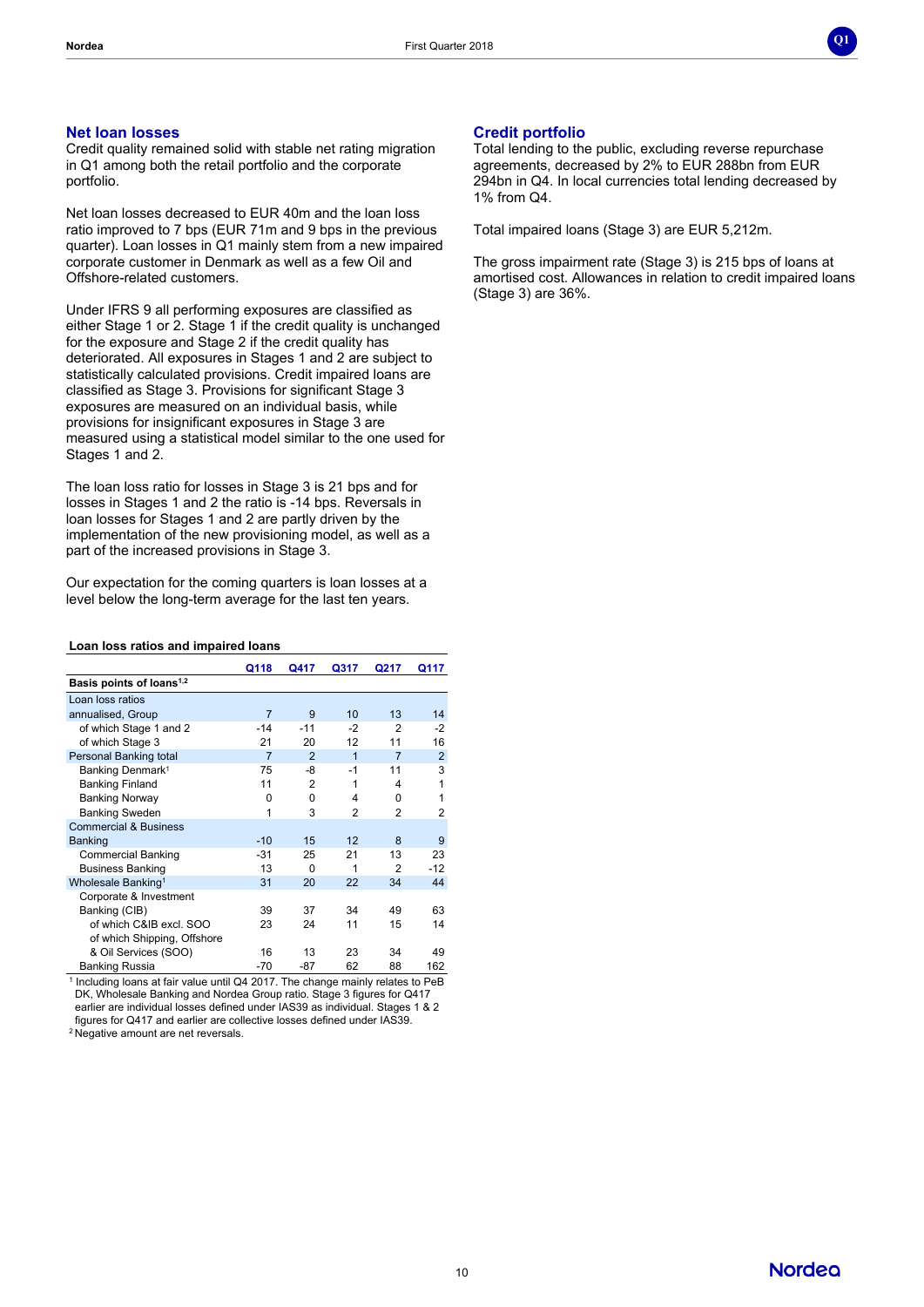

#### **Profit**

#### *Operating profit*

Operating profit increased to EUR 1,070m, up 35% in local currencies compared to the previous quarter, and down 1% compared to the same quarter of 2017.

#### *Taxes*

Income tax expense was EUR 250m compared to EUR 167m in the previous quarter. The effective tax rate was 23.2%, compared to 20.8% in the previous quarter and 23.5% in the first quarter last year.

#### **Operating profit per business area**

#### *Net profit*

Net profit increased 29% in local currencies from the previous quarter to EUR 820m. Return on equity was 10.0%, up from 7.7% in the previous quarter.

Diluted earnings per share were EUR 0.20 (EUR 0.15 in the previous quarter).

|                                          |       |      |       |       |       |        |                          |                          | <b>Local currency</b>    |
|------------------------------------------|-------|------|-------|-------|-------|--------|--------------------------|--------------------------|--------------------------|
|                                          | Q118  | Q417 | Q317  | Q217  | Q117  | Q1/Q4  | Q1/Q1                    | Q1/Q4                    | Q1/Q1                    |
| <b>EURm</b>                              |       |      |       |       |       |        |                          |                          |                          |
| Personal Banking                         | 321   | 240  | 315   | 266   | 297   | 34%    | 8%                       | 35%                      | 12%                      |
| <b>Commercial &amp; Business Banking</b> | 267   | 105  | 155   | 189   | 177   | ۰      | 51%                      | $\overline{\phantom{a}}$ | 53%                      |
| <b>Wholesale Banking</b>                 | 204   | 97   | 236   | 209   | 236   | ۰      | $-14%$                   | $\overline{\phantom{a}}$ | $-13%$                   |
| Wealth Management                        | 241   | 303  | 269   | 273   | 296   | $-20%$ | $-19%$                   | $-20%$                   | $-19%$                   |
| Group Functions and other                | 37    | 51   | 115   | 73    | 96    |        | $\overline{\phantom{a}}$ | $\overline{\phantom{0}}$ | $\overline{\phantom{0}}$ |
| <b>Total Group</b>                       | 1,070 | 796  | 1,090 | 1.010 | 1,102 | 34%    | $-3%$                    | 35%                      | $-1%$                    |

# **First quarter 2018 compared to first quarter 2017**

Total income was down 4% in local currencies and 6% in EUR from the prior year and operating profit was down 1% in local currencies and 3% in EUR from the previous year.

### **Income**

Net interest income was down 9% in local currencies and 12% in EUR from 2017. Average lending volumes in business areas in local currencies were down by 4% compared to 2017 driven by lower volumes in Wholesale Banking and deposit volumes were down by 6% predominantly in Wholesale Banking.

Net fee and commission income decreased 9% in local currencies and 11% in EUR from the previous year.

Net result from items at fair value increased in local currencies by 17% and by 18% in EUR from 2017.

#### **Expenses**

Total expenses were down 1% in local currencies and 3% in EUR from the previous year and amounted to EUR 1,205m.

Staff costs were up 2% in local currencies and unchanged in EUR.

### **Net loan losses**

Net loan loss provisions decreased to EUR 40m, corresponding to a loan loss ratio of 7 bps (down from 14 bps in 2017).

#### **Net profit**

Net profit decreased 1% in local currencies and 3% in EUR and amounted to EUR 820m.

#### **Currency fluctuation impact**

Currency fluctuations had a negative effect on income and operating profit of 2% points and a negative effect of 3% points on expenses and on loan and deposit volumes compared to a year ago.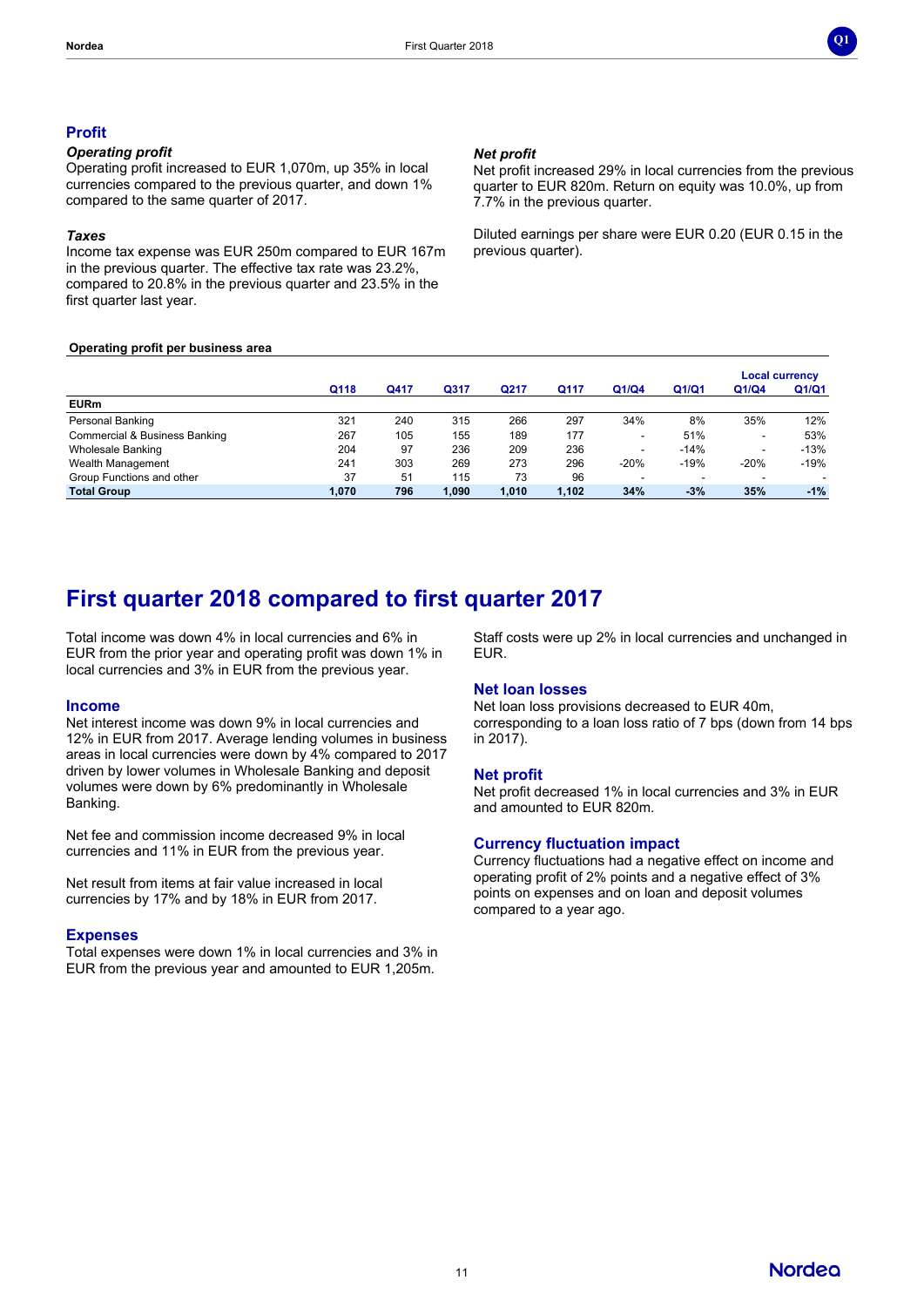

# **Other information**

# **Capital position and risk exposure amount (REA)**

The Nordea Group's Basel III Common Equity Tier 1 (CET1) capital ratio increased to 19.8% at the end of the first quarter 2018 compared to 19.5% at the end of the fourth quarter 2017. Risk exposure amount, REA, decreased by EUR 3.1bn. The decrease was mainly driven by improved credit quality in the IRB credit risk portfolio as well as effects due to FX movements. CET1 capital decreased EUR 0.2bn mainly due to FX effects. In total, the FX movements had a positive effect on the CET1 ratio.

The tier 1 capital ratio remained flat at 22.3% compared to the previous quarter and the total capital ratio remained flat at 25.2% compared to the previous quarter.

At the end of the first quarter 2018, the CET1 capital was EUR 24.3bn, the tier 1 capital was EUR 27.3bn and the own funds were EUR 30.9bn.

The CRR leverage ratio decreased to 5.1%, compared to 5.2% in the previous quarter.

Economic Capital (EC) was EUR 26.2bn at the end of the first quarter, a decrease by EUR 0.5bn compared to the fourth quarter last year. Decreases in the Nordea Life & Pension component, IRB shortfall and credit risk REA were somewhat offset by increases following the annual update of the framework.

The Group's Internal Capital Requirement (ICR) was at the end of the first quarter EUR 13.0bn. The decrease is mainly driven by a reduction of credit risk and updated stress test figures for 2018. The ICR should be compared to own funds, which were EUR 30.9bn. The ICR is calculated based on a Pillar I plus Pillar II approach. For more detailed information about the ICR methodology see the Capital and Risk Management Report.

#### **Common equity tier 1 (CET 1) capital ratio, changes in the quarter**



#### **Capital ratios**

|                      | Q118 | Q417 | Q317 | Q217 | Q117 |
|----------------------|------|------|------|------|------|
| $\frac{9}{6}$        |      |      |      |      |      |
| <b>CRR/CRDIV</b>     |      |      |      |      |      |
| CET 1 cap. ratio     | 19.8 | 19.5 | 19.2 | 19.2 | 18.8 |
| Tier 1 capital ratio | 22.3 | 22.3 | 214  | 214  | 21.0 |
| Total capital ratio  | 25.2 | 25.2 | 24.5 | 24 R | 24.3 |

#### **Regulatory developments**

The Swedish FSA, on 31 January, issued a consultation paper on an amendment to its Pillar 2 method for the interest rate risk in the banking book. The amendment is, according to the Swedish FSA, a minor adjustment which removes own credit spreads from the calculation. The consultation period ended on 28 February.

On 28 March, the Swedish FSA published a consultation paper to change the method it currently uses to apply the current risk weight floor for Swedish mortgages through Pillar 2 by replacing it with a requirement in Pillar 1 within the framework of Article 458 of the CRR. The change is proposed to enter into force on 31 December 2018. The consultation period runs until 30 April 2018.

#### **Risk exposure amount, REA (EURbn), quarterly**



Q115 Q215 Q315 Q415 Q116 Q216 Q316 Q416 Q117 Q217 Q317 Q417 Q118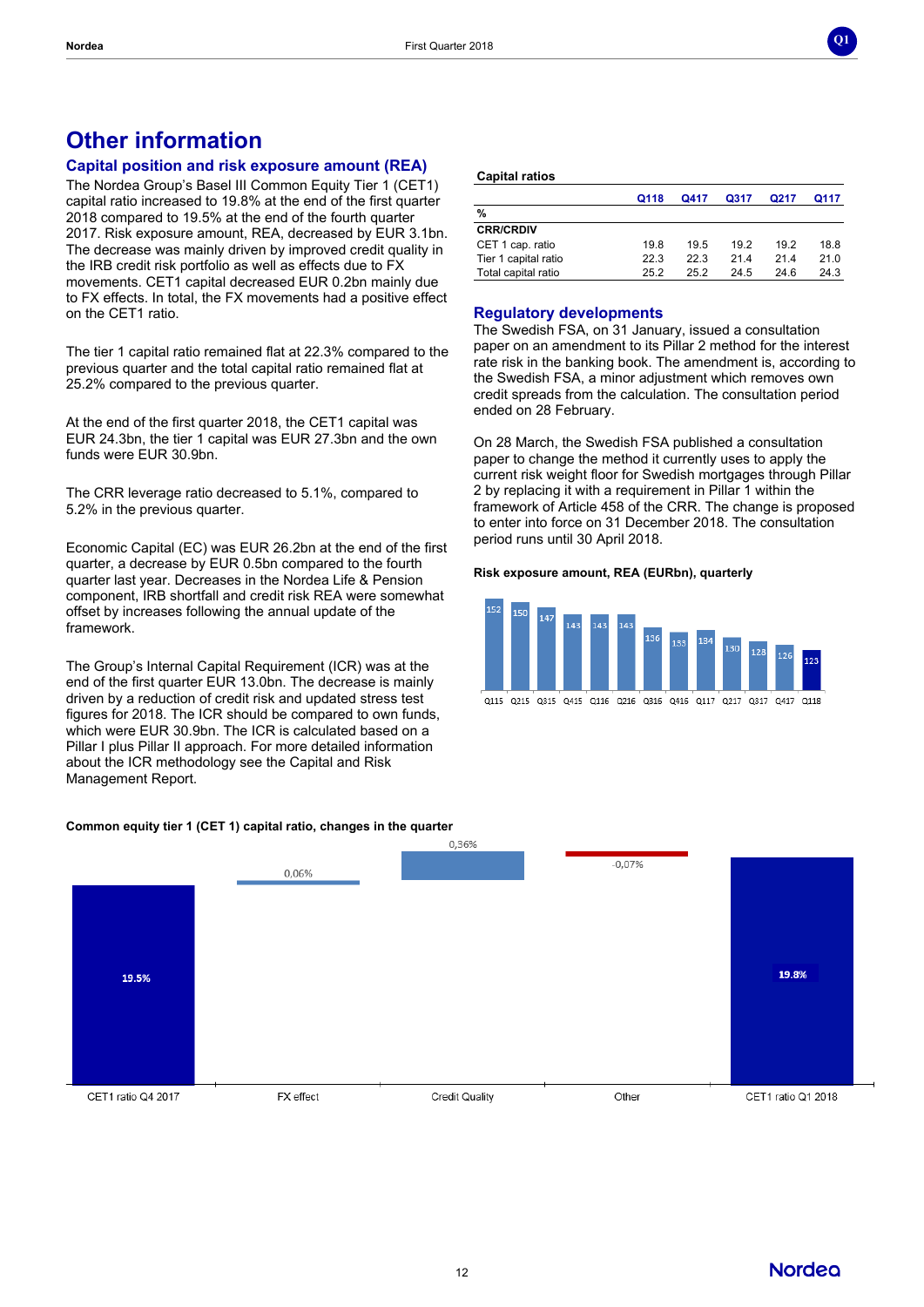

#### **Balance sheet**

Total assets in the balance sheet were unchanged and amounted to EUR 580bn in the quarter. Both loans to credit institutions and the asset values of derivatives were EUR 8bn and EUR 4bn, respectively, lower than in the previous period.

Loans to the public were unchanged in the quarter and amounted to EUR 311bn compared to EUR 310bn in the previous quarter.

Other assets decreased by EUR 5bn from the previous quarter.

#### **Balance sheet data**

|                                     | Q118 | Q417 | Q317 | Q217 | Q117 |
|-------------------------------------|------|------|------|------|------|
| <b>EURbn</b>                        |      |      |      |      |      |
| Loans to credit institutions        | 17   | 9    | 14   | 21   | 19   |
| Loans to the public                 | 311  | 310  | 314  | 315  | 320  |
| Derivatives                         | 42   | 46   | 49   | 53   | 56   |
| Interest-bearing securities         | 73   | 75   | 88   | 91   | 93   |
| Other assets                        | 137  | 142  | 150  | 163  | 162  |
| <b>Total assets</b>                 | 580  | 582  | 615  | 643  | 650  |
|                                     |      |      |      |      |      |
| Deposits from credit inst.          | 50   | 40   | 54   | 70   | 70   |
| Deposits from the public            | 174  | 172  | 182  | 190  | 191  |
| Debt securities in issue            | 175  | 179  | 183  | 185  | 188  |
| Derivatives                         | 38   | 43   | 45   | 53   | 56   |
| Other liabilities                   | 112  | 114  | 118  | 114  | 113  |
| Total equity                        | 31   | 33   | 32   | 31   | 31   |
| <b>Total liabilities and equity</b> | 580  | 582  | 615  | 643  | 650  |

#### **Nordea's funding and liquidity operations**

Nordea issued approximately EUR 7bn in long-term funding in the first quarter (excluding Danish covered bonds and subordinated notes), of which approximately EUR 5bn was issued in covered bonds and approximately EUR 2bn was issued in senior unsecured bonds. Public benchmark transactions during the quarter included a 4-year EUR 1bn floating rate senior unsecured bond issued by Nordea Bank AB, a EUR 2bn dual tranche (5-year and 15-year tenor) fixed rate covered bond issued by Nordea Mortgage Bank and a 5.25-year NOK 5bn floating rate covered bond issued by Nordea Eiendomskreditt.

Nordea's long-term funding portion of total funding was approximately 83% at the end of the first quarter.

The issuance of Senior Non-Preferred (SNP) debt is likely to commence during 2018. Should Nordea wish to start issuing SNP before the EU's Credit Hierarchy Directive is implemented either in Sweden or Finland, Nordea could use a contractual SNP solution that would ensure alignment with the local framework once implemented.

Short-term liquidity risk is measured using several metrics and the Liquidity Coverage Ratio (LCR) is one such metric. The LCR for the Nordea Group was, according to the CRR LCR definition, 174% at the end of the first quarter. The LCR in EUR was 192% and in USD 180% at the end of the first quarter. The liquidity buffer is composed of highly liquid central bank eligible securities and cash with characteristics similar to CRD IV high quality liquid assets and amounted to EUR 91bn at the end of the first quarter (EUR 99bn at the end of the fourth quarter).

The long-term liquidity risk is measured as Net Stable Funding Ratio (NSFR). At the end of the first quarter 2018, Nordea's NSFR was 103.5%.

# **Funding and liquidity data**

|                           | Q118 | Q417 | Q317 | Q <sub>217</sub> | Q117 |
|---------------------------|------|------|------|------------------|------|
| Long-term funding portion | 83%  | 81%  | 81%  | 80%              | 81%  |
| <b>LCR</b> total          | 174% | 147% | 143% | 141%             | 142% |
| LCR EUR                   | 192% | 257% | 187% | 203%             | 185% |
| LCR USD                   | 180% | 170% | 161% | 165%             | 150% |

#### **Market risk**

Total market risk, measured as Value at Risk, in the trading book was EUR 13m, an increase from the previous quarter (EUR 11m).

#### **Trading book**

|                            | Q118 | O417 | Q317 | Q217 | O117 |
|----------------------------|------|------|------|------|------|
| <b>EURm</b>                |      |      |      |      |      |
| Total risk, VaR            | 13   | 11   | 13   | 10   | 9    |
| Interest rate risk, VaR    | 13   | 10   | 10   | 12   | 9    |
| Equity risk, VaR           |      | 3    | 2    | 4    | 3    |
| Foreign exchange risk, VaR | 2    | 5    | 9    | 2    | 5    |
| Credit spread risk, VaR    |      | 4    | 5    | 5    |      |
| Diversification effect     | 39%  | 50%  | 48%  | 59%  | 62%  |

Total market risk, measured as Value at Risk, in the banking book decreased to EUR 37m (EUR 45m in the previous quarter) due mainly to a reduction in asset swap spread risk in the liquid asset buffer.

#### **Banking book**

|                            | Q118 | O417 | O317 | O217 | Q117 |
|----------------------------|------|------|------|------|------|
| <b>EURm</b>                |      |      |      |      |      |
| Total risk, VaR            | 37   | 46   | 47   | 52   | 63   |
| Interest rate risk, VaR    | 38   | 47   | 48   | 53   | 63   |
| Equity risk, VaR           | 5    | 3    | 4    | 4    | 2    |
| Foreign exchange risk, VaR | 3    | 3    | 2    | 2    | 2    |
| Credit spread risk, VaR    |      |      |      |      |      |
| Diversification effect     | 20%  | 15%  | 14%  | 14%  | 7%   |

#### **Nordea share and ratings**

Nordea's share price as at the end of Q1 2018 and ratings as at the end of Q1 2018.

|            | <b>Nasdag STO</b><br>(SEK) | <b>Nasdag COP</b><br>(DKK) | <b>Nasdag HEL</b><br>(EUR) |
|------------|----------------------------|----------------------------|----------------------------|
| 12/30/2016 | 101.30                     | 78.65                      | 10.60                      |
| 3/31/2017  | 102.30                     | 79.90                      | 10.72                      |
| 6/30/2017  | 107.20                     | 83.15                      | 11.14                      |
| 9/30/2017  | 110.40                     | 85.15                      | 11.44                      |
| 12/31/2017 | 99.30                      | 75.20                      | 10.1                       |
| 3/31/2018  | 89.10                      | 63.12                      | 8.61                       |
|            |                            |                            |                            |

|              | Moody's |              | <b>Standard&amp;Poor's</b> | <b>Fitch</b> |      |
|--------------|---------|--------------|----------------------------|--------------|------|
| <b>Short</b> | Lona    | <b>Short</b> | Long                       | <b>Short</b> | Long |
| $P-1$        | Аа3     | A-1+         | AA-                        | F1+          | AA-  |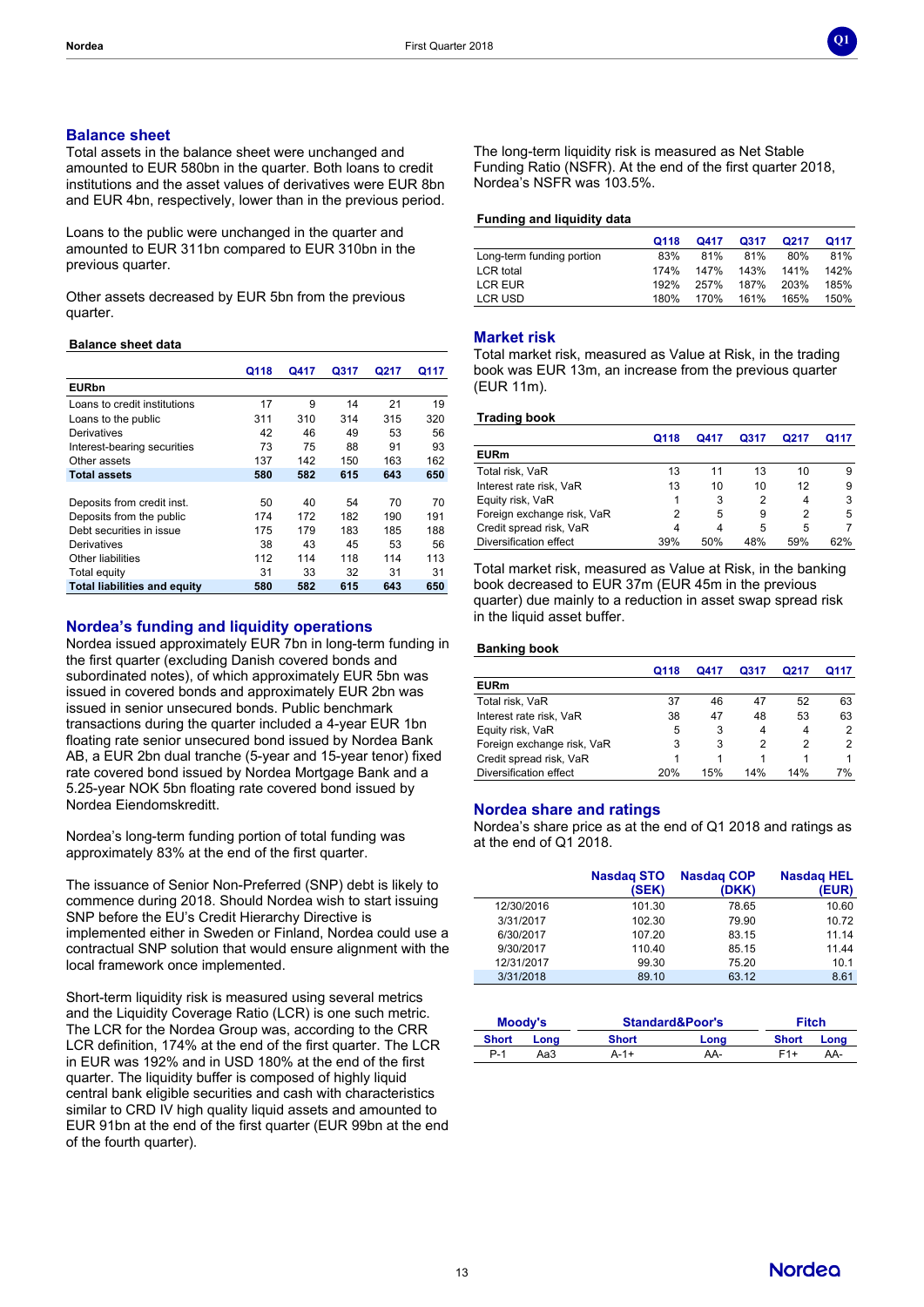

### **Update on Nordea to re-domicile to Banking union**

On 6 September 2017, the Board of Directors of Nordea Bank AB (publ) initiated a process to re-domicile the parent company from Sweden to Finland. The Board of Directors of each of Nordea Bank AB (publ) and the newly established and wholly-owned Finnish company Nordea Holding Abp on 25 October 2017 signed a joint cross-border merger plan that was presented to the shareholders on 15 March 2018 at the AGM 2018 for their approval. The AGM 2018 voted in favour of the merger proposal with 95.8% of the votes.

The execution of the merger is further conditional upon e.g. receiving the requisite regulatory approvals. The merger, and consequently the re-domiciliation, is planned to be effected during the second half of 2018, tentatively on 1 October 2018. The merger plan and a prospectus can be found on [www.nordea.com](http://www.nordea.com/).

#### **Update on sale of Nordea Liv & Pension Denmark**

In Q4 2017, Nordea announced that Foreningen Norliv will purchase an additional 45% of the share capital in Danish Nordea Liv & Pension, livforsikringsselskab A/S conditional on approval by the Danish FSA and the antitrust authorities. The transaction was closed on 16 April 2018 and will generate a post-tax capital gain of EUR 142m to be recognised in Q2 2018. The remaining holding in the associated company (30%) will be remeasured to fair value and will lead to an additional post-tax gain of EUR 108m for the Nordea Group to be recognised in Q2 2018.

#### **Update on sale of collection portfolio in Denmark**

In Q4 2017 Nordea signed an agreement to divest a portfolio of non-performing loans in Denmark. The portfolio consists of around 40,000 claims, the principal value amounts to approximately EUR 500m and the transaction is expected to generate a capital gain of roughly EUR 40-50m. Should the loans not fulfil contractual terms, buyers will be compensated. The financial effects are expected to be accounted for in the income statement in 2018 as the loan documentation is transferred to the buyers. EUR 9m was recognised in "Net result from items at fair value" in Q1 2018.

#### **Sale of International Private Banking in Luxembourg**

Nordea has communicated the sale of certain assets and liabilities and the transfer of certain employees of its International Private Banking arm in Luxembourg to UBS. In the Q1 2018 report, assets and liabilities in scope are reclassified to "Assets/Liabilities held for sale". The closing is scheduled for H2 2018.

### **IFRS 9: Final quantitative impact**

From 1 January 2018, IFRS 9 "Financial instruments" covering classification and measurement, impairment and general hedge accounting is effective. The impact on the Common Equity Tier 1 capital ratio, after adjustment of the shortfall deduction and before transition rules, was insignificant. (More details in Note 1 on page 20.)

#### **Divestment of shares in UC AB**

The Finnish credit information company Asiakastieto Group Plc ("Asiakastieto") listed on NASDAQ Helsinki has entered into an agreement with all owners of UC AB ("UC"), including Nordea, to acquire UC at a price amounting to approximately EUR 340m. Nordea owns 26.1 % of the shares in UC and will receive 2,303,315 shares in Asiakastieto, equivalent to 9.6 % of the shares in the company after completion of the transaction, and approximately EUR 26m in cash. The transaction results in a capital gain amounting to approximately EUR 86m for Nordea, expected to be recognised in the result in Q2 2018, based on Asiakastieto's share price as at 23 April 2018 of 27.30 euro. The transaction is conditional on a decision by an extraordinary general meeting of Asiakastieto to, among other things, mandate the board of directors to issue new shares (to be subscribed for by Nordea and the other sellers), relevant approval from competition authorities and certain other conditions.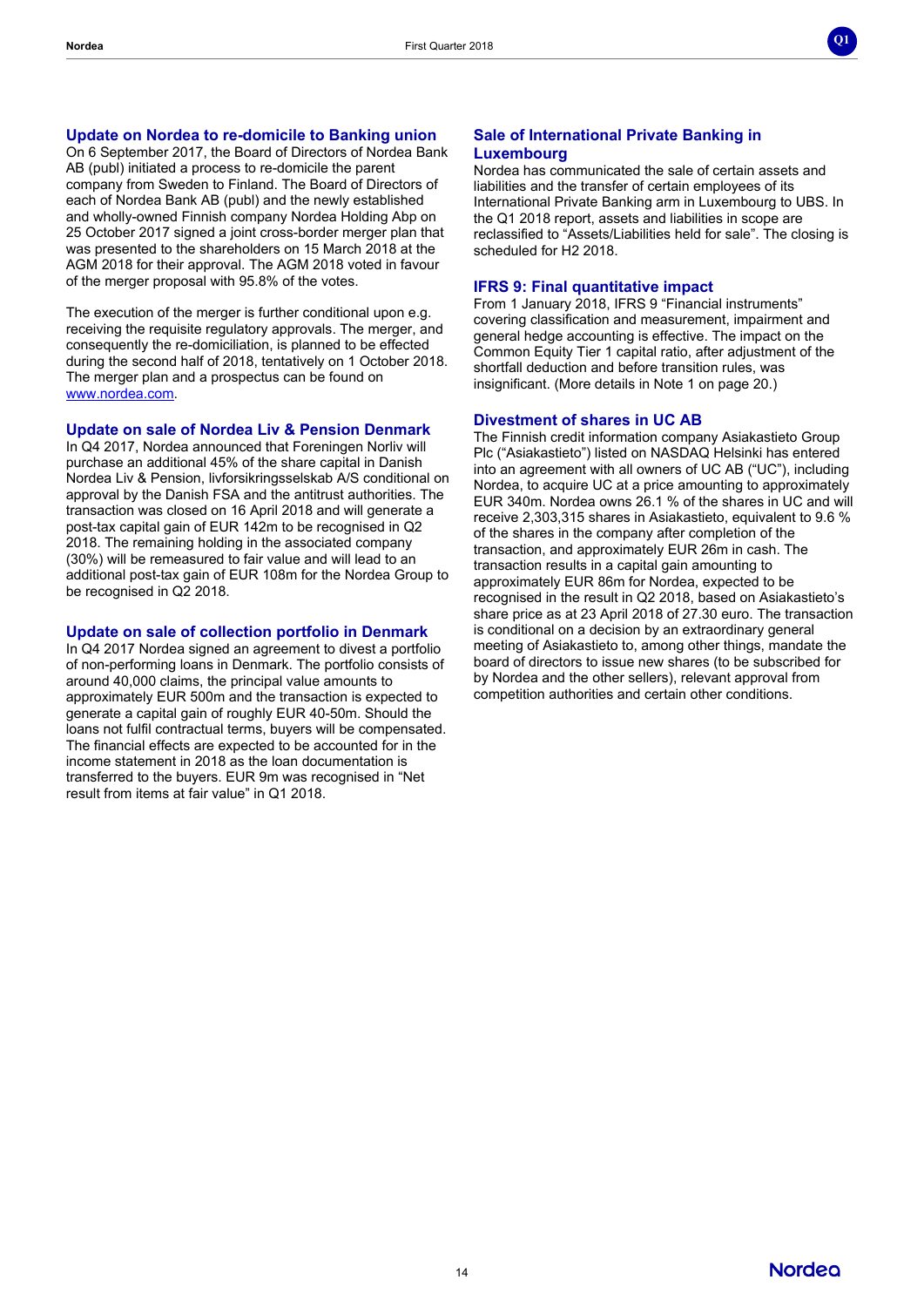

# **Quarterly development, Group**

|                                                                                              | Q <sub>1</sub> | Q <sub>4</sub> | Q <sub>3</sub> | Q <sub>2</sub> | Q <sub>1</sub> |
|----------------------------------------------------------------------------------------------|----------------|----------------|----------------|----------------|----------------|
|                                                                                              | 2018           | 2017           | 2017           | 2017           | 2017           |
| <b>EURm</b>                                                                                  |                |                |                |                |                |
| Net interest income                                                                          | 1,053          | 1,109          | 1,185          | 1,175          | 1,197          |
| Net fee and commission income                                                                | 770            | 839            | 814            | 850            | 866            |
| Net result from items at fair value                                                          | 441            | 235            | 357            | 361            | 375            |
| Profit from associated undertakings and joint ventures accounted for under the equity method | 28             | 16             | 3              | <sup>0</sup>   | 4              |
| Other operating income                                                                       | 23             | 29             | 14             | 21             | 19             |
| <b>Total operating income</b>                                                                | 2,315          | 2,228          | 2,373          | 2,407          | 2,461          |
| General administrative expenses:                                                             |                |                |                |                |                |
| Staff costs                                                                                  | -798           | $-861$         | $-757$         | $-795$         | $-799$         |
| Other expenses                                                                               | $-336$         | $-425$         | $-377$         | $-433$         | $-387$         |
| Depreciation, amortisation and impairment charges of tangible and intangible assets          | $-71$          | $-75$          | $-70$          | $-63$          | $-60$          |
| <b>Total operating expenses</b>                                                              | $-1,205$       | $-1,361$       | $-1,204$       | $-1,291$       | $-1,246$       |
| Profit before loan losses                                                                    | 1,110          | 867            | 1,169          | 1,116          | 1,215          |
| Net loan losses                                                                              | -40            | $-71$          | $-79$          | $-106$         | $-113$         |
| <b>Operating profit</b>                                                                      | 1,070          | 796            | 1,090          | 1,010          | 1,102          |
| Income tax expense                                                                           | $-250$         | $-167$         | $-258$         | $-267$         | $-258$         |
| Net profit for the period                                                                    | 820            | 629            | 832            | 743            | 844            |
|                                                                                              |                |                |                |                |                |
| Diluted earnings per share (DEPS), EUR                                                       | 0.20           | 0.15           | 0.21           | 0.18           | 0.21           |
| DEPS, rolling 12 months up to period end, EUR                                                | 0.74           | 0.75           | 0.87           | 0.88           | 0.95           |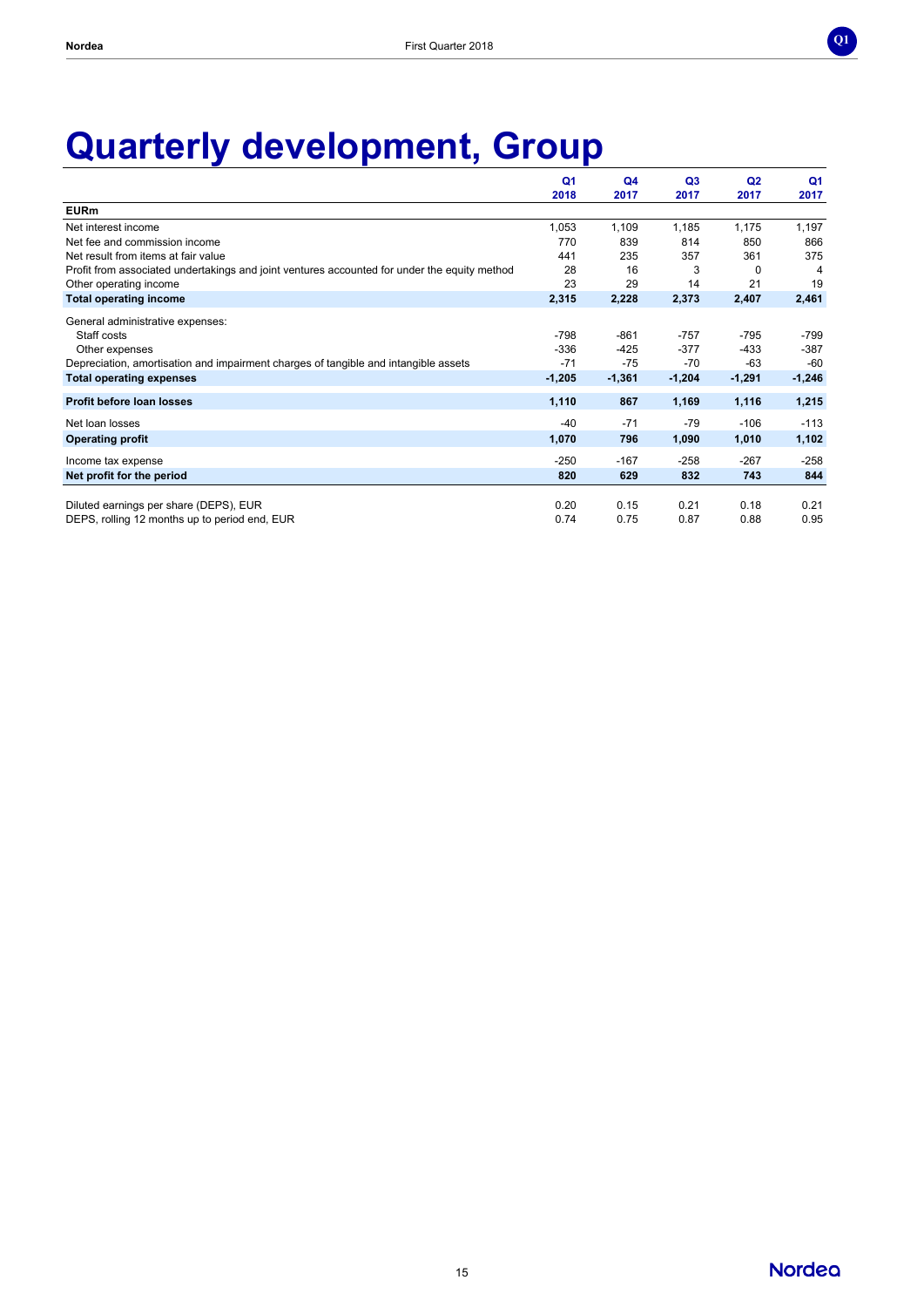

# **Income statement**

|                                                                                              | Q <sub>1</sub><br>2018 | Q <sub>1</sub><br>2017 | <b>Full year</b><br>2017 |
|----------------------------------------------------------------------------------------------|------------------------|------------------------|--------------------------|
| <b>EURm</b>                                                                                  |                        |                        |                          |
| <b>Operating income</b>                                                                      |                        |                        |                          |
| Interest income                                                                              | 1,726                  | 1,912                  | 7,575                    |
| Interest expense                                                                             | $-673$                 | $-715$                 | $-2,909$                 |
| Net interest income                                                                          | 1,053                  | 1,197                  | 4,666                    |
| Fee and commission income                                                                    | 980                    | 1,082                  | 4,232                    |
| Fee and commission expense                                                                   | $-210$                 | $-216$                 | $-863$                   |
| Net fee and commission income                                                                | 770                    | 866                    | 3,369                    |
| Net result from items at fair value                                                          | 441                    | 375                    | 1,328                    |
| Profit from associated undertakings and joint ventures accounted for under the equity method | 28                     | 4                      | 23                       |
| Other operating income                                                                       | 23                     | 19                     | 83                       |
| <b>Total operating income</b>                                                                | 2,315                  | 2,461                  | 9,469                    |
| <b>Operating expenses</b><br>General administrative expenses:                                |                        |                        |                          |
| Staff costs                                                                                  | $-798$                 | $-799$                 | $-3,212$                 |
| Other expenses                                                                               | $-336$                 | $-387$                 | $-1,622$                 |
| Depreciation, amortisation and impairment charges of tangible and intangible assets          | $-71$                  | $-60$                  | $-268$                   |
| <b>Total operating expenses</b>                                                              | $-1,205$               | $-1,246$               | $-5,102$                 |
| Profit before loan losses                                                                    | 1,110                  | 1,215                  | 4,367                    |
| Net Ioan Iosses                                                                              | $-40$                  | $-113$                 | $-369$                   |
| <b>Operating profit</b>                                                                      | 1,070                  | 1,102                  | 3,998                    |
| Income tax expense                                                                           | $-250$                 | $-258$                 | $-950$                   |
| Net profit for the period                                                                    | 820                    | 844                    | 3,048                    |
| Attributable to:                                                                             |                        |                        |                          |
| Shareholders of Nordea Bank AB (publ)                                                        | 809                    | 839                    | 3,031                    |
| Additional Tier 1 capital holders                                                            | 7                      |                        |                          |
| Non-controlling interests                                                                    | $\overline{4}$         | 5                      | 17                       |
| <b>Total</b>                                                                                 | 820                    | 844                    | 3,048                    |
| Basic earnings per share, EUR                                                                | 0.20                   | 0.21                   | 0.75                     |
| Diluted earnings per share, EUR                                                              | 0.20                   | 0.21                   | 0.75                     |

# **Statement of comprehensive income**

|                                                                                    | Q1<br>2018     | Q <sub>1</sub><br>2017 | <b>Full year</b><br>2017 |
|------------------------------------------------------------------------------------|----------------|------------------------|--------------------------|
| <b>EURm</b>                                                                        |                |                        |                          |
| Net profit for the period                                                          | 820            | 844                    | 3,048                    |
| Items that may be reclassified subsequently to the income statement                |                |                        |                          |
| Currency translation differences during the period                                 | $-100$         | 67                     | $-511$                   |
| Tax on currency translation differences during the period                          | 16             | 74                     | 3                        |
| Hedging of net investments in foreign operations:                                  |                |                        |                          |
| Valuation gains/losses during the period                                           | 4              | 18                     | 175                      |
| Tax on valuation gains/losses during the period                                    | 0              | $-4$                   | $-37$                    |
| Fair value through other comprehensive income <sup>1</sup> :                       |                |                        |                          |
| Valuation gains/losses during the period, net of recycling                         | 7              |                        |                          |
| Tax on valuation gains/losses during the period                                    | $-2$           |                        |                          |
| Available for sale investments <sup>1</sup> :                                      |                |                        |                          |
| Valuation gains/losses during the period, net of recycling                         |                | 28                     | 31                       |
| Tax on valuation gains/losses during the period                                    |                | $-7$                   | -8                       |
| Cash flow hedges:                                                                  |                |                        |                          |
| Valuation gains/losses during the period, net of recycling                         | 11             | $-82$                  | $-107$                   |
| Tax on valuation gains/losses during the period                                    | $-2$           | 19                     | 24                       |
| Items that may not be reclassified subsequently to the income statement            |                |                        |                          |
| Changes in own credit risk related to liabilities classified as fair value option: |                |                        |                          |
| Valuation gains/losses during the period                                           | 5              |                        |                          |
| Tax on valuation gains/losses during the period                                    | $-1$           |                        |                          |
| Defined benefit plans:                                                             |                |                        |                          |
| Remeasurement of defined benefit plans                                             | $-35$          | 18                     | $-115$                   |
| Tax on remeasurement of defined benefit plans                                      | $\overline{7}$ | $-4$                   | 25                       |
| Other comprehensive income, net of tax                                             | $-90$          | 127                    | $-520$                   |
| <b>Total comprehensive income</b>                                                  | 730            | 971                    | 2,528                    |
| Attributable to:                                                                   |                |                        |                          |
| Shareholders of Nordea Bank AB (publ)                                              | 719            | 966                    | 2,511                    |
| Additional Tier 1 capital holders                                                  | 7              |                        |                          |
| Non-controlling interests                                                          | 4              | 5                      | 17                       |
| <b>Total</b>                                                                       | 730            | 971                    | 2,528                    |

<sup>1</sup> Valuation gains/losses related to hedged risks under fair value hedge accounting are accounted for directly in the income statement.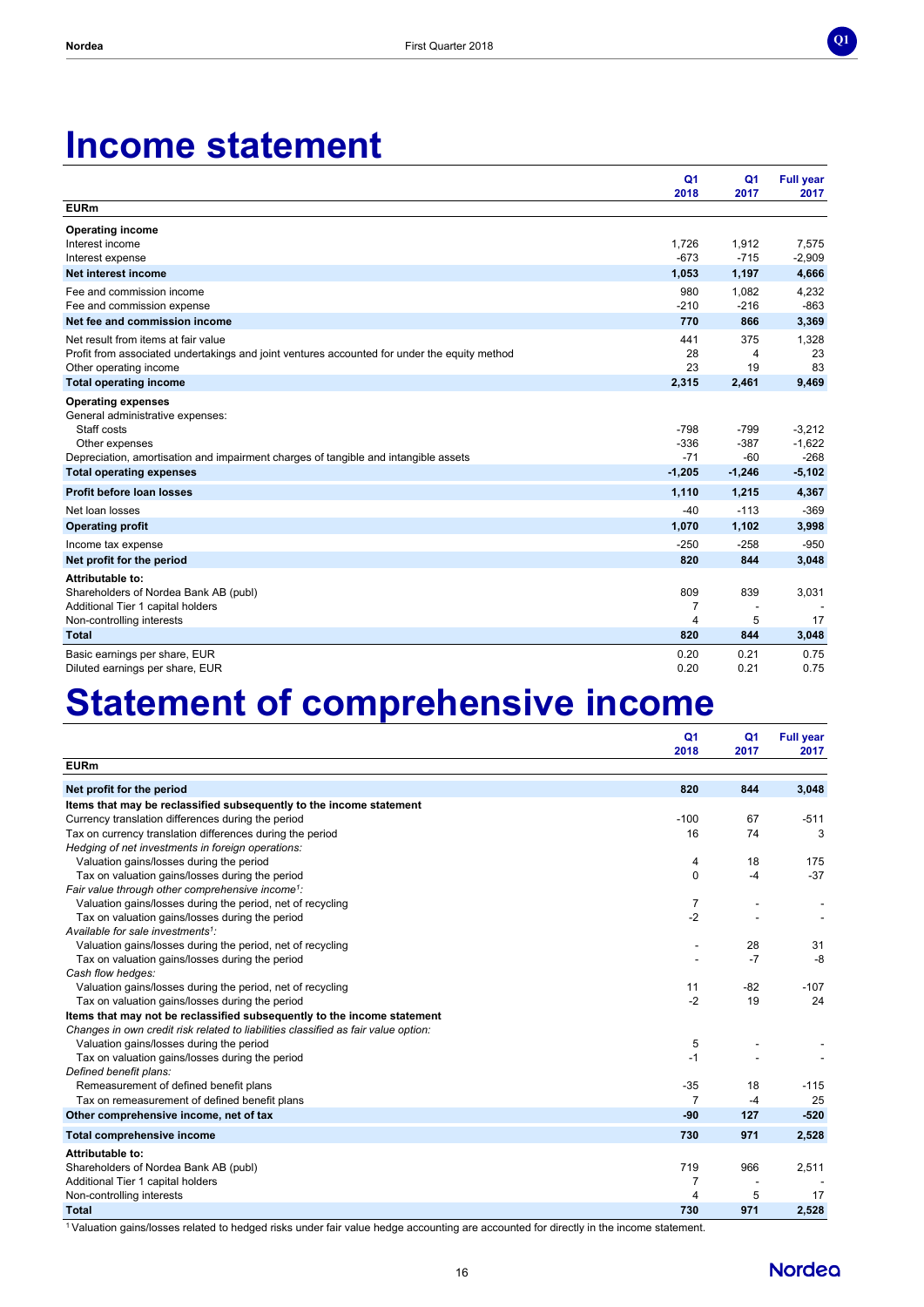

|                                                                                 | 31 Mar<br>2018    | 31 Dec<br>2017    | 31 Mar<br>2017   |
|---------------------------------------------------------------------------------|-------------------|-------------------|------------------|
| <b>EURm</b>                                                                     |                   |                   |                  |
| <b>Assets</b>                                                                   |                   |                   |                  |
| Cash and balances with central banks                                            | 35,587            | 43,081            | 61,527           |
| Loans to central banks                                                          | 2,977             | 4,796             | 4,541            |
| Loans to credit institutions                                                    | 17,243            | 8,592             | 18.764           |
| Loans to the public                                                             | 310,926           | 310,158           | 320,052          |
| Interest-bearing securities                                                     | 73,198            | 75,294            | 93,211           |
| Financial instruments pledged as collateral                                     | 9,618             | 6,489             | 5,263            |
| Shares                                                                          | 17,176            | 17,180            | 27,942           |
| Assets in pooled schemes and unit-linked investment contracts                   | 25,750            | 25,879            | 24,382           |
| Derivatives                                                                     | 42,306            | 46,111            | 56,204           |
| Fair value changes of the hedged items in portfolio hedge of interest rate risk | 150               | 163               | 154              |
| Investments in associated undertakings and joint ventures                       | 1,237             | 1,235             | 580              |
| Intangible assets                                                               | 3,971             | 3,983             | 3,935            |
| Property and equipment                                                          | 612               | 624               | 559              |
| Investment properties                                                           | 1,516             | 1,448             | 3,234            |
| Deferred tax assets                                                             | 138               | 118               | 168              |
| Current tax assets                                                              | 333               | 121               | 457              |
| Retirement benefit assets                                                       | 225               | 250               | 324              |
| Other assets                                                                    | 14,253            | 12,441            | 18,692           |
| Prepaid expenses and accrued income                                             | 1,495             | 1,463             | 1,561            |
| Assets held for sale<br><b>Total assets</b>                                     | 21,478<br>580,189 | 22,186<br>581,612 | 8,722<br>650,272 |
|                                                                                 |                   |                   |                  |
| <b>Liabilities</b>                                                              |                   |                   |                  |
| Deposits by credit institutions                                                 | 50,437            | 39,983            | 70.295           |
| Deposits and borrowings from the public                                         | 173,985           | 172,434           | 190,855          |
| Deposits in pooled schemes and unit-linked investment contracts                 | 26,185            | 26,333            | 24,922           |
| Liabilities to policyholders                                                    | 19,165            | 19.412            | 41,831           |
| Debt securities in issue                                                        | 174,750           | 179,114           | 188,441          |
| Derivatives                                                                     | 38,307            | 42,713            | 56,109           |
| Fair value changes of the hedged items in portfolio hedge of interest rate risk | 1,180             | 1,450             | 2,195            |
| <b>Current tax liabilities</b>                                                  | 595               | 389               | 649              |
| <b>Other liabilities</b>                                                        | 26,431            | 28,515            | 25,741           |
| Accrued expenses and prepaid income                                             | 1,788             | 1,603             | 2,151            |
| Deferred tax liabilities                                                        | 614               | 722               | 772              |
| Provisions                                                                      | 332               | 329               | 281              |
| Retirement benefit obligations                                                  | 283               | 281               | 274              |
| Subordinated liabilities                                                        | 8,320             | 8,987             | 9,603            |
| Liabilities held for sale                                                       | 26,761            | 26,031            | 5,076            |
| <b>Total liabilities</b>                                                        | 549,133           | 548,296           | 619,195          |
|                                                                                 |                   |                   |                  |
| <b>Equity</b>                                                                   | 750               | 750               |                  |
| Additional Tier 1 capital holders                                               | 172               | 168               | 177              |
| Non-controlling interests                                                       |                   |                   |                  |
| Share capital                                                                   | 4,050             | 4,050             | 4,050            |
| Share premium reserve                                                           | 1,080             | 1,080             | 1,080            |
| Other reserves                                                                  | $-1,640$          | $-1,543$          | $-896$           |
| Retained earnings                                                               | 26,644            | 28,811            | 26,666           |
| <b>Total equity</b>                                                             | 31,056            | 33,316            | 31,077           |
| <b>Total liabilities and equity</b>                                             | 580,189           | 581,612           | 650,272          |
| Assets pledged as security for own liabilities                                  | 195,207           | 198,973           | 193,653          |
| Other assets pledged                                                            | 5,038             | 4,943             | 4,835            |
| Contingent liabilities                                                          | 18,809            | 19,020            | 21,618           |
| Credit commitments <sup>1</sup>                                                 | 73,525            | 74,545            | 77,898           |
| Other commitments                                                               | 2,473             | 2,487             | 2,104            |

1 Including unutilised portion of approved overdraft facilities of EUR 29,440m (31 Dec 2017: EUR 29,956m, 31 Mar 2017: EUR 30,588m).



**Q1**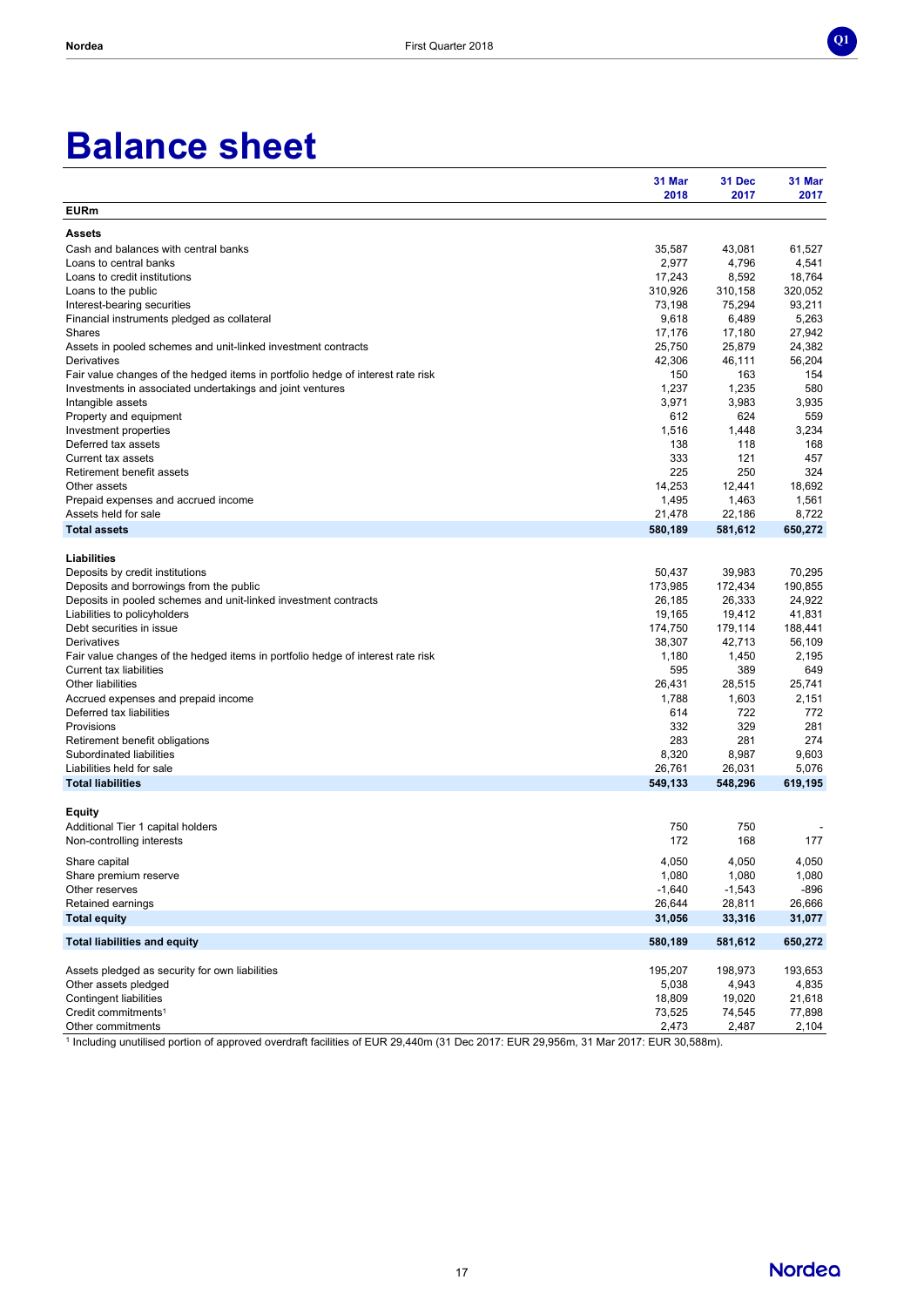

# **Statement of changes in equity**

**Attributable to shareholders of Nordea Bank AB (publ)**

|                                                                 |                               |                                    | <b>Other reserves:</b>                            |                        |                                                                                |                                    |                                                                                                                         |                             |          |                                                 |                                       |                        |
|-----------------------------------------------------------------|-------------------------------|------------------------------------|---------------------------------------------------|------------------------|--------------------------------------------------------------------------------|------------------------------------|-------------------------------------------------------------------------------------------------------------------------|-----------------------------|----------|-------------------------------------------------|---------------------------------------|------------------------|
|                                                                 | Share<br>capital <sup>1</sup> | <b>Share</b><br>premium<br>reserve | Trans-<br>lation of<br>foreign<br>opera-<br>tions | Cash<br>flow<br>hedges | Fair<br>value<br>through<br>other<br>compre-<br>hensive<br>income <sup>2</sup> | <b>Defined</b><br>benefit<br>plans | <b>Changes</b><br>in own<br>credit risk<br>related to<br><b>liabilities</b><br>classified<br>as fair<br>value<br>option | <b>Retained</b><br>earnings | Total    | Addi-<br>tional<br>Tier 1<br>capital<br>holders | Non-<br>cont-<br>rolling<br>interests | <b>Total</b><br>equity |
| <b>EURm</b>                                                     |                               |                                    |                                                   |                        |                                                                                |                                    |                                                                                                                         |                             |          |                                                 |                                       |                        |
| Balance at 1 Jan 2018                                           | 4,050                         | 1,080                              | $-1,720$                                          | $-46$                  | 103                                                                            | 120                                | ۰.                                                                                                                      | 28,811                      | 32,398   | 750                                             | 168                                   | 33,316                 |
| Restatement due to changed<br>accounting policy, net of tax $3$ |                               |                                    |                                                   |                        | 1                                                                              |                                    | -8                                                                                                                      | $-237$                      | $-244$   |                                                 |                                       | $-244$                 |
| <b>Restated opening</b>                                         |                               |                                    |                                                   |                        |                                                                                |                                    |                                                                                                                         |                             |          |                                                 |                                       |                        |
| balance at 1 Jan 2018                                           | 4,050                         | 1,080                              | $-1,720$                                          | -46                    | 104                                                                            | 120                                | -8                                                                                                                      | 28,574                      | 32,154   | 750                                             | 168                                   | 33,072                 |
| Net profit for the period<br>Other comprehensive                | ٠                             |                                    |                                                   | ٠                      |                                                                                |                                    |                                                                                                                         | 809                         | 809      | $\overline{7}$                                  | 4                                     | 820                    |
| income, net of tax                                              |                               | ۰.                                 | $-80$                                             | 9                      | 5                                                                              | $-28$                              | 4                                                                                                                       |                             | $-90$    |                                                 |                                       | -90                    |
| Total comprehensive income                                      |                               | ٠                                  | $-80$                                             | 9                      | $5\phantom{.0}$                                                                | $-28$                              | $\overline{4}$                                                                                                          | 809                         | 719      | $\overline{7}$                                  | $\overline{4}$                        | 730                    |
| Paid interest on AT1 capital                                    |                               |                                    | ٠                                                 |                        |                                                                                |                                    |                                                                                                                         |                             |          | $-7$                                            | ٠                                     | -7                     |
| Dividend 2017                                                   |                               |                                    | ٠                                                 |                        | ٠                                                                              |                                    | ۰.                                                                                                                      | $-2,747$                    | $-2,747$ |                                                 | Ξ.                                    | $-2,747$               |
| Divestment of own shares <sup>4</sup>                           |                               |                                    |                                                   |                        |                                                                                |                                    |                                                                                                                         | 8                           | 8        |                                                 |                                       | 8                      |
| Balance at 31 Mar 2018                                          | 4,050                         | 1,080                              | $-1,800$                                          | $-37$                  | 109                                                                            | 92                                 | $-4$                                                                                                                    | 26,644                      | 30,134   | 750                                             | 172                                   | 31,056                 |

#### **Attributable to shareholders of Nordea Bank AB (publ)**

|                                                  |                          |                                          |                                                   |                        | <b>Other reserves:</b>                           |                                    |                             |          |                                                 |                                       |                 |
|--------------------------------------------------|--------------------------|------------------------------------------|---------------------------------------------------|------------------------|--------------------------------------------------|------------------------------------|-----------------------------|----------|-------------------------------------------------|---------------------------------------|-----------------|
|                                                  | capital <sup>1</sup>     | <b>Share</b><br>Share premium<br>reserve | Trans-<br>lation of<br>foreign<br>opera-<br>tions | Cash<br>flow<br>hedges | <b>Available</b><br>for sale<br>invest-<br>ments | <b>Defined</b><br>benefit<br>plans | <b>Retained</b><br>earnings | Total    | Addi-<br>tional<br>Tier 1<br>capital<br>holders | Non-<br>cont-<br>rolling<br>interests | Total<br>equity |
| <b>EURm</b>                                      |                          |                                          |                                                   |                        |                                                  |                                    |                             |          |                                                 |                                       |                 |
| Balance at 1 Jan 2017                            | 4,050                    | 1,080                                    | $-1,350$                                          | 37                     | 80                                               | 210                                | 28,302                      | 32,409   | ۰                                               |                                       | 32,410          |
| Net profit for the period<br>Other comprehensive |                          |                                          |                                                   |                        |                                                  |                                    | 3,031                       | 3,031    | $\overline{\phantom{a}}$                        | 17                                    | 3,048           |
| income, net of tax                               |                          | $\overline{\phantom{a}}$                 | $-370$                                            | -83                    | 23                                               | $-90$                              | ۰                           | $-520$   |                                                 | ۰.                                    | -520            |
| Total comprehensive income                       | $\overline{\phantom{a}}$ | ٠                                        | $-370$                                            | $-83$                  | 23                                               | $-90$                              | 3,031                       | 2,511    | ۰                                               | 17                                    | 2,528           |
| <b>Issuance of Additional</b><br>Tier 1 capital  |                          |                                          |                                                   |                        |                                                  |                                    | $-6$                        | -6       | 750                                             |                                       | 744             |
| Dividend for 2016                                |                          | -                                        |                                                   |                        |                                                  |                                    | $-2,625$                    | $-2,625$ |                                                 | ۰.                                    | $-2,625$        |
| Purchase of own shares <sup>4</sup>              |                          | -                                        | ۰                                                 |                        |                                                  | ۰                                  | $-12$                       | $-12$    | ٠                                               |                                       | $-12$           |
| Change in non-controlling interests <sup>5</sup> |                          |                                          |                                                   |                        |                                                  |                                    | 121                         | 121      |                                                 | 150                                   | 271             |
| Balance at 31 Dec 2017                           | 4,050                    | 1,080                                    | $-1,720$                                          | $-46$                  | 103                                              | 120                                | 28,811                      | 32,398   | 750                                             | 168                                   | 33,316          |

#### **Attributable to shareholders of Nordea Bank AB (publ)**

|                                                  |                                      |                                    |                                                   |                        | <b>Other reserves:</b>                           |                                    |                             |               |                                              |                        |
|--------------------------------------------------|--------------------------------------|------------------------------------|---------------------------------------------------|------------------------|--------------------------------------------------|------------------------------------|-----------------------------|---------------|----------------------------------------------|------------------------|
|                                                  | <b>Share</b><br>capital <sup>1</sup> | <b>Share</b><br>premium<br>reserve | Trans-<br>lation of<br>foreign<br>opera-<br>tions | Cash<br>flow<br>hedges | <b>Available</b><br>for sale<br>invest-<br>ments | <b>Defined</b><br>benefit<br>plans | <b>Retained</b><br>earnings | <b>Total</b>  | Non-<br>cont-<br>rolling<br><i>interests</i> | <b>Total</b><br>equity |
| <b>EURm</b>                                      |                                      |                                    |                                                   |                        |                                                  |                                    |                             |               |                                              |                        |
| Balance at 1 Jan 2017                            | 4,050                                | 1,080                              | $-1,350$                                          | 37                     | 80                                               | 210                                |                             | 28,302 32,409 | 1                                            | 32,410                 |
| Net profit for the period<br>Other comprehensive |                                      |                                    |                                                   |                        |                                                  |                                    | 839                         | 839           | 5                                            | 844                    |
| income, net of tax                               |                                      | ٠                                  | 155                                               | -63                    | 21                                               | 14                                 | -                           | 127           | -                                            | 127                    |
| Total comprehensive income                       |                                      | ۰.                                 | 155                                               | $-63$                  | 21                                               | 14                                 | 839                         | 966           | 5                                            | 971                    |
| Dividend for 2016                                |                                      | $\overline{\phantom{a}}$           | ٠                                                 | -                      |                                                  | ٠                                  | $-2,625$                    | $-2,625$      | $\sim$                                       | $-2,625$               |
| Divestment of own shares <sup>4</sup>            |                                      | -                                  | ۰                                                 |                        |                                                  |                                    | 28                          | 28            | -                                            | 28                     |
| Change in non-controlling interests <sup>5</sup> |                                      |                                    |                                                   |                        |                                                  |                                    | 122                         | 122           | 171                                          | 293                    |
| Balance at 31 Mar 2017                           | 4.050                                | 1,080                              | $-1,195$                                          | $-26$                  | 101                                              | 224                                | 26,666                      | 30,900        | 177                                          | 31,077                 |

<sup>1</sup> Total shares registered were 4,050 million (31 Dec 2017: 4,050 million, 31 Mar 2017: 4,050 million).

<sup>2</sup> Due to the implementation of IFRS 9 the Available for sale (AFS) category does no longer exists and the assets are instead classified as Fair value through other comprehensive income (FVOCI). Hence, the opening balance 2018 for the FVOCI-reserve is the closing balance 2017 for the AFS-reserve.

<sup>3</sup> Related to IFRS 9 and IFRS 15. See Note 1 for more information.

<sup>4</sup> Refers to the change in the holding of own shares related to the Long Term Incentive Programme, trading portfolio and Nordea's shares within portfolio schemes in Denmark. The number of own shares at 31 Mar 2018 was 12.9 million (31 Dec 2017: 13.7 million, 31 Mar 2017: 11.0 million). The total holdings of own shares related to LTIP were 10.2 million (31 Dec 2017: 10.2 million, 31 Mar 2017: 10.9 million).

<sup>5</sup> Refers to the sale of 25% of Nordea Liv & Pension, Livforsikringsselskab A/S in Denmark.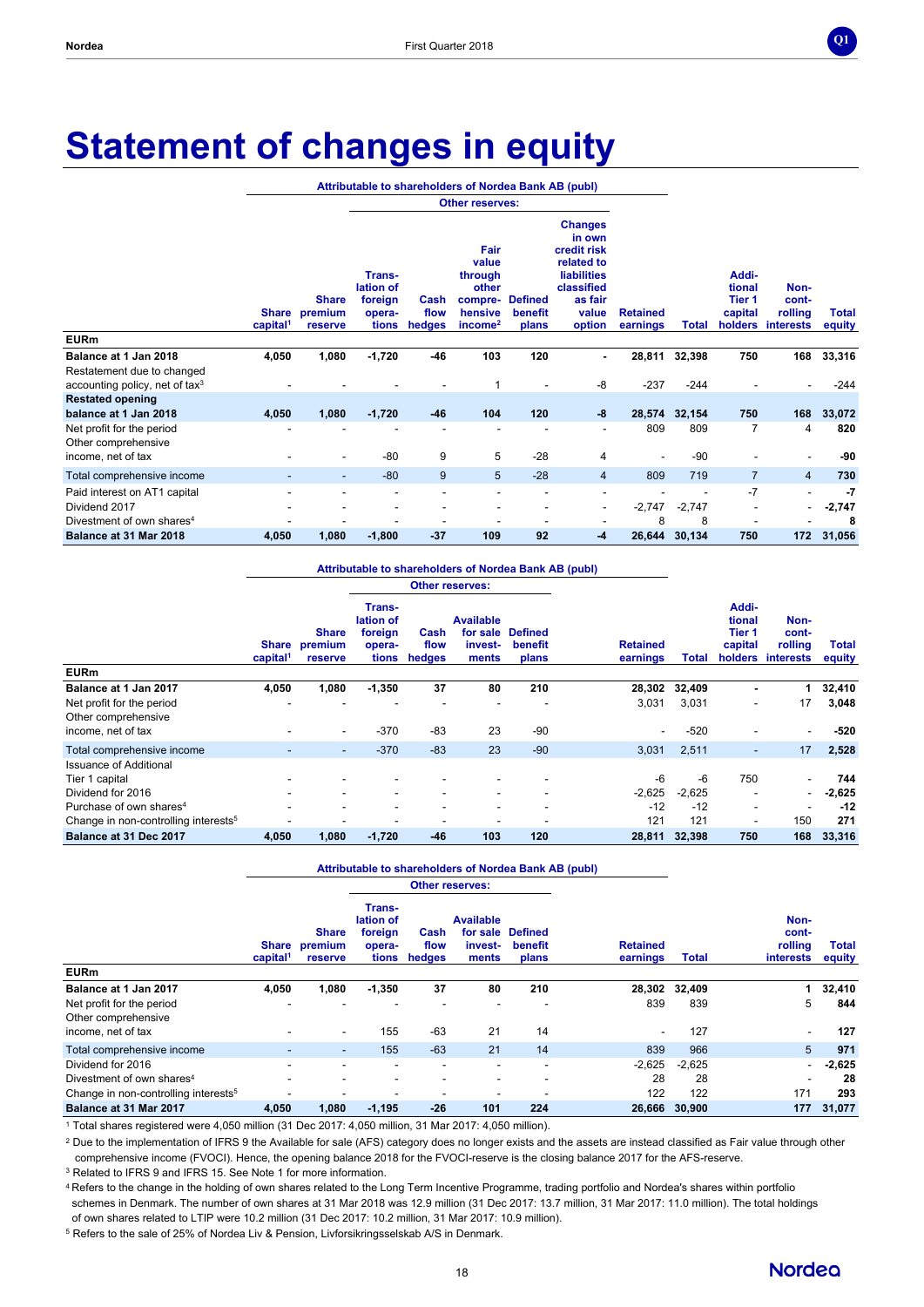

# **Cash flow statement, condensed**

|                                                                                        | Jan-Mar<br>2018          | <b>Jan-Mar</b><br>2017   | <b>Full year</b><br>2017 |
|----------------------------------------------------------------------------------------|--------------------------|--------------------------|--------------------------|
| <b>EURm</b>                                                                            |                          |                          |                          |
| <b>Operating activities</b>                                                            |                          |                          |                          |
| Operating profit                                                                       | 1,070                    | 1,102                    | 3,998                    |
| Adjustments for items not included in cash flow                                        | 420                      | 1,391                    | 3,514                    |
| Income taxes paid                                                                      | $-378$                   | $-331$                   | $-950$                   |
| Cash flow from operating activities before changes in operating assets and liabilities | 1,112                    | 2,162                    | 6,562                    |
| Changes in operating assets and liabilities                                            | $-3,751$                 | 27,468                   | 5,712                    |
| Cash flow from operating activities                                                    | $-2,639$                 | 29,630                   | 12,274                   |
| <b>Investing activities</b>                                                            |                          |                          |                          |
| Sale of business operations                                                            |                          |                          | 228                      |
| Investments in/sale of associated undertakings and joint ventures                      |                          |                          | $-937$                   |
| Acqusition/sale of property and equipment                                              | $-13$                    | $-19$                    | $-118$                   |
| Acqusition/sale of intangible assets                                                   | $-119$                   | $-172$                   | $-643$                   |
| Net investments in debt securities, held to maturity                                   | $\overline{\phantom{a}}$ | $-169$                   | -8                       |
| Sale/acqusition of other financial fixed assets                                        | $-2$                     | 35                       | $-21$                    |
| Cash flow from investing activities                                                    | $-134$                   | $-325$                   | $-1,499$                 |
| <b>Financing activities</b>                                                            |                          |                          |                          |
| Amortised subordinated liabilities                                                     | $-500$                   | $-750$                   | $-750$                   |
| Divestment of own shares including change in trading portfolio                         | 8                        | 28                       | $-12$                    |
| Dividend paid                                                                          | $-2.747$                 | $-2,625$                 | $-2,625$                 |
| <b>Issued Additional Tier 1 capital</b>                                                | $\overline{\phantom{a}}$ | $\overline{\phantom{a}}$ | 750                      |
| Paid interest on Additional Tier 1 capital                                             | $-7$                     |                          |                          |
| Cash flow from financing activities                                                    | $-3,246$                 | $-3,347$                 | $-2,637$                 |
|                                                                                        |                          |                          |                          |
| Cash flow for the period                                                               | $-6,019$                 | 25,958                   | 8,138                    |
|                                                                                        |                          |                          |                          |
| Cash and cash equivalents                                                              | 31 Mar                   | 31 Mar                   | 31 Dec                   |
|                                                                                        | 2018                     | 2017                     | 2017                     |
| <b>EURm</b>                                                                            |                          |                          |                          |
| Cash and cash equivalents at beginning of the period                                   | 46,213                   | 41,860                   | 41,860                   |
| <b>Translation difference</b>                                                          | $-1,298$                 | $-405$                   | $-3,785$                 |
| Cash and cash equivalents at end of the period                                         | 38,896                   | 67,413                   | 46,213                   |
| Change                                                                                 | $-6,019$                 | 25,958                   | 8,138                    |
| The following items are included in cash and cash equivalents:                         |                          |                          |                          |
| Cash and balances with central banks                                                   | 35,587                   | 61,527                   | 43,081                   |
| Loans to central banks                                                                 | 1,827                    | 3,937                    | 2,004                    |
| Loans to credit institutions                                                           | 942                      | 1,815                    | 779                      |
| Assets held for sale                                                                   | 540                      | 134                      | 349                      |
| Total cash and cash equivalents                                                        | 38,896                   | 67,413                   | 46,213                   |

Cash comprises legal tender and bank notes in foreign currencies. Balances with central banks consist of deposits in accounts with central banks and postal systems under government authority, where the following conditions are fulfilled:

- the central bank or the postal giro system is domiciled in the country where the institution is established.

- the balance on the account is readily available at any time.

Loans to credit institutions, payable on demand include liquid assets not represented by bonds or other interest-bearing securities.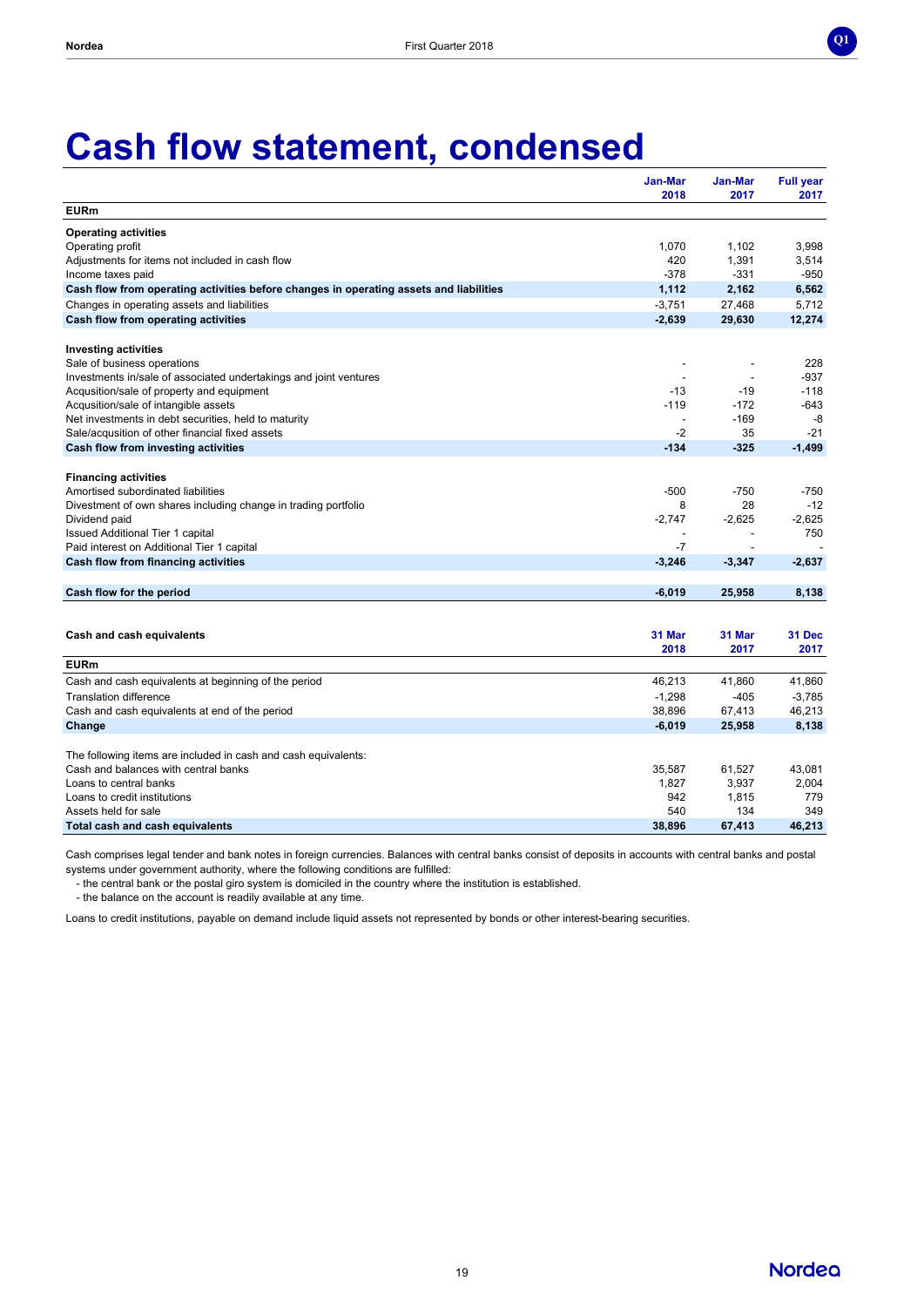

# **Notes to the financial statements**

# Note 1 **Accounting policies**

The information presented in this Interim Management Statement follows the guidelines for Interim Management Statements issued by Nasdaq OMX. This Interim Management Statement is not presented in accordance with IAS 34 "Interim Financial Reporting".

The accounting policies and methods of computation are largely the same as for the Annual Report 2017. For more information see Note G1 in the Annual Report 2017. For changes implemented during 2018, see "Changed accounting policies and presentation" below.

## **Changed accounting policies and presentation**

The following new and amended standards were implemented by Nordea 1 January 2018:

#### *IFRS 9 "Financial instruments"*

The new standard IFRS 9 "Financial instruments" covers classification and measurement, impairment and general hedge accounting and replaces the earlier requirements covering these areas in IAS 39. The classification, measurement and impairment requirements in IFRS 9 were implemented by Nordea as from 1 January 2018. Nordea continues to use the IAS 39 hedge accounting requirements.

The total negative impact on equity from IFRS 9 amounts to EUR 183m after tax and was recognised as an opening balance adjustment 1 January 2018. For more information about the IFRS 9 transition impact on 1 January 2018, and the accounting principles applied by Nordea as from 1 January 2018 for classification, measurement and impairment of financial instruments, see Note G49 in the Annual Report for 2017. Nordea has not restated the comparative figures for 2017.

*IFRS 15 "Revenue from Contracts with Customers"* The new standard IFRS 15 "Financial instruments" outlines a single comprehensive model of accounting for revenue arising from contracts with customers and supersedes current revenue recognition standards and interpretations within IFRS, such as IAS 18 "Revenue". The standard does not apply to financial instruments, insurance contracts or lease contracts.

The standard was implemented by Nordea as from 1 January 2018 using the modified retrospective approach, meaning that the cumulative effect of the change was recognised as an adjustment to equity in the opening balance 2018. Comparable figures for 2017 were not restated.

The new standard had an impact on Nordea's accounting policies for loan origination fees, as such fees are amortised as part of the effective interest of the underlying exposures to a larger extent than before. The total negative impact on equity from IFRS 15 amounts to EUR 61m after tax and was recognised as an opening balance adjustment 1 January 2018.

#### *Other amendments*

The following new and amended standards issued by IASB were implemented by Nordea 1 January 2018 but have not had any significant impact on the financial statements:

- Amendment to IFRS 4: Applying IFRS 9 Financial Instruments with IFRS 4 Insurance Contracts
- Amendments to IFRS 2: Classification and Measurement of Share based Payment Transactions
- Amendments to IAS 40: Transfers of Investment **Property**
- Annual Improvements to IFRS Standards 2014-2016 Cycle

Amendments have been made in the Swedish Annual Accounts Act for Credit Institutions and Securities Companies (1995:1559). These amendments were implemented 1 January 2018 but have not had any significant impact on Nordea's financial statements. In addition, the Swedish Financial Supervisory Authority has amended the accounting regulation FFFS 2008:25 by issuing FFFS 2017:18 and the Swedish Financial Reporting Board has amended the accounting recommendation for groups by issuing "RFR 1 Supplementary Accounting Rules for Groups – January 2018. Those amendments were implemented by Nordea 1 January 2018 but have not had any significant impact on Nordea's financial statements.

#### **Disposal groups held for sale**

For information about disposal groups held for sale, see Note G42 "Disposal groups held for sale" in the Annual Report for 2017. During the first quarter the disposal group related to Nordea's Luxembourg-based private banking business was reclassified to "Assets/Liabilities held for sale" on the balance sheet.

### **Determination of fair value for items measured at fair value on the balance sheet**

Nordea has during the first quarter, in comparison with the description in Note G40 in the Annual Report for 2017, changed the margin reset frequency assumption in the fair value model covering a loan portfolio in Denmark. The change generated a pre-tax gain of EUR 135m accounted for as "Net result from items at fair value" in the income statement.

## **Exchange rates**

|                                  | Jan-Mar | Jan-Dec | Jan-Mar |
|----------------------------------|---------|---------|---------|
|                                  | 2018    | 2017    | 2017    |
| <b>EUR 1 = SEK</b>               |         |         |         |
| Income statement (average)       | 9.9765  | 9.6378  | 9.5053  |
| Balance sheet (at end of period) | 10.2843 | 9.8438  | 9.5322  |
| $EUR 1 = DKK$                    |         |         |         |
| Income statement (average)       | 7.4468  | 7.4387  | 7.4352  |
| Balance sheet (at end of period) | 7.4530  | 7.4449  | 7.4379  |
| $EUR 1 = NOK$                    |         |         |         |
| Income statement (average)       | 9.6366  | 9.3317  | 8.9883  |
| Balance sheet (at end of period) | 9.6770  | 9.8403  | 9.1683  |
| $E$ UR 1 = RUB                   |         |         |         |
| Income statement (average)       | 69.9590 | 65.9190 | 62.5730 |
| Balance sheet (at end of period) | 70.8897 | 69.3920 | 60.3130 |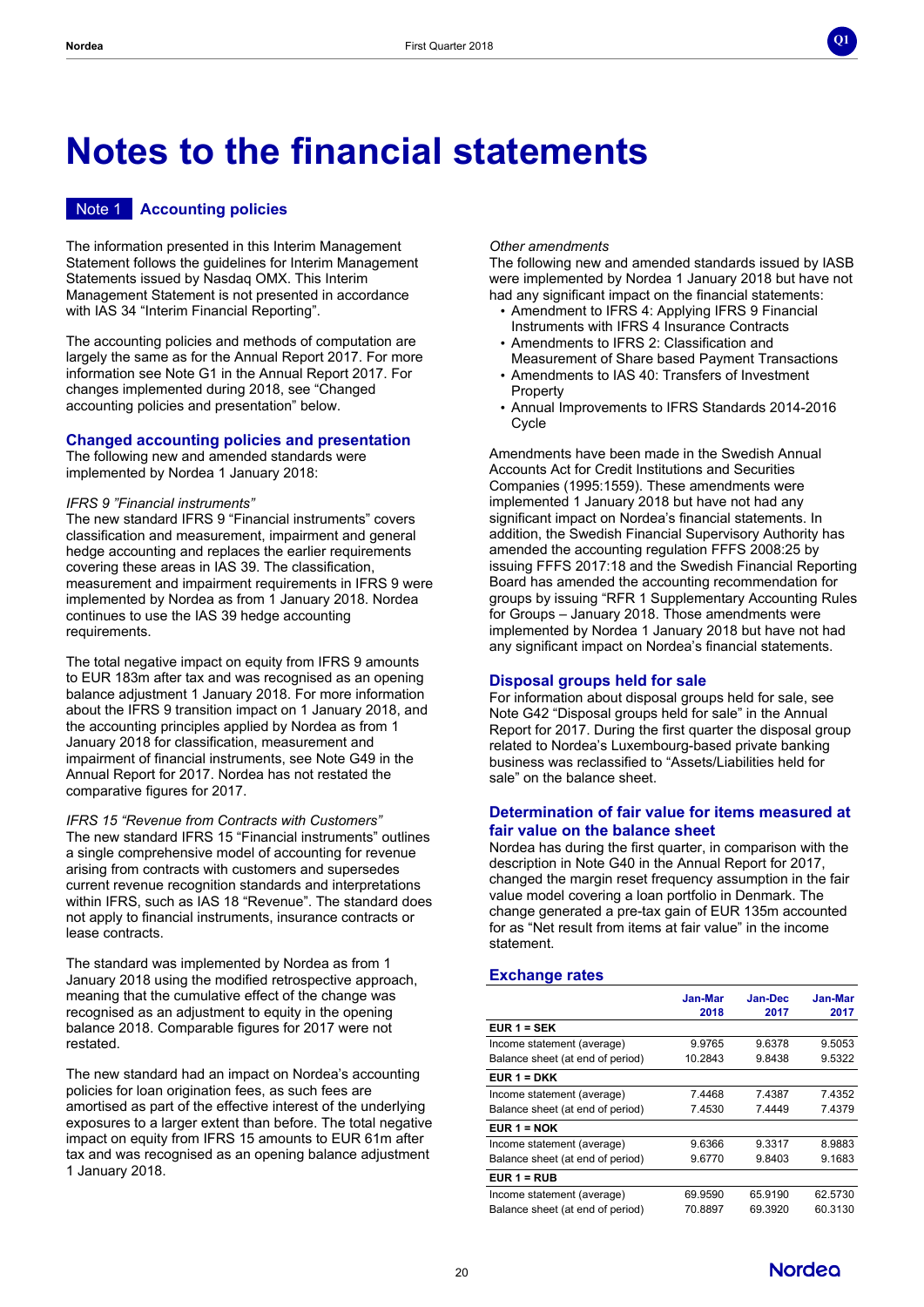# Note 2 **Net loan losses**

|                                                                 | Q <sub>1</sub> |
|-----------------------------------------------------------------|----------------|
|                                                                 | 20181          |
| <b>EURm</b>                                                     |                |
| Net loan losses, stage 1                                        | 11             |
| Net loan losses, stage 2                                        | 70             |
| Net loan losses, non-defaulted                                  | 81             |
| Stage 3, defaulted                                              |                |
| Net loan losses, individually assessed, collectively calculated | $-71$          |
| Realised loan losses                                            | $-108$         |
| Decrease of provisions to cover realised loan losses            | 82             |
| Recoveries on previous realised loan losses                     | 9              |
| New/increase in provisions                                      | $-127$         |
| Reversals of provisions                                         | 94             |
| Net loan losses, defaulted                                      | $-121$         |
| Net loan losses                                                 | $-40$          |

#### **Key ratios**

| <b>IVEY LALIUS</b>                                   |                   |                   |  |
|------------------------------------------------------|-------------------|-------------------|--|
|                                                      | Q <sub>1</sub>    |                   |  |
|                                                      | 20181             |                   |  |
| Loan loss ratio, basis points                        |                   |                   |  |
| - of which stage 1                                   | $-2$              |                   |  |
| - of which stage 2                                   | $-12$             |                   |  |
| - of which stage 3                                   | 21                |                   |  |
|                                                      | Q <sub>1</sub>    | Jan-Dec           |  |
|                                                      | 2017 <sup>2</sup> | 2017 <sup>2</sup> |  |
| <b>EURm</b>                                          |                   |                   |  |
| Realised loan losses                                 | $-104$            | $-435$            |  |
| Decrease of provisions to cover realised loan losses | 69                | 309               |  |
| Recoveries on previous realised loan losses          | 11                | 54                |  |
| New/increase in provisions                           | $-275$            | $-1,001$          |  |
| Reversal of provisions                               | 186               | 704               |  |
| <b>Net loan losses</b>                               | $-113$            | $-369$            |  |

# **Key ratios**

|                               | Q <sub>1</sub>    | <b>Jan-Dec</b>  |
|-------------------------------|-------------------|-----------------|
|                               | 2017 <sup>2</sup> | 20172           |
| Loan loss ratio, basis points | 14                | 12 <sup>7</sup> |
| - of which individual         | 16                | 15              |
| - of which collective         | $-2$              | $-3$            |
| <sup>1</sup> Based on IFRS 9. |                   |                 |

<sup>2</sup> Based on IAS 39.

**Nordea**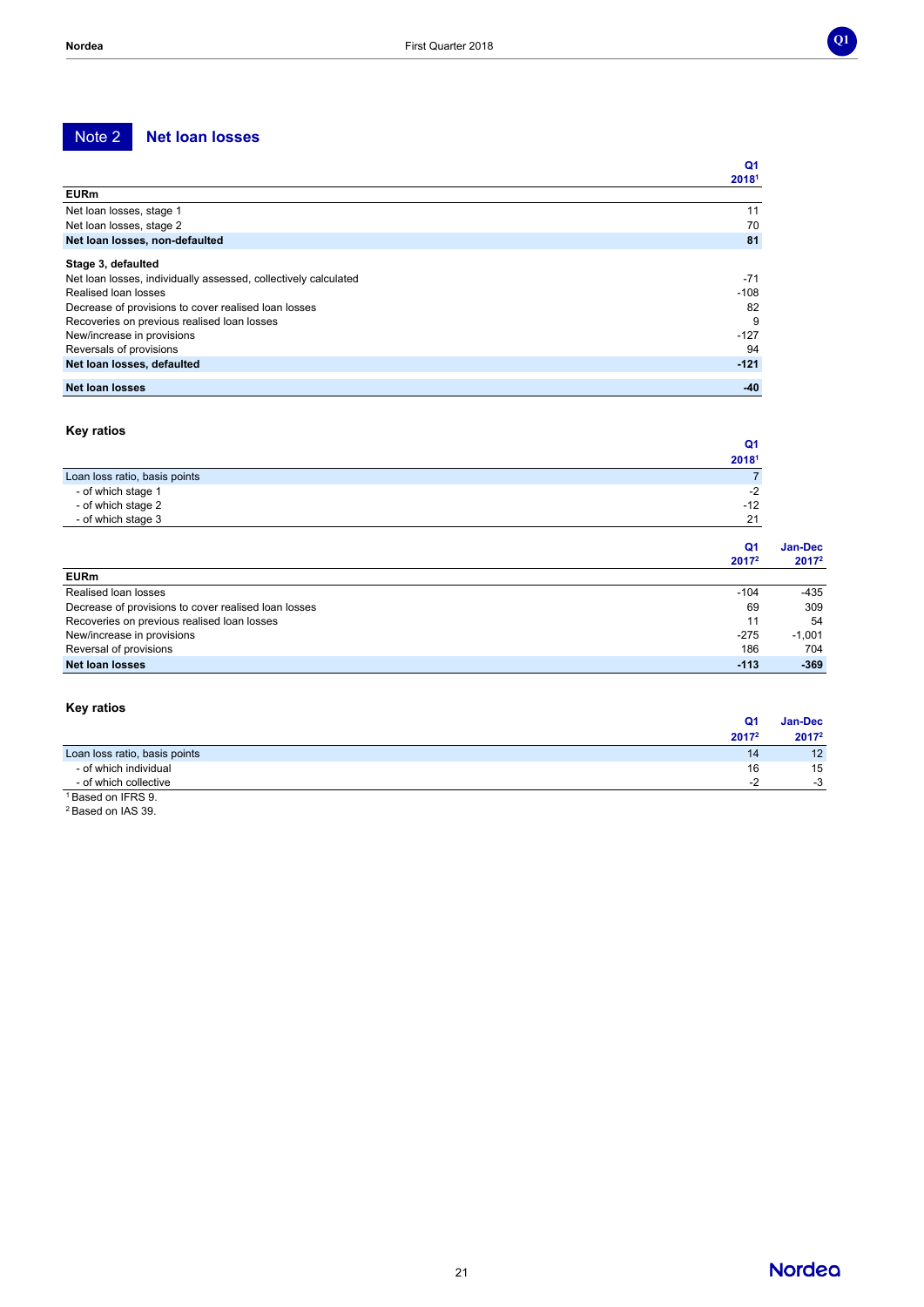# Note 3 **Loans and impairment**

|                                                                     |          | Total             |          |  |
|---------------------------------------------------------------------|----------|-------------------|----------|--|
|                                                                     | 31 Mar   | 31 Dec            | 31 Mar   |  |
|                                                                     | 20181    | 2017 <sup>2</sup> | $2017^2$ |  |
| <b>EURm</b>                                                         |          |                   |          |  |
| Loans measured at fair value                                        | 90,640   | 76,766            | 90,668   |  |
| Loans measured at amortised cost, not impaired (stage 1 and 2)      | 237,574  | 243.045           | 249,518  |  |
| Impaired loans (stage 3)                                            | 5.212    | 6,068             | 5,618    |  |
| - of which servicing                                                | 2,539    | 3,593             | 3,492    |  |
| - of which non-servicing                                            | 2,673    | 2,475             | 2,126    |  |
| Loans before allowances                                             | 333,426  | 325,879           | 345,804  |  |
| -of which central banks and credit institution                      | 20,243   | 13,389            | 23,307   |  |
| Allowances for individually assessed impaired loans (stage 3)       | -1.877   | -1,936            | $-1,951$ |  |
| -of which servicing                                                 | $-866$   | $-1,103$          | $-1,122$ |  |
| -of which non-servicing                                             | $-1,011$ | -833              | $-829$   |  |
| Allowances for collectively assessed impaired loans (stage 1 and 2) | $-403$   | $-397$            | $-496$   |  |
| <b>Allowances</b>                                                   | $-2,280$ | $-2,333$          | $-2,447$ |  |
| -of which central banks and credit institution                      | $-24$    | -1                | $-2$     |  |
| Loans, carrying amount                                              | 331,146  | 323,546           | 343,357  |  |

#### **Exposures measured at amortised cost and fair value through OCI, before allowances**

|                                                            | 31 Mar 20181 |         |         | 31 Mar  |
|------------------------------------------------------------|--------------|---------|---------|---------|
|                                                            | Stage 1      | Stage 2 | Stage 3 | 20172   |
| <b>EURm</b>                                                |              |         |         |         |
| Loans to central banks, credit institutions and the public | 222.687      | 14.887  | 5.212   | 249,518 |
| Interest-bearing securities                                | 37.790       |         | $\sim$  | 39.082  |
| Total <sup>3</sup>                                         | 260,477      | 14.887  | 5,212   | 288,600 |

#### **Allowances and provisions**

|                                                            | 31 Mar 2018 <sup>1</sup> |                          |          | 31 Mar   |
|------------------------------------------------------------|--------------------------|--------------------------|----------|----------|
|                                                            | Stage 1                  | Stage 2                  | Stage 3  | 20172    |
| <b>EURm</b>                                                |                          |                          |          |          |
| Loans to central banks, credit institutions and the public | $-123$                   | $-280$                   | $-1.877$ | $-2.447$ |
| Interest-bearing securities                                | -1                       | $\overline{\phantom{a}}$ |          |          |
| Provisions for off balance sheet items                     | -9                       | -34                      | -84      | $-76$    |
| Total allowances and provisions <sup>3</sup>               | -133                     | $-314$                   | $-1.961$ | $-2,523$ |

#### **Movements of allowance accounts for loans measured at amortised cost**

|                                                 | Stage 1 | Stage 2 | Stage 3  | <b>Total</b> |
|-------------------------------------------------|---------|---------|----------|--------------|
| <b>EURm</b>                                     |         |         |          |              |
| Balance as at 1 Jan 2018 <sup>1</sup>           | $-133$  | $-360$  | $-1.816$ | $-2,309$     |
| Changes due to origination and acquisition      | -2      | -1      | -2       | -5           |
| Changes due to change in credit risk (net)      | 4       | 68      | $-138$   | -66          |
| Changes due to repayments and disposals         |         | 12      | 16       | 35           |
| Write-off through decrease in allowance account | -       | -       | 80       | 80           |
| Other changes                                   |         | 0       | $-22$    | $-21$        |
| <b>Translation differences</b>                  |         |         | 5        | 6            |
| Balance as at 31 Mar 2018                       | $-123$  | $-280$  | $-1.877$ | $-2,280$     |

#### **Key ratios<sup>4</sup> 31 Mar 2018<sup>1</sup>** Impairment rate (stage 3), gross, basis points 215 Impairment rate (stage 3), net, basis points Total allowance rate (stage 1, 2 and 3), basis points 94<br>
Allowances in relation to impaired loans (stage 3), basis points 94<br>
3,601 Allowances in relation to impaired loans (stage 3), basis points Allowances in relation to loans in stage 1 and 2, basis points 17 and 17 and 17 and 17 and 17 and 17 and 17 and 17 and 17 and 17 and 17 and 17 and 17 and 17 and 17 and 17 and 17 and 17 and 17 and 17 and 17 and 17 and 17 an

|                                                              | 31 Dec<br>20172 | 31 Mar<br>20172 |
|--------------------------------------------------------------|-----------------|-----------------|
| Impairment rate, gross, basis points                         | 186             | 162             |
| Impairment rate, net, basis points                           | 127             | 106             |
| Total allowance rate, basis points                           | 72              | 71              |
| Allowances in relation to impaired loans, basis points       | 3.191           | 3.472           |
| Total allowances in relation to impaired loans, basis points | 3.845           | 4.356           |
| Non-servicing, not impaired, EURm                            | 253             | 310             |

<sup>1</sup> Based on IFRS 9.

<sup>2</sup> Based on IAS 39. Comparative figures for 2017 include impaired loans and allowances for loans measured at fair value. For 2018, these are not

disclosed as impaired loans or allowances but rather as adjustment to fair value through "Net result from on items at fair value" in the income statement.

<sup>3</sup> EUR 177m reclassified from allowances on loans held at amortised cost at transition to IFRS 9.

<sup>4</sup> For definitions, see Glossary.



**Q1**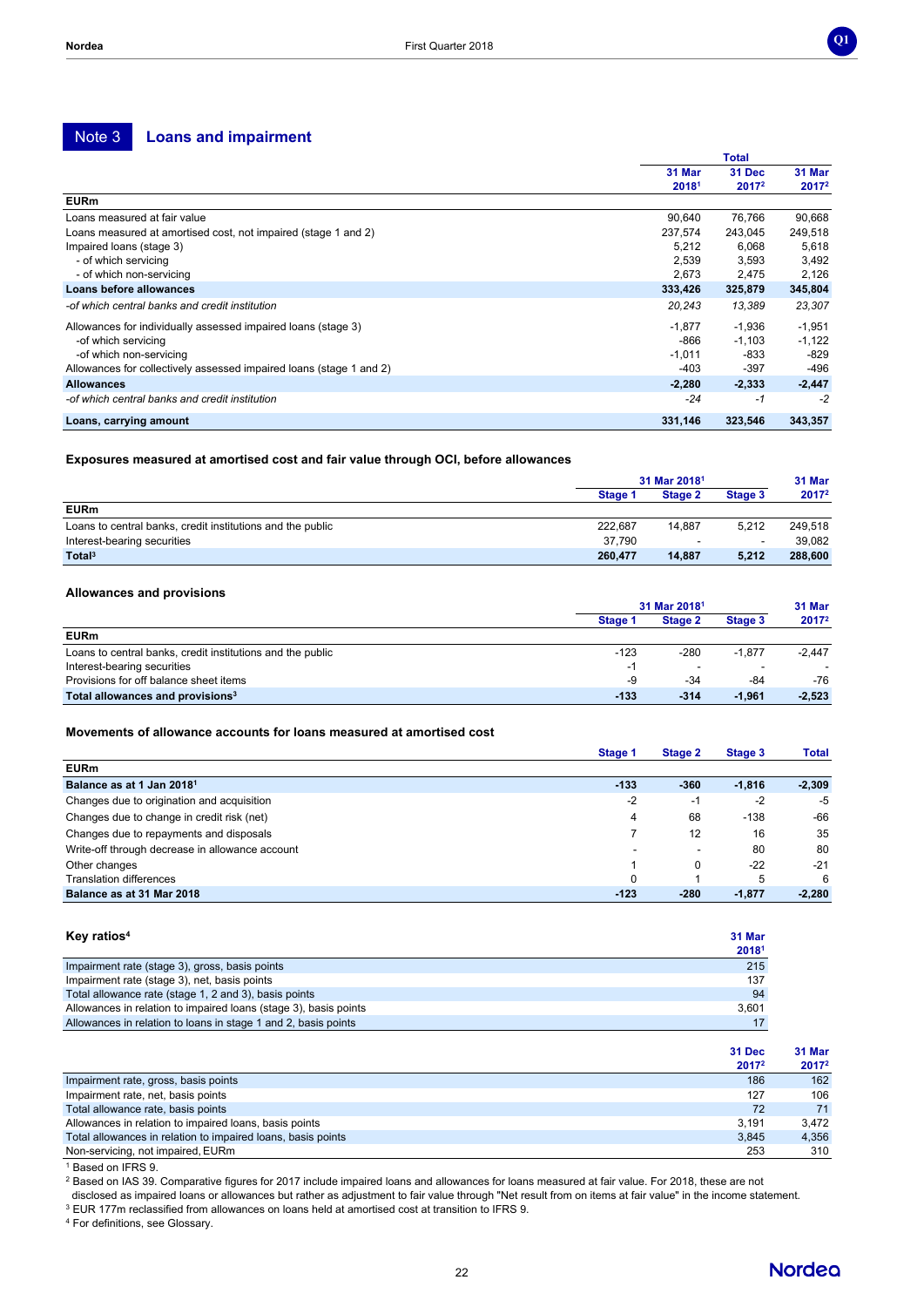# Note 4 **Classification of financial instruments**

|                                             |                               |                    | Fair value through profit or loss (FVPL)                                               |                                           | <b>Fair value</b>                                        |         |
|---------------------------------------------|-------------------------------|--------------------|----------------------------------------------------------------------------------------|-------------------------------------------|----------------------------------------------------------|---------|
|                                             | <b>Amortised</b><br>cost (AC) | <b>Mandatorily</b> | <b>Designated</b><br>at fair value<br>through profit<br>or loss (Fair<br>value option) | <b>Derivatives</b><br>used for<br>hedging | through<br>other com-<br>prehensive<br>income<br>(FVOCI) | Total   |
| <b>EURm</b>                                 |                               |                    |                                                                                        |                                           |                                                          |         |
| <b>Financial assets</b>                     |                               |                    |                                                                                        |                                           |                                                          |         |
| Cash and balances with central banks        | 35,587                        |                    |                                                                                        |                                           |                                                          | 35,587  |
| Loans to central banks                      | 2,642                         | 335                |                                                                                        |                                           |                                                          | 2,977   |
| Loans to credit institutions                | 7,625                         | 9,618              |                                                                                        |                                           |                                                          | 17,243  |
| Loans to the public                         | 230,239                       | 80,687             |                                                                                        |                                           |                                                          | 310,926 |
| Interest-bearing securities                 | 3,247                         | 27,645             | 7,764                                                                                  |                                           | 34,542                                                   | 73,198  |
| Financial instruments pledged as collateral |                               | 9,618              |                                                                                        |                                           |                                                          | 9,618   |
| Shares                                      |                               | 17,176             |                                                                                        |                                           | $\overline{\phantom{a}}$                                 | 17,176  |
| Assets in pooled schemes and unit-linked    |                               |                    |                                                                                        |                                           |                                                          |         |
| investment contracts                        |                               | 25,160             | 437                                                                                    |                                           | $\overline{\phantom{a}}$                                 | 25,597  |
| Derivatives                                 |                               | 40,550             |                                                                                        | 1,756                                     | $\overline{\phantom{a}}$                                 | 42,306  |
| Fair value changes of the hedged items in   |                               |                    |                                                                                        |                                           |                                                          |         |
| portfolio hedge of interest rate risk       | 150                           |                    |                                                                                        |                                           |                                                          | 150     |
| Other assets                                | 2,914                         | 10,463             |                                                                                        |                                           | $\overline{\phantom{a}}$                                 | 13,377  |
| Prepaid expenses and accrued income         | 1,064                         |                    |                                                                                        |                                           |                                                          | 1,064   |
| <b>Total 31 Mar 2018</b>                    | 283,468                       | 221,252            | 8,201                                                                                  | 1,756                                     | 34,542                                                   | 549,219 |
| Total 1 Jan 2018 <sup>1</sup>               | 295.746                       | 208,039            | 8,331                                                                                  | 1,696                                     | 36,342                                                   | 550,154 |

|                                            |                               | Fair value through profit or loss (FVPL) |                                                                                        |                                           |         |
|--------------------------------------------|-------------------------------|------------------------------------------|----------------------------------------------------------------------------------------|-------------------------------------------|---------|
|                                            | <b>Amortised</b><br>cost (AC) | <b>Mandatorily</b>                       | <b>Designated</b><br>at fair value<br>through profit<br>or loss (Fair<br>value option) | <b>Derivatives</b><br>used for<br>hedging | Total   |
| <b>EURm</b>                                |                               |                                          |                                                                                        |                                           |         |
| <b>Financial liabilities</b>               |                               |                                          |                                                                                        |                                           |         |
| Deposits by credit institutions            | 33,619                        | 16,818                                   |                                                                                        |                                           | 50,437  |
| Deposits and borrowings from the public    | 157,185                       | 16,800                                   |                                                                                        | ٠                                         | 173,985 |
| Deposits in pooled schemes and unit-linked |                               |                                          |                                                                                        |                                           |         |
| investment contracts                       |                               |                                          | 26,185                                                                                 | ٠                                         | 26,185  |
| Liabilities to policyholders               |                               |                                          | 3,359                                                                                  |                                           | 3,359   |
| Debt securities in issue                   | 120,238                       |                                          | 54,512                                                                                 |                                           | 174,750 |
| Derivatives                                |                               | 37,073                                   |                                                                                        | 1,234                                     | 38,307  |
| Fair value changes of the hedged items in  |                               |                                          |                                                                                        |                                           |         |
| portfolio hedge of interest rate risk      | 1,180                         |                                          |                                                                                        | $\overline{\phantom{a}}$                  | 1,180   |
| Other liabilities                          | 2,304                         | 22,539                                   |                                                                                        | ٠                                         | 24,843  |
| Accrued expenses and prepaid income        | 352                           |                                          |                                                                                        |                                           | 352     |
| Subordinated liabilities                   | 8,320                         |                                          |                                                                                        |                                           | 8,320   |
| <b>Total 31 Mar 2018</b>                   | 323,198                       | 93,230                                   | 84,056                                                                                 | 1,234                                     | 501,718 |
| Total 1 Jan 2018 <sup>1</sup>              | 333,435                       | 81,008                                   | 86,451                                                                                 | 1,106                                     | 502,000 |

1 In Note G49 "Classification of asset and liabilities under IFRS 9" in the Annual report 2017, the assets and liabilities per 1 January 2018 were presented in accordance with IFRS 9 and as stated the classification of the decrease of net tax liabilities of EUR 46m due to IFRS 9 on assets and liabilities remained to be confirmed. The correct classification has now been determined and resulted in an increase of Deferred tax assets and Deferred tax liabilities, both classified as non financial asset/liabilities, of EUR 41m compared to the amounts presented in Note G49. In addition, the effect on the opening balance 1 January 2018 due to IFRS 15 has been added and resulted in a decrease of Loans classified at amortised cost of EUR 79m, an increase of Deferred tax assets of EUR 15m and a decrease of Deferred tax liabilities of EUR 3m, both classified as non financial assets/liabilities, compared to the amounts presented in Note G49.

**Q1**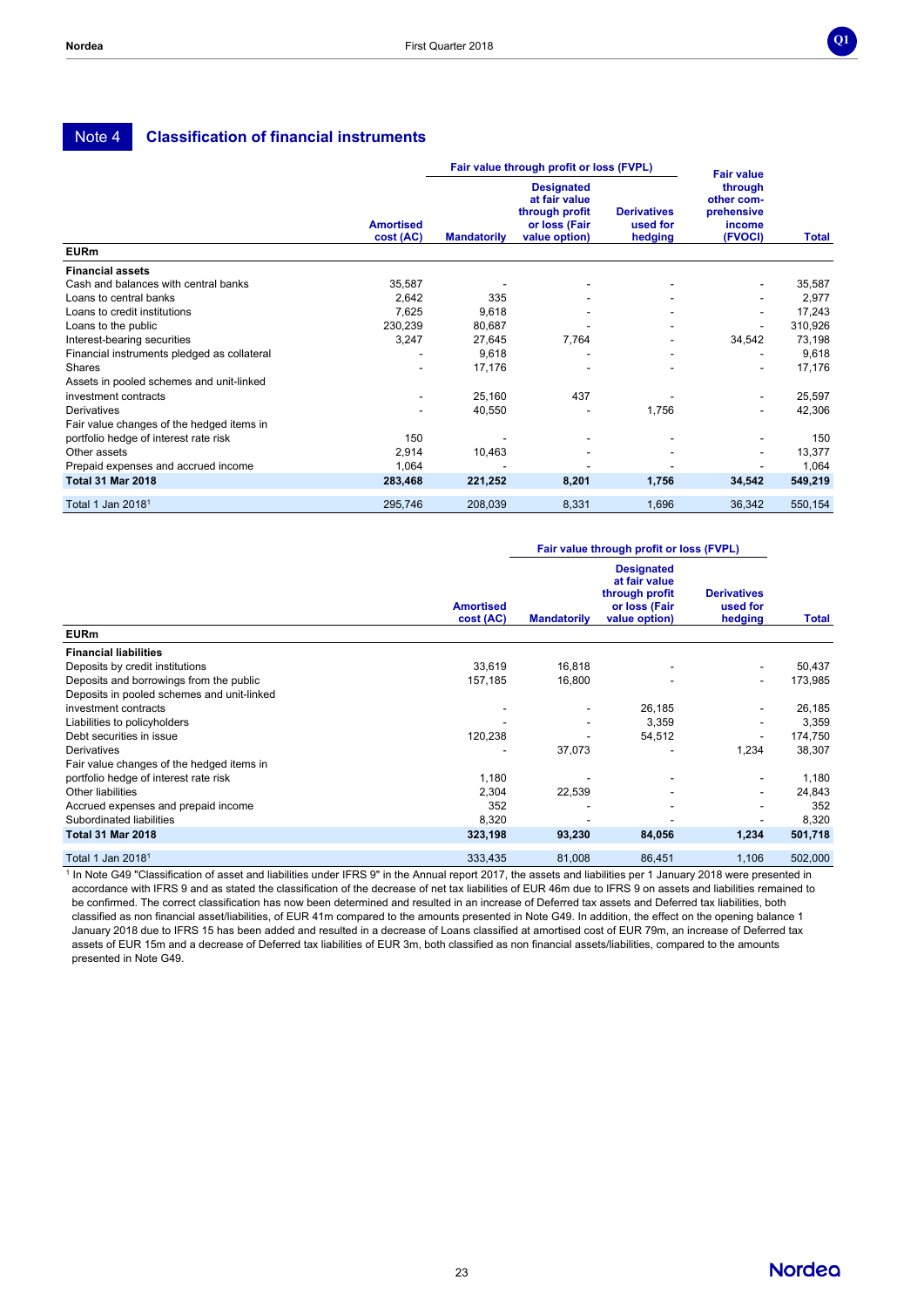# Note 5 **Risks and uncertainties**

Nordea is subject to various legal regimes and requirements, including those of the Nordic countries, the European Union and the United States. Governmental authorities that administer and enforce those regimes are regularly conducting investigations with regards to Nordea's regulatory compliance, including the compliance with anti-money laundering (AML) and economic sanction requirements.

The supervisory authorities have during 2016 conducted ongoing investigations with regards to Nordea's compliance in several areas, e.g. investment advice, AML, external tax rules, competition law and governance and control. The Nordea Group is also responding to inquiries from U.S. governmental authorities regarding historical compliance with certain U.S. financial sanctions during 2008-2014. The outcome of some investigations is pending and it cannot be excluded that these investigations could lead to criticism or sanctions.

In June 2015 the Danish Financial Supervisory Authority investigated how Nordea Bank Danmark A/S had followed the regulations regarding anti-money laundering (AML). The outcome has resulted in criticism and the matter was, in accordance with Danish administrative practice, handed over to the police for further handling and possible sanctions.

**Q1**

Nordea has made significant investments to address the deficiencies highlighted by the investigations. Amongst other Nordea established in 2015 the Financial Crime Change Programme and have strengthened the organisation significantly to enhance the AML and sanction management risk frameworks. Nordea has also established the Business Ethics and Values Committee and a culture transformation programme to embed stronger ethical standards into our corporate culture. In addition, the group is investing in enhanced compliance standards, processes and resources in both first and second line of defence.

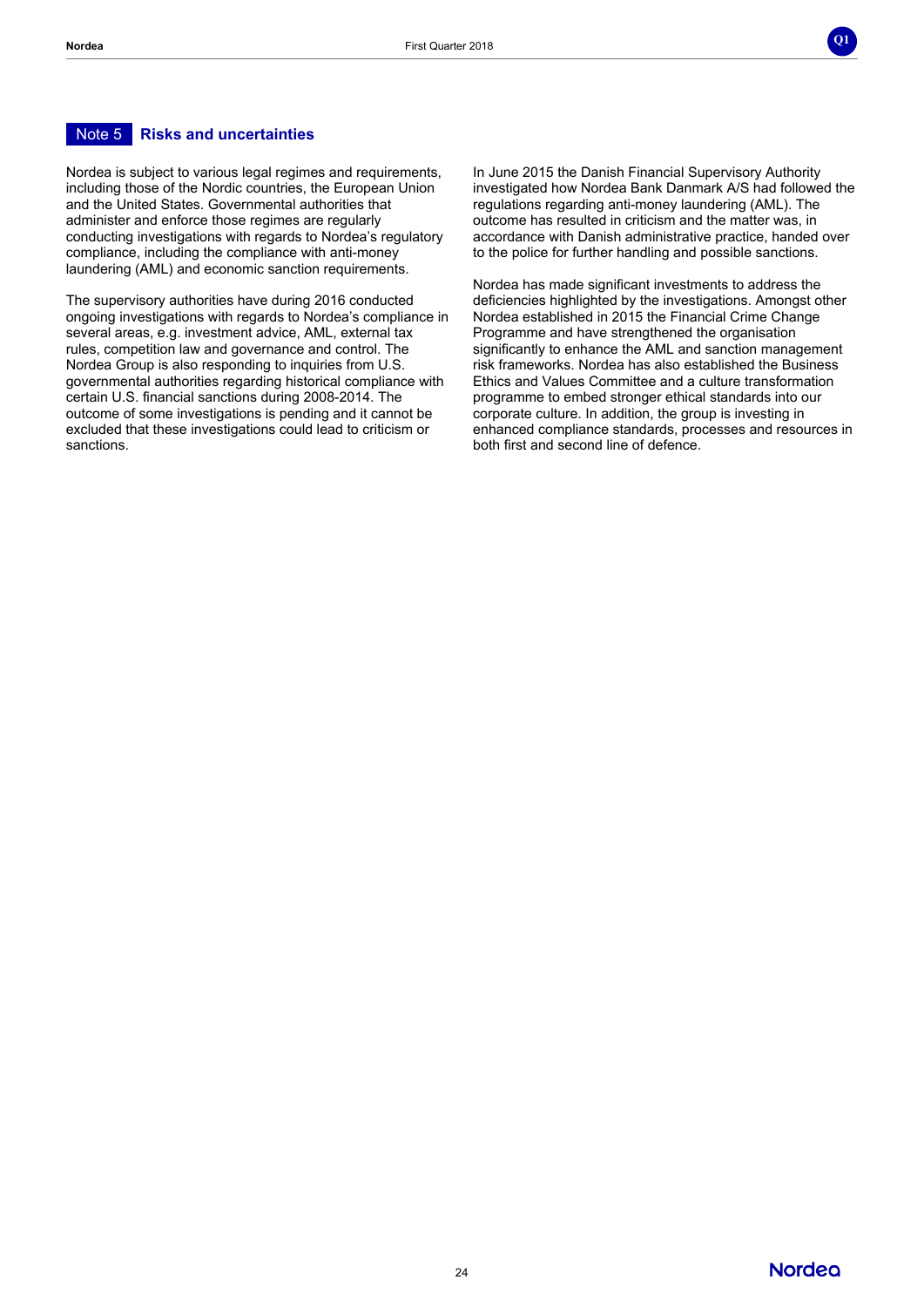

# **Nordea Bank AB (publ)**

# **Income statement**

|                                                                                     | Q <sub>1</sub><br>2018 | Q <sub>1</sub><br>2017 | <b>Full year</b><br>2017 |
|-------------------------------------------------------------------------------------|------------------------|------------------------|--------------------------|
| <b>EURm</b>                                                                         |                        |                        |                          |
| <b>Operating income</b>                                                             |                        |                        |                          |
| Interest income                                                                     | 979                    | 1,044                  | 4,155                    |
| Interest expense                                                                    | $-504$                 | $-506$                 | $-1,824$                 |
| Net interest income                                                                 | 475                    | 538                    | 2,331                    |
| Fee and commission income                                                           | 553                    | 629                    | 2,409                    |
| Fee and commission expense                                                          | $-101$                 | $-98$                  | $-407$                   |
| Net fee and commission income                                                       | 452                    | 531                    | 2,002                    |
| Net result from items at fair value                                                 | 265                    | 327                    | 1,104                    |
| <b>Dividends</b>                                                                    | $-1$                   | 466                    | 3,344                    |
| Other operating income                                                              | 105                    | 99                     | 476                      |
| <b>Total operating income</b>                                                       | 1,296                  | 1,961                  | 9,257                    |
|                                                                                     |                        |                        |                          |
| <b>Operating expenses</b>                                                           |                        |                        |                          |
| General administrative expenses:<br>Staff costs                                     | $-694$                 | $-684$                 | $-2,768$                 |
| Other expenses                                                                      | $-304$                 | $-353$                 | $-1,469$                 |
| Depreciation, amortisation and impairment charges of tangible and intangible assets | $-74$                  | $-64$                  | $-277$                   |
| <b>Total operating expenses</b>                                                     | $-1,072$               | $-1,101$               | $-4,514$                 |
| <b>Profit before loan losses</b>                                                    | 224                    | 860                    | 4,743                    |
|                                                                                     |                        |                        |                          |
| Net loan losses                                                                     | $-16$                  | $-104$                 | $-299$                   |
| Impairment of financial non-current assets                                          |                        |                        | $-385$                   |
| <b>Operating profit</b>                                                             | 208                    | 756                    | 4,059                    |
| Appropriations                                                                      |                        |                        | $\overline{2}$           |
| Income tax expense                                                                  | $-68$                  | $-79$                  | $-551$                   |
| Net profit for period                                                               | 140                    | 677                    | 3,510                    |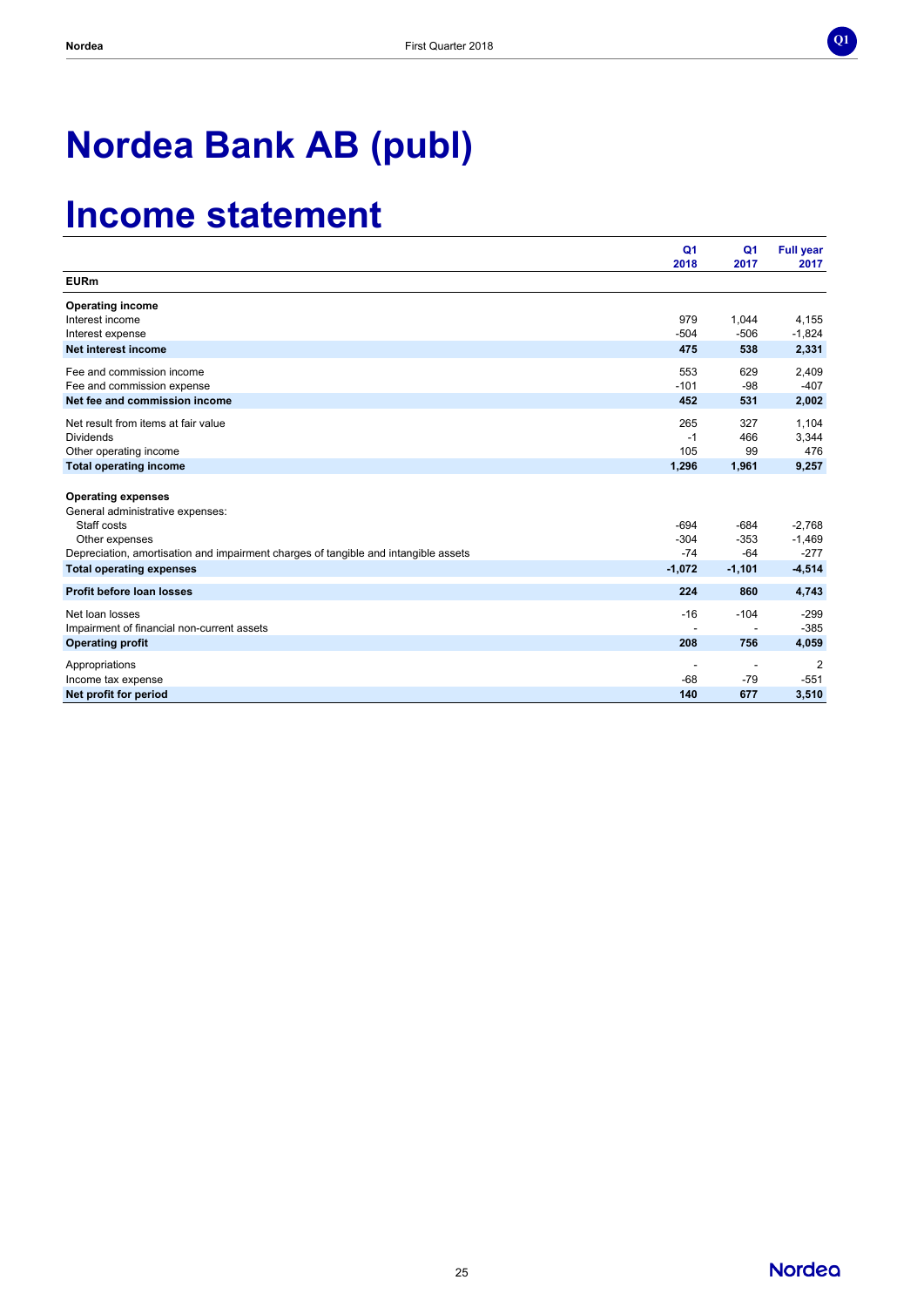

# **Nordea Bank AB (publ)**

# **Balance sheet**

| 2018<br>2017<br><b>EURm</b><br><b>Assets</b>                                                  | 2017<br>61,118<br>21,753<br>63,845 |
|-----------------------------------------------------------------------------------------------|------------------------------------|
|                                                                                               |                                    |
|                                                                                               |                                    |
|                                                                                               |                                    |
| 42,637<br>Cash and balances with central banks<br>35,194                                      |                                    |
| 16,945<br>13,493<br>Treasury bills                                                            |                                    |
| 64,958<br>59,765<br>Loans to credit institutions                                              |                                    |
| 156,948<br>152,739<br>Loans to the public                                                     | 171,877                            |
| 47,950<br>41,994<br>Interest-bearing securities                                               | 51,652                             |
| 17,106<br>12,430<br>Financial instruments pledged as collateral                               | 10,288                             |
| 7,883<br>Shares<br>8,106                                                                      | 10,369                             |
| Derivatives<br>43,444<br>47,688                                                               | 57,259                             |
| 67<br>85<br>Fair value changes of the hedged items in portfolio hedge of interest rate risk   | 73                                 |
| 12,531<br>12,532<br>Investments in group undertakings                                         | 13,007                             |
| 1,039<br>1,036<br>Investments in associated undertakings and joint ventures                   | 80                                 |
| 37<br>23<br>Participating interest in other companies                                         | 10                                 |
| 2,140<br>2,114<br>Intangible assets                                                           | 1,822                              |
| 379<br>385<br>Property and equipment                                                          | 329                                |
| 99<br>84<br>Deferred tax assets                                                               | 125                                |
| 274<br>58<br>Current tax assets                                                               | 403                                |
| Retirement benefit assets<br>214<br>196                                                       | 141                                |
| 14,750<br>15,316<br>Other assets                                                              | 18,815                             |
| 1,217<br>1,128<br>Prepaid expenses and accrued income                                         | 1,204                              |
| 417,442<br>417,542<br><b>Total assets</b>                                                     | 484,170                            |
|                                                                                               |                                    |
| Liabilities                                                                                   |                                    |
| 63,894<br>51,735<br>Deposits by credit institutions                                           | 80.913                             |
| Deposits and borrowings from the public<br>179,607<br>176,231                                 | 198,649                            |
| Debt securities in issue<br>67,616<br>72,460                                                  | 79,884                             |
| 41,019<br>46,118<br>Derivatives                                                               | 59,563                             |
| 374<br>552<br>Fair value changes of the hedged items in portfolio hedge of interest rate risk | 915                                |
| <b>Current tax liabilities</b><br>336<br>158                                                  | 417                                |
| <b>Other liabilities</b><br>26,317<br>28,720                                                  | 24,660                             |
| 1,433<br>1,195<br>Accrued expenses and prepaid income                                         | 1,749                              |
| Deferred tax liabilities<br>52<br>174                                                         | 161                                |
| Provisions<br>402<br>412                                                                      | 371                                |
| 263<br>262<br>Retirement benefit obligations                                                  | 282                                |
| Subordinated liabilities<br>8,321<br>8,987                                                    | 9,476                              |
| <b>Total liabilities</b><br>389,634<br>387,004                                                | 457,040                            |
|                                                                                               |                                    |
| <b>Untaxed reserves</b>                                                                       | $\mathbf{2}$                       |
|                                                                                               |                                    |
| <b>Equity</b>                                                                                 |                                    |
| Additional Tier 1 capital holders<br>750<br>750                                               |                                    |
| 4,050<br>4,050<br>Share capital                                                               | 4,050                              |
| 1,314<br>1,205<br>Development cost reserve                                                    | 721                                |
| 1,080<br>1,080<br>Share premium reserve                                                       | 1,080                              |
| 67<br>Other reserves<br>166                                                                   | 104                                |
| 20,547<br>23,287<br>Retained earnings                                                         | 21,173                             |
| 27,808<br>30,538<br><b>Total equity</b>                                                       | 27,128                             |
| <b>Total liabilities and equity</b>                                                           |                                    |
| 417,442<br>417,542                                                                            | 484,170                            |
| 36,000<br>Assets pledged as security for own liabilities<br>35,833                            | 37,738                             |
| 4,943<br>Other assets pledged<br>5,038                                                        | 4,835                              |
| <b>Contingent liabilities</b><br>53,408<br>54,130                                             | 58,647                             |
| Commitments <sup>1</sup><br>74,310<br>77,870                                                  | 80,425                             |

1 Including unutilised portion of approved overdraft facilities of EUR 32,455m (31 Dec 2017: EUR 34,725m, 31 Mar 2017: EUR 35,558m).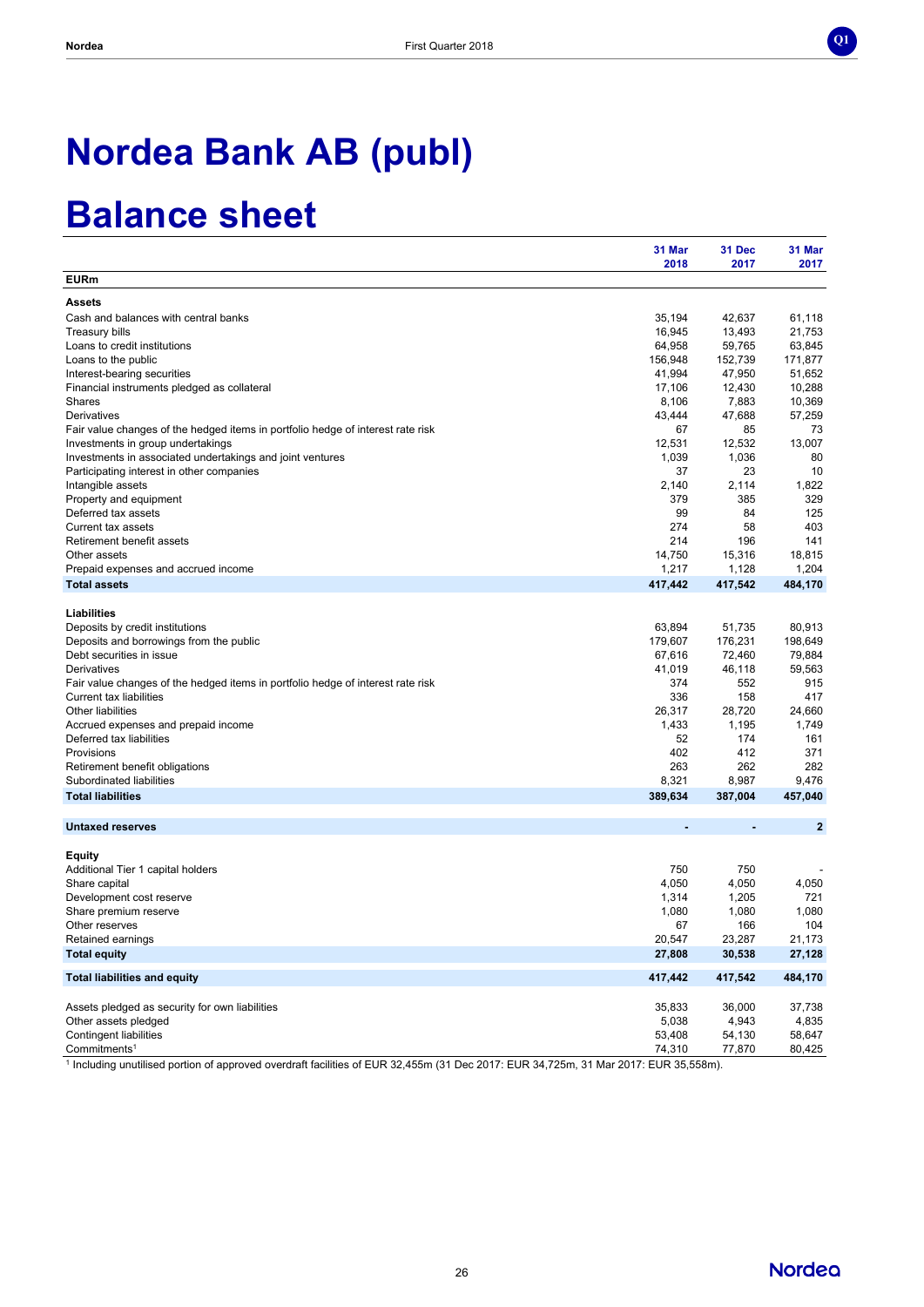# **Glossary**

### **Return on equity**

Net profit for the period as a percentage of average equity for the year. Additional Tier 1 capital, accounted for in equity, is in the calculation considered as being classified as a financial liability. Net profit for the period excludes non-controlling interests and interest expense on Additional Tier 1 capital (discretionary interest accrued). Average equity includes net profit for the period and dividend until paid, and excludes noncontrolling interests and Additional Tier 1 capital.

# **Total shareholders return (TSR)**

Total shareholders return measured as growth in the value of a shareholding during the year, assuming the dividends are reinvested at the time of the payment to purchase additional shares.

## **Tier 1 capital**

The Tier 1 capital of an institution consists of the sum of the Common Equity Tier 1 capital and Additional Tier 1 capital of the institution. Common Equity Tier 1 capital includes consolidated shareholders' equity excluding investments in insurance companies, proposed dividend, deferred tax assets, intangible assets in the banking operations, the full expected shortfall deduction (the negative difference between expected losses and provisions) and finally other deductions such as cash flow hedges.

## **Tier 1 capital ratio**

Tier 1 capital as a percentage of Risk Exposure Amount. The Common Equity Tier 1 capital ratio is calculated as Common Equity Tier 1 capital as a percentage of Risk Exposure Amount.

# **Loan loss ratio**

Net loan losses (annualised) divided by quarterly closing balance of loans to the public (lending) measured at amortised cost.

## **Impairment rate (Stage 3), gross**

Impaired loans (Stage 3) before allowances divided by total loans measured at amortised cost before allowances.

## **Impairment rate (Stage 3), net**

Impaired loans (Stage 3) after allowances divided by total loans measured at amortised cost before allowances.

## **Total allowance rate (Stage 1, 2 and 3)**

Total allowances divided by total loans measured at amortised cost before allowances.

## **Allowances in relation to credit impaired loans (stage 3)**

Allowances for impaired loans (stage 3) divided by impaired loans measured at amortised cost (stage 3) before allowances.

**Q1**

### **Allowance in relation to loans in stage 1 and 2**

Allowances for not impaired loans (stage 1 and 2) divided by not impaired loans measured at amortised cost (stage 1 and 2) before allowances.

### **Economic capital**

Economic Capital is Nordea's internal estimate of required capital and measures the capital required to cover unexpected losses in the course of its business with a certain probability. EC uses advanced internal models to provide a consistent measurement for Credit Risk, Market Risk, Operational Risk, Business Risk and Life Insurance Risk arising from activities in Nordea's various business areas. The aggregation of risks across the group gives rise to diversification effects resulting from the differences in risk drivers and the improbability that unexpected losses occur simultaneously.

## **ROCAR**

ROCAR, % (Return on Capital at Risk) is defined as Net profit excluding items affecting comparability, in percentage of Economic capital. For Business areas it is defined as Operating profit after standard tax in percentage of Economic Capital.

For a list of further Alternative Performance Measures and business definitions, [http://www.nordea.com/en/investor](http://www.nordea.com/en/investor-)relations/reports-and-presentations/select-reports-and-presentations/ and the Annual Report.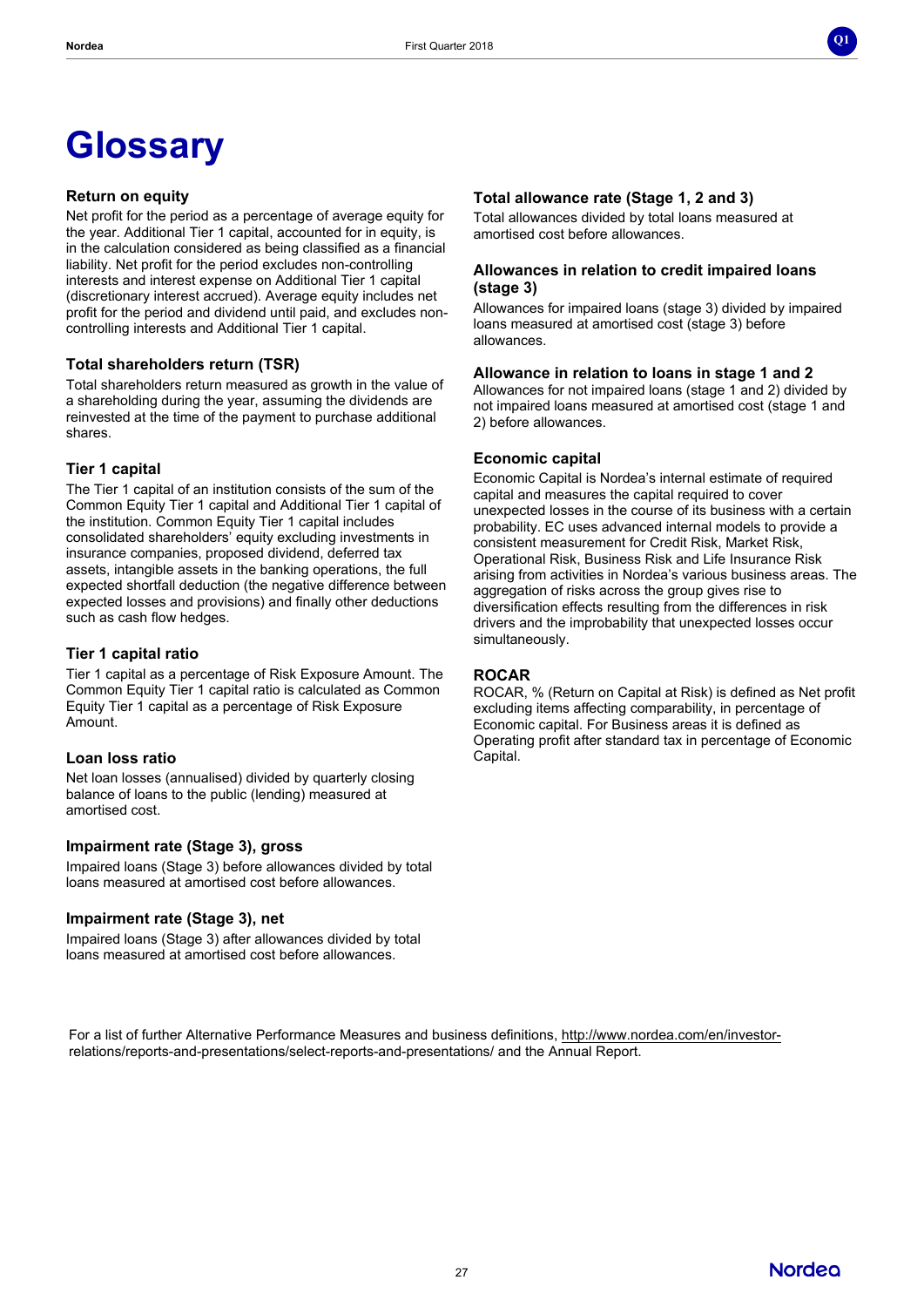

## **For further information**

- A press conference with management will be held on 25 April at 10.00 CET, at Smålandsgatan 17, Stockholm where Casper von Koskull, President and Group CEO, will present the results. The presentation will be conducted in English and can be viewed live [\(direct](https://edge.media-server.com/m6/p/awhrnt8x) link). You can also find the presentation material at [www.nordea.com/ir](http://www.nordea.com/ir).
- After the results presentation, there will be a Q&A session (starting at approximately 10.30 with Christopher Rees, Group CFO and Rodney Alfvén, Head of Investor Relations); please dial +44(0) 330 336 9411 or +46(0) 8 5065 3942 or +358 (0)9 7479 0404 confirmation code 8903308 no later than 09.50 CET.
- After the conference an indexed on-demand replay will be available [here.](https://edge.media-server.com/m6/p/awhrnt8x) A replay will also be available until 2 May by dialing +44 (0) 207 660 0134 or +46 (0) 8 5199 3077 or +358 (0) 9 8171 0562, access code 8903308.
- An analyst and investor presentation will be held in London on 26 April at 08.00 local time at ABGSC Offices, St Martin`s Court, 25 Newgate Street, London, EC1A 7AW where Casper von Koskull, President and Group CEO, Christopher Rees, Group CFO, Rodney Alfvén, Head of Investor Relations and Pawel Wyszynski, Senior IR Officer, will participate.
- The presentation, including Q&A, is expected to last approximately one hour.
- To attend please contact: Rebecca Harris at ABG SC via e-mail: [rebecca.harris@abgsc.co.uk](mailto:rebecca.harris@abgsc.co.uk)
- This Interim management statement, an investor presentation and a fact book are available on [www.nordea.com.](http://www.nordea.com/)

# **Contacts**

**Casper von Koskull** President and Group CEO +46 10 157 10 20

**Christopher Rees** Group CFO

+ 45 55 47 23 77

#### **Rodney Alfvén**

Head of Investor Relations +46 72 235 05 15

#### **Sara Helweg-Larsen**

Head of Group Communications +45 22 14 00 00

# **Financial calendar**

**19 July 2018** – Second Quarter Report 2018 (silent period starts 6 July 2018)

**24 October 2018** – Third Quarter Report 2018 (silent period starts 5 October 2018)

Stockholm 25 April 2018

Casper von Koskull President and Group CEO